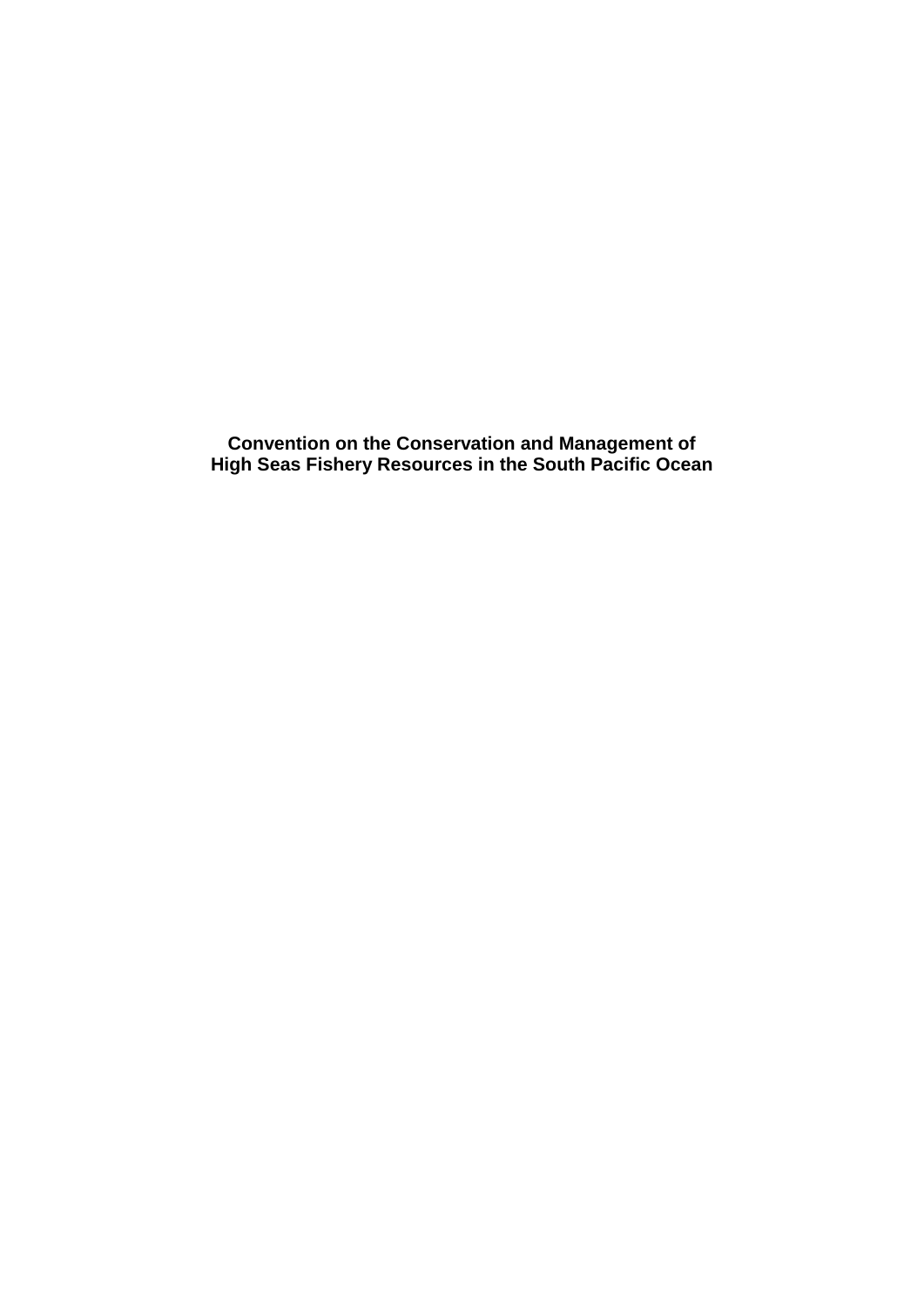The Contracting Parties,

*Committed* to ensuring the long-term conservation and sustainable use of fishery resources in the South Pacific Ocean and in so doing safeguarding the marine ecosystems in which the resources occur;

*Recalling* relevant international law as reflected in the United Nations Convention on the Law of the Sea of 10 December 1982, the Agreement for the Implementation of the Provisions of the United Nations Convention on the Law of the Sea of 10 December 1982 relating to the Conservation and Management of Straddling Fish Stocks and Highly Migratory Fish Stocks of 4 December 1995 and the Agreement to Promote Compliance with International Conservation and Management Measures by Fishing Vessels on the High Seas of 24 November 1993 and taking into account the Code of Conduct for Responsible Fisheries adopted by the Conference of the Food and Agriculture Organisation of the United Nations at its twenty eighth session on 31 October 1995;

*Recognising* that under international law reflected in the relevant provisions of the above agreements, States have a duty to cooperate with each other in the conservation and management of living resources in the areas of the high seas and, as appropriate, to cooperate to establish subregional or regional fisheries organisations or arrangements with a view to taking the measures necessary for the conservation of such resources;

*Taking into consideration* that, under international law reflected in the relevant provisions of the United Nations Convention on the Law of the Sea of 10 December 1982, coastal States have waters under national jurisdiction within which they exercise their sovereign rights for the purpose of exploring, exploiting, conserving and managing fishery resources and conserving living marine resources upon which fishing has an impact;

*Recognising* economic and geographical considerations and the special requirements of developing States, in particular the least developed among them, and small island developing States, and territories and possessions, and their coastal communities, in relation to the conservation, management and sustainable development of fishery resources and equitable benefit from those resources;

*Noting* the need for regional fisheries management organisations and arrangements to undertake performance reviews in order to assess the degree to which they are attaining their respective conservation and management objectives;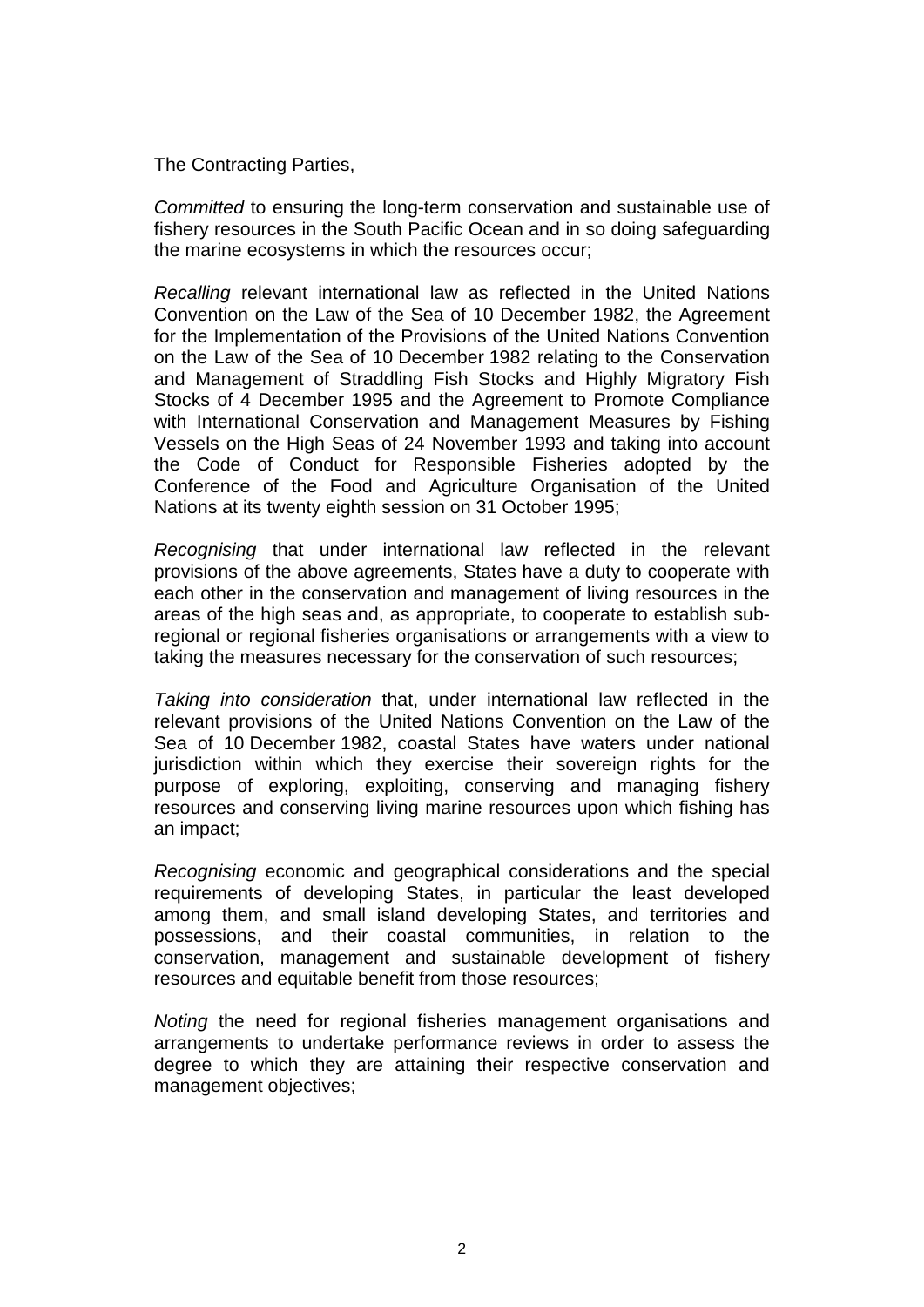*Determined* to cooperate effectively to eliminate illegal, unreported and unregulated fishing and the adverse impact that it has on the state of the world fishery resources and the ecosystems in which they occur;

*Conscious* of the need to avoid adverse impacts on the marine environment, preserve biodiversity, maintain the integrity of marine ecosystems and minimise the risk of long-term or irreversible effects of fishing;

*Mindful* that effective conservation and management measures must be based on the best scientific information available and the application of the precautionary approach and an ecosystem approach to fisheries management;

*Convinced* that the long-term conservation and sustainable use of fishery resources in the South Pacific Ocean and the protection of the marine ecosystems in which those resources occur may best be achieved by the conclusion of an international convention for that purpose;

*Have agreed as follows*:

## **Article 1 DEFINITIONS**

- 1 For the purposes of this Convention:
	- (a) '1982 Convention' means the United Nations Convention on the Law of the Sea of 10 December 1982;
	- (b) '1995 Agreement' means the Agreement for the Implementation of the Provisions of the United Nations Convention on the Law of the Sea of 10 December 1982 relating to the Conservation and Management of Straddling Fish Stocks and Highly Migratory Fish Stocks of 4 December 1995;
	- (c) 'Commission' means the Commission of the South Pacific Regional Fisheries Management Organisation established by Article 6;
	- (d) 'Convention Area' means the Area to which this Convention applies in accordance with Article 5;
	- (e) 'Code of Conduct' means the Code of Conduct for Responsible Fisheries adopted by the 28th session of the Conference of the Food and Agriculture Organisation of the United Nations (FAO) on 31 October 1995;
	- (f) 'fishery resources' means all fish within the Convention Area, including: molluscs; crustaceans; and other living marine resources as may be decided by the Commission; but excluding: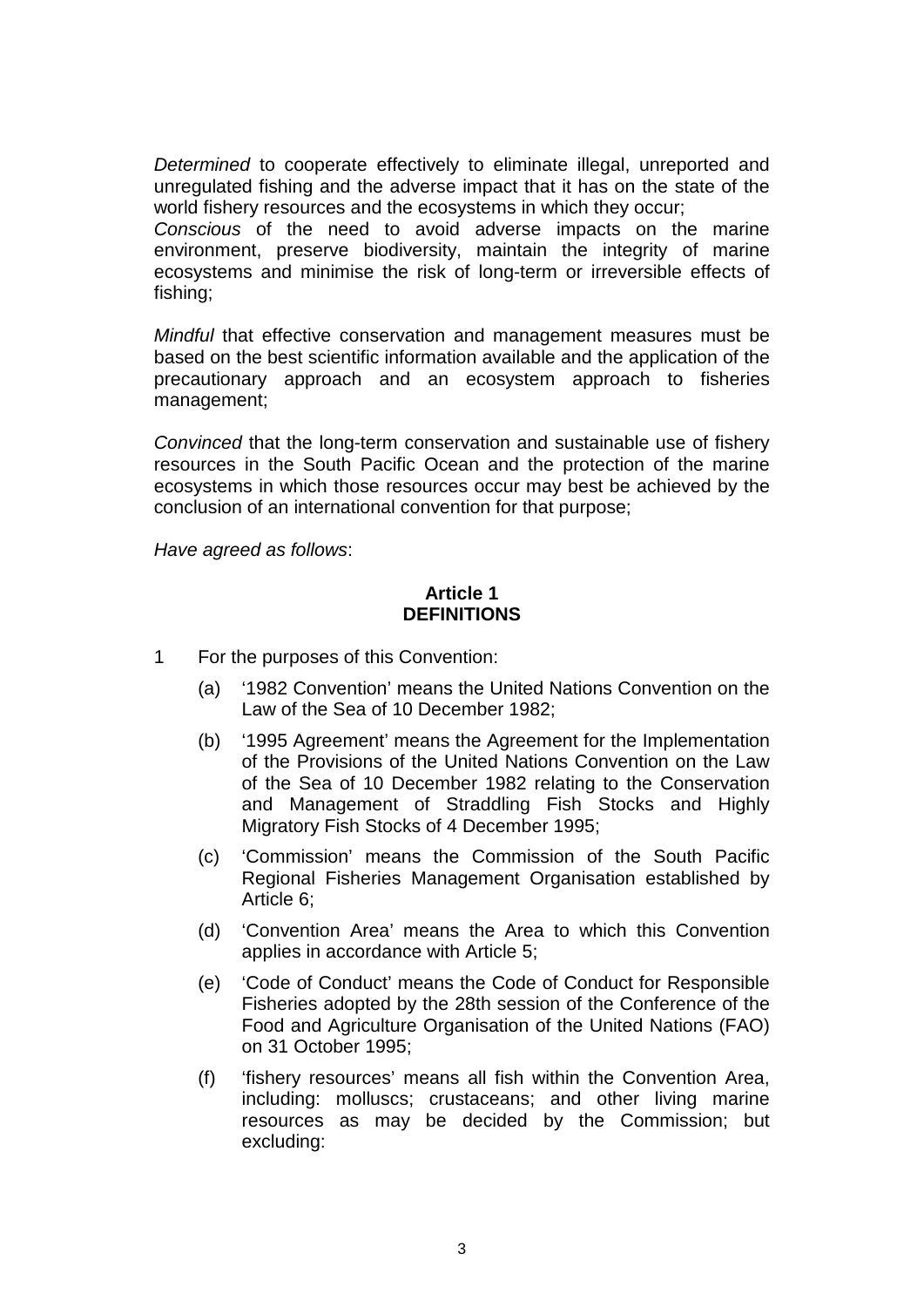- (i) sedentary species in so far as they are subject to the national jurisdiction of coastal States pursuant to Article 77 paragraph 4 of the 1982 Convention;
- (ii) highly migratory species listed in Annex I of the 1982 Convention;
- (iii) anadromous and catadromous species; and
- (iv) marine mammals, marine reptiles and sea birds;
- (g) 'fishing' means:
	- (i) the actual or attempted searching for, catching, taking or harvesting of fishery resources;
	- (ii) engaging in any activity which can reasonably be expected to result in the locating, catching, taking or harvesting of fishery resources for any purpose;
	- (iii) transhipment and any operation at sea in support of, or in preparation for, any activity described in this definition; and
	- (iv) the use of any vessel, vehicle, aircraft or hovercraft, in relation to any activity described in this definition;

but does not include any operation related to emergencies involving the health or safety of crew members or the safety of a vessel;

- (h) 'fishing vessel' means any vessel used or intended for fishing, including fish processing vessels, support ships, carrier vessels and any other vessel directly engaged in fishing operations;
- (i) 'flag State' means, unless otherwise indicated:
	- (i) a State whose fishing vessels are entitled to fly its flag; or
	- (ii) a regional economic integration organisation in which fishing vessels are entitled to fly the flag of a member State of that regional economic integration organisation;
- (j) 'IUU fishing' means activities as referred to in paragraph 3 of the FAO International Plan of Action to Prevent, Deter and Eliminate Illegal, Unreported and Unregulated Fishing, and other activities as may be decided by the Commission;
- (k) 'nationals' includes both natural and legal persons;
- (l) 'port' includes offshore terminals and other installations for landing, transhipping, packaging, processing, refuelling or resupplying;
- (m) 'regional economic integration organisation' means a regional economic integration organisation to which its member States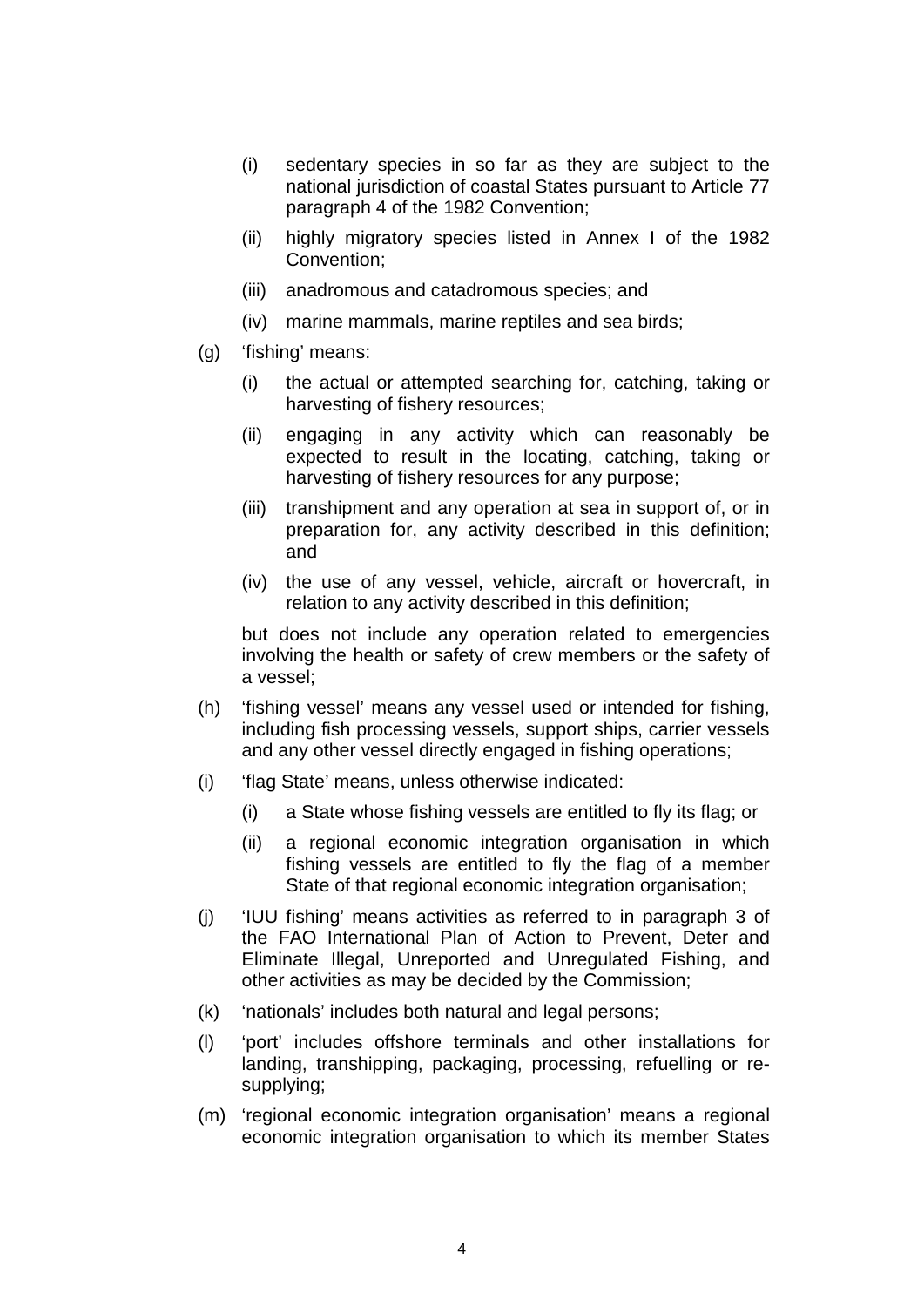have transferred competence over matters covered by this Convention, including the authority to make decisions binding on its member States in respect of those matters;

- (n) 'serious violation' has the same meaning as that set out in Article 21 paragraph 11 of the 1995 Agreement and such other violations as may be specified by the Commission; and
- (o) 'transhipment' means the unloading of all or any of the fishery resources or fishery resource products derived from fishing in the Convention Area on board a fishing vessel to another fishing vessel either at sea or in port.

2

- (a) 'Contracting Party' means any State or regional economic integration organisation which has consented to be bound by this Convention and for which the Convention is in force.
- (b) This Convention applies, *mutatis mutandis*, to any entity referred to in Article 305, paragraph 1 (c), (d) and (e), of the 1982 Convention which becomes a party to this Convention, and to that extent "Contracting Party" refers to any such entity.

# **Article 2 OBJECTIVE**

The objective of this Convention is, through the application of the precautionary approach and an ecosystem approach to fisheries management, to ensure the long-term conservation and sustainable use of fishery resources and, in so doing, to safeguard the marine ecosystems in which these resources occur.

## **Article 3 CONSERVATION AND MANAGEMENT PRINCIPLES AND APPROACHES**

1 In giving effect to the objective of this Convention and carrying out decision making under this Convention, the Contracting Parties, the Commission and subsidiary bodies established under Article 6 paragraph 2 and Article 9 paragraph 1 shall:

- (a) apply, in particular, the following principles;
	- (i) conservation and management of fishery resources shall be conducted in a transparent, accountable and inclusive manner, taking into account best international practices;
	- (ii) fishing shall be commensurate with the sustainable use of fishery resources taking into account the impacts on non-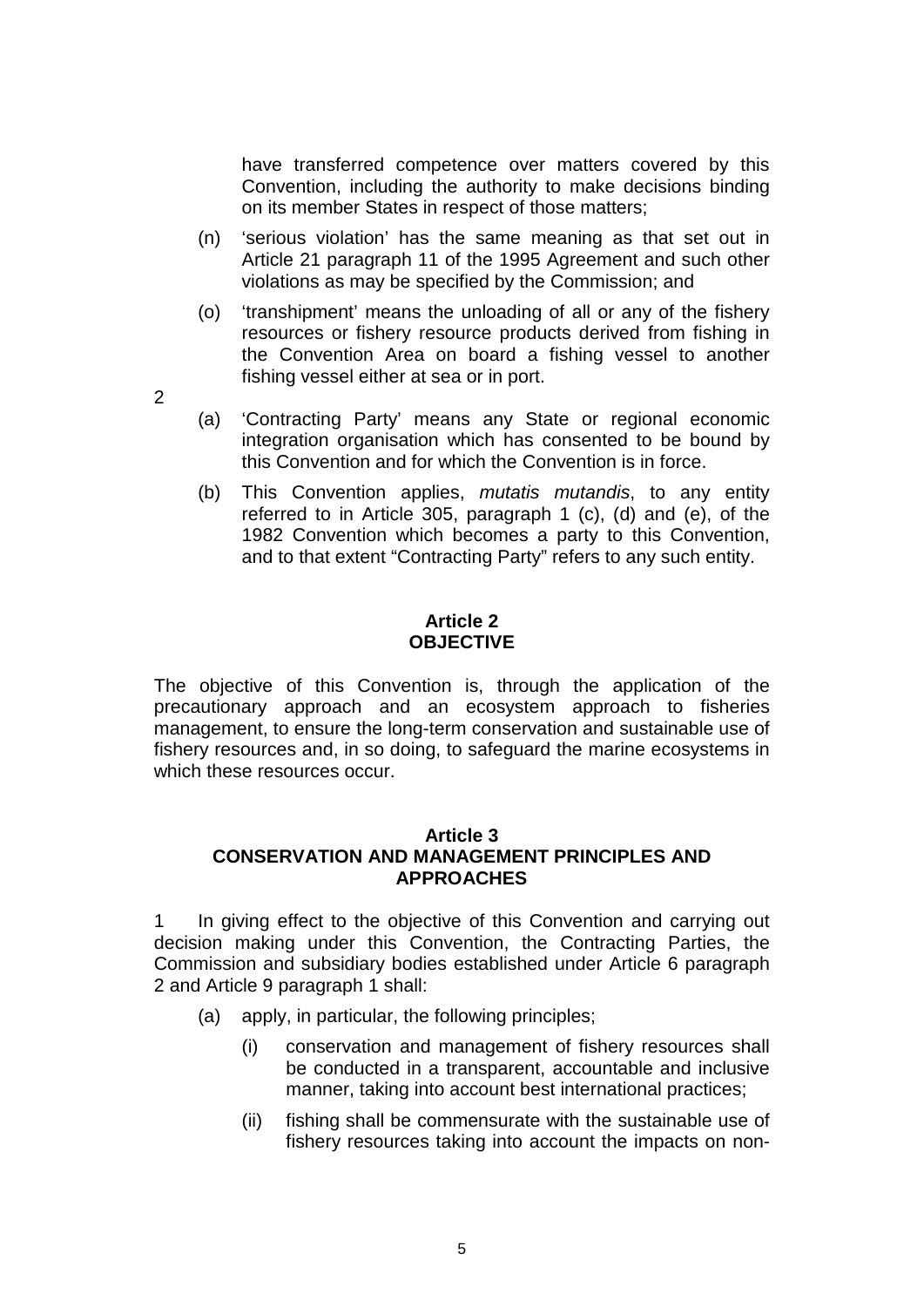target and associated or dependent species and the general obligation to protect and preserve the marine environment;

- (iii) overfishing and excess fishing capacity shall be prevented or eliminated;
- (iv) full and accurate data on fishing, including information relating to impacts on the marine ecosystems in which fishery resources occur, shall be collected, verified, reported and shared in a timely and appropriate manner;
- (v) decisions shall be based on the best scientific and technical information available and the advice of all relevant subsidiary bodies;
- (vi) cooperation and coordination among Contracting Parties shall be promoted to ensure that conservation and management measures adopted by the Commission and conservation and management measures applied in respect of the same fishery resources in areas under national jurisdiction are compatible;
- (vii) marine ecosystems shall be protected, in particular those ecosystems which have long recovery times following disturbance;
- (viii) the interests of developing States, in particular the least developed among them and small island developing States, and of territories and possessions, and the needs of developing State coastal communities, shall be recognised:
- (ix) effective compliance with conservation and management measures shall be ensured and sanctions for any violations shall be adequate in severity to discourage violations wherever they occur and in particular shall deprive offenders of the benefits accruing from their illegal activities; and
- (x) pollution and waste originating from fishing vessels, discards, catch by lost or abandoned gear and impacts on other species and marine ecosystems shall be minimised; and
- (b) apply the precautionary approach and an ecosystem approach in accordance with paragraph 2.
- 2
- (a) The precautionary approach as described in the 1995 Agreement and the Code of Conduct shall be applied widely to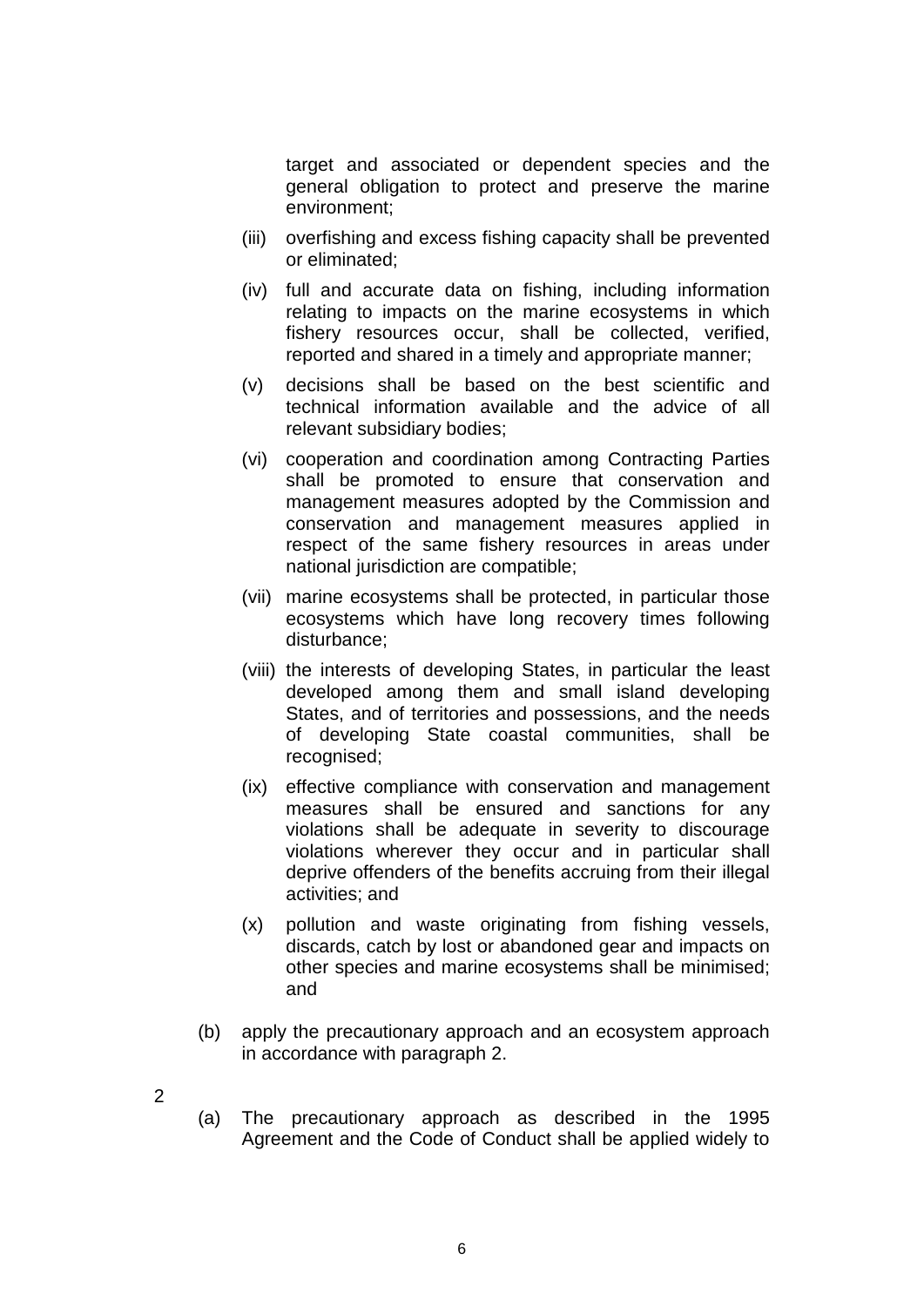the conservation and management of fishery resources in order to protect those resources and to preserve the marine ecosystems in which they occur, and in particular the Contracting Parties, the Commission and subsidiary bodies shall:

- (i) be more cautious when information is uncertain, unreliable, or inadequate;
- (ii) not use the absence of adequate scientific information as a reason for postponing or failing to take conservation and management measures; and
- (iii) take account of best international practices regarding the application of the precautionary approach, including Annex II of the 1995 Agreement and the Code of Conduct.
- (b) An ecosystem approach shall be applied widely to the conservation and management of fishery resources through an integrated approach under which decisions in relation to the management of fishery resources are considered in the context of the functioning of the wider marine ecosystems in which they occur to ensure the long-term conservation and sustainable use of those resources and in so doing, safeguard those marine ecosystems.

## **Article 4 COMPATIBILITY OF CONSERVATION AND MANAGEMENT MEASURES**

1 The Contracting Parties recognise the need to ensure compatibility of conservation and management measures established for fishery resources that are identified as straddling areas under the national jurisdiction of a coastal State Contracting Party and the adjacent high seas of the Convention Area and acknowledge their duty to cooperate to this end.

2 Conservation and management measures established for the high seas and those adopted for areas under national jurisdiction shall be compatible in order to ensure conservation and management of straddling fishery resources in their entirety. In developing compatible conservation and management measures for straddling fishery resources Contracting Parties shall:

(a) take into account the biological unity and other biological characteristics of the fishery resources and the relationships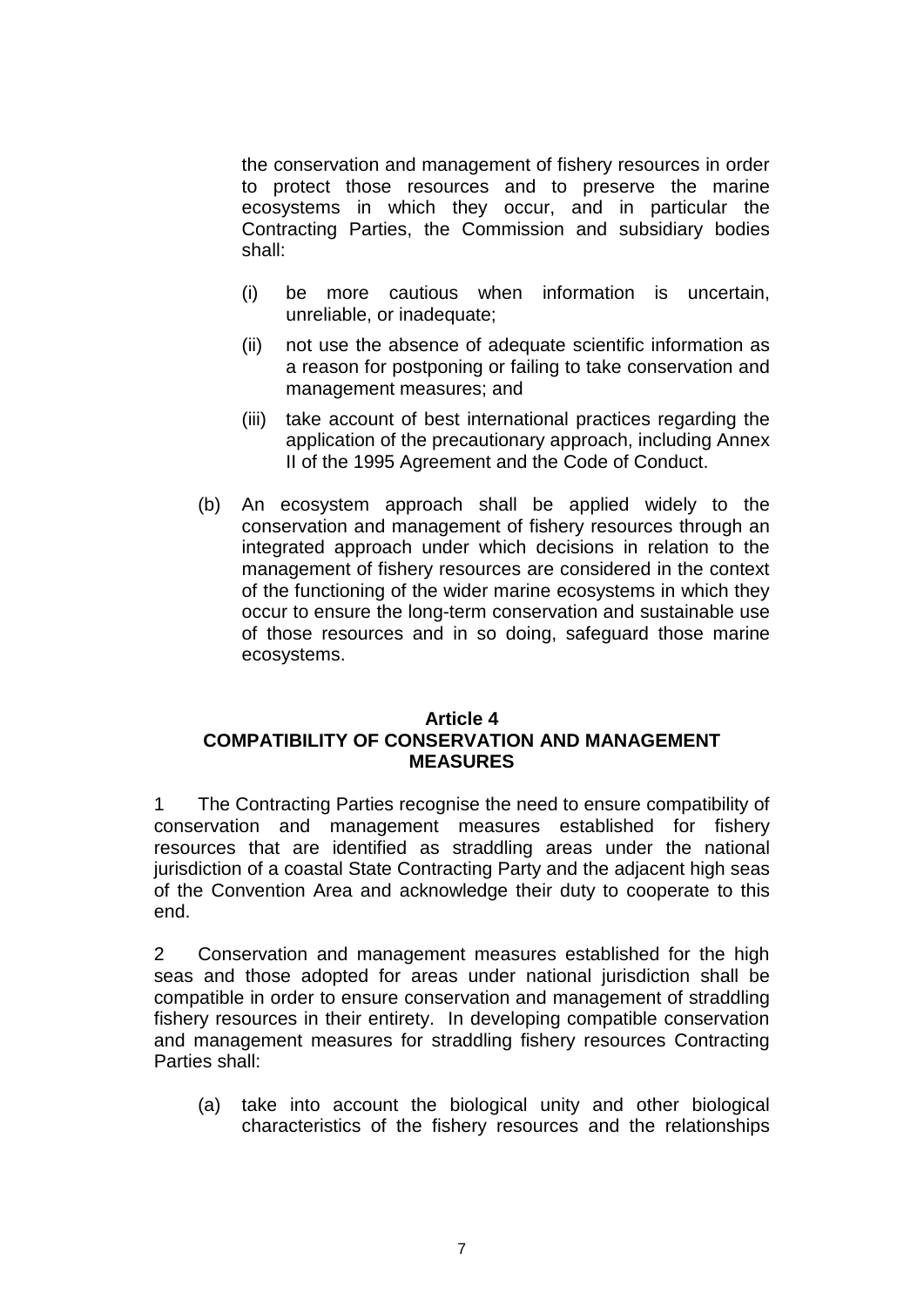between the distribution of the resources, the fishing activities for those resources and the geographical particularities of the region concerned, including the extent to which the fishery resources occur and are fished in areas under national jurisdiction;

- (b) take into account the respective dependence of the coastal States and the States fishing on the high seas on the fishery resources concerned; and
- (c) ensure that such measures do not result in harmful impact on the living marine resources as a whole in the Convention Area.

3 The Commission's initial conservation and management measures shall take due account of, and not undermine the effectiveness of, existing conservation and management measures established by relevant coastal State Contracting Parties in respect of areas under national jurisdiction and by Contracting Parties in respect of their flag vessels fishing in the adjacent high seas of the Convention Area.

# **Article 5 AREA OF APPLICATION**

Except as otherwise provided, this Convention applies to waters of the Pacific Ocean beyond areas of national jurisdiction in accordance with international law:

- (a) east of a line extending south along the 120° meridian of east longitude from the outer limit of the national jurisdiction of Australia off the south coast of Western Australia to the intersection with the 55° parallel of south latitude; then due east along the 55° parallel of south latitude to the intersection with the 150° meridian of east longitude; then due south along the 150° meridian of east longitude to the intersection with the 60° parallel of south latitude;
- (b) north of a line extending east along the 60° parallel of south latitude from the 150° meridian of east longitude to the intersection with the  $67^\circ$  16' meridian of west longitude;
- (c) west of a line extending north along the  $67^\circ$  16' meridian of west longitude from the 60° parallel of south latitude to its intersection with the outer limit of the national jurisdiction of Chile then along the outer limits of the national jurisdictions of Chile, Peru, Ecuador and Colombia to the intersection with the 2<sup>o</sup> parallel of north latitude; and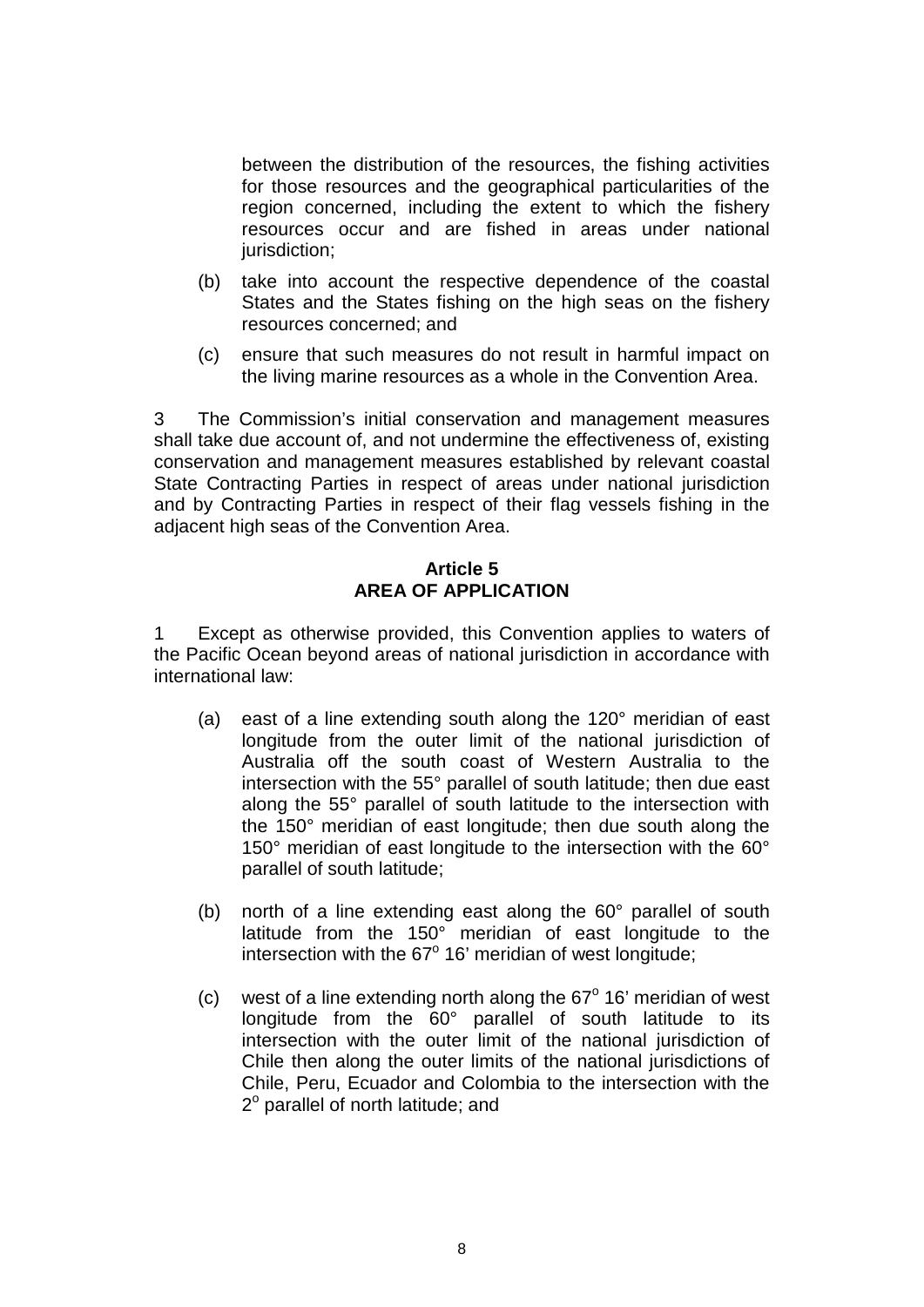(d) south of a line extending west along the  $2^{\circ}$  parallel of north latitude (but not including the national jurisdiction of Ecuador (Galapagos Islands)) to the intersection with the 150° meridian of west longitude; then due north along the 150° meridian of west longitude to its intersection with 10° parallel of north latitude, then west along the 10° parallel of north latitude to its intersection with the outer limits of the national jurisdiction of the Marshall Islands, and then generally south and around the outer limits of the national jurisdictions of Pacific States and territories, New Zealand and Australia until it connects to the commencement of the line described in paragraph (a) above.

2 The Convention shall also apply to waters of the Pacific Ocean beyond areas of national jurisdiction bounded by the 10° parallel of north latitude and the 20° parallel of south latitude and by the 135° meridian of east longitude and the 150° meridian of west longitude.

3 Where for the purpose of this Convention it is necessary to determine the position on the surface of the earth of a point, line or area, that position shall be determined by reference to the International Terrestrial Reference System maintained by the International Earth Rotation Service, which for most practical purposes is equivalent to the World Geodetic System 1984 (WGS84).

4 Nothing in this Convention shall constitute recognition of the claims or positions of any of the Contracting Parties to this Convention concerning the legal status and extent of waters and zones claimed by any such Contracting Parties.

## **Article 6 THE ORGANISATION**

1 The Contracting Parties hereby agree to establish, maintain and strengthen the South Pacific Regional Fisheries Management Organisation "the Organisation", which shall carry out its functions as set forth in this Convention in order to achieve the objective of this Convention.

- 2 The Organisation shall consist of:
	- (a) a Commission;
	- (b) a Scientific Committee;
	- (c) a Compliance and Technical Committee;
	- (d) an Eastern Sub-regional Management Committee;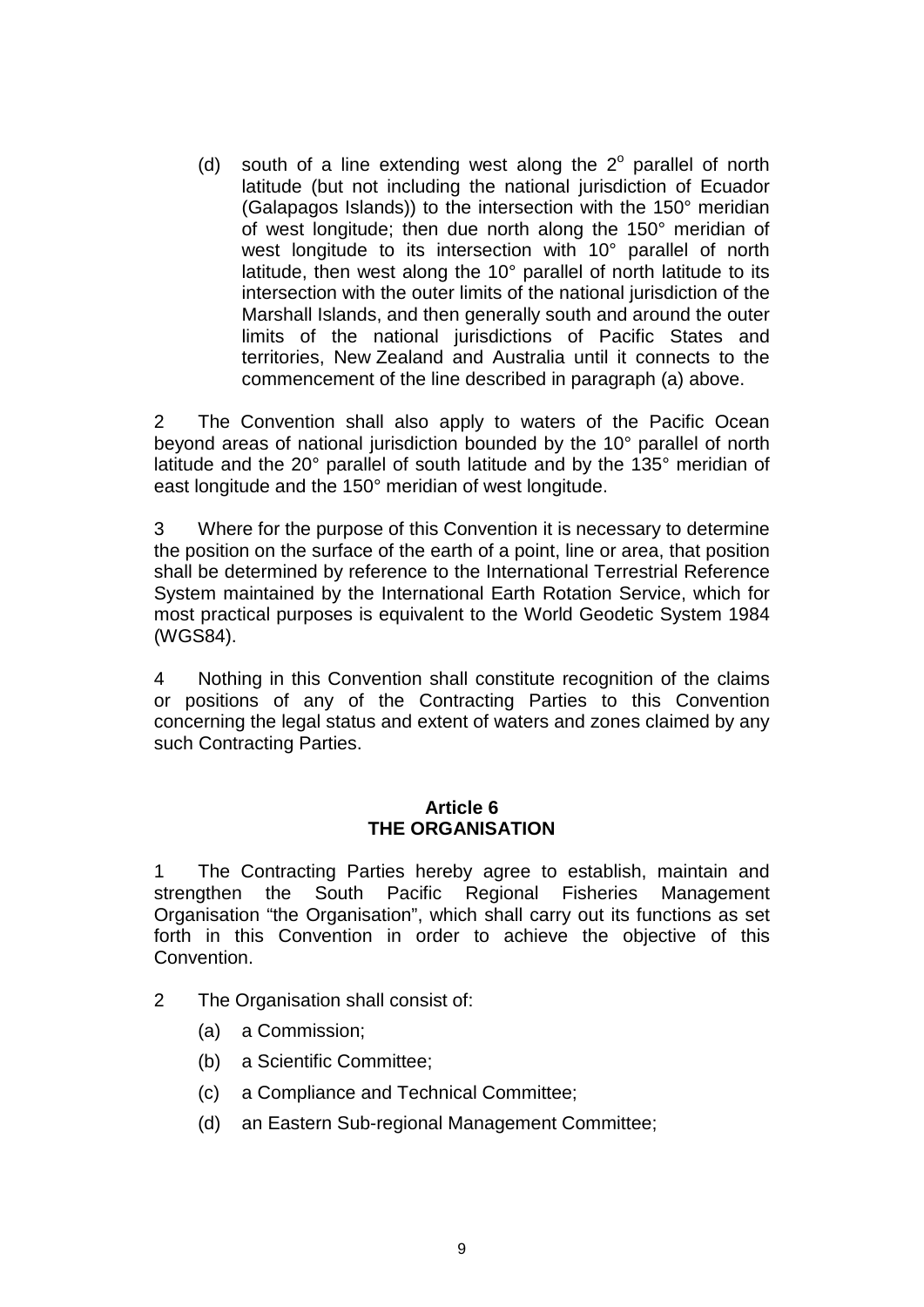- (e) a Western Sub-regional Management Committee;
- (f) a Finance and Administration Committee;
- (g) a Secretariat,

and any other subsidiary bodies that the Commission may, from time to time, establish in accordance with Article 9 paragraph 1 to assist it in its work.

3 The Organisation shall have legal personality in accordance with international law and shall enjoy in its relations with other international organisations and in the territories of the Contracting Parties such legal capacity as may be necessary to perform its functions and achieve the objective of this Convention. The immunities and privileges which the Organisation and its officers shall enjoy in the territory of a Contracting Party shall be subject to an agreement between the Organisation and the Contracting Party including, in particular, an agreement between the Organisation and the Contracting Party hosting the Secretariat.

4 The Secretariat of the Organisation shall be in New Zealand or at such other place as may be decided by the Commission.

# **Article 7 THE COMMISSION**

1 Each Contracting Party shall be a member of the Commission and shall appoint one representative to the Commission who may be accompanied by alternative representatives, experts and advisers.

2 The Commission shall elect a Chairperson and a Vice-Chairperson from among the Contracting Parties, each of whom shall serve for a term of two years and shall be eligible for re-election but shall not serve for more than two terms in succession in the same capacity. The Chairperson and Vice-Chairperson shall be representatives of different Contracting Parties.

3 The first meeting of the Commission shall take place no later than 12 months following the entry into force of this Convention. Thereafter the Chairperson of the Commission shall convene an annual meeting, unless the Commission decides otherwise, at a time and location to be decided by the Commission. The Commission shall hold such other meetings as may be necessary to carry out its functions under this Convention.

4 The principle of cost effectiveness shall apply to the frequency, duration and scheduling of meetings of the Commission and its subsidiary bodies.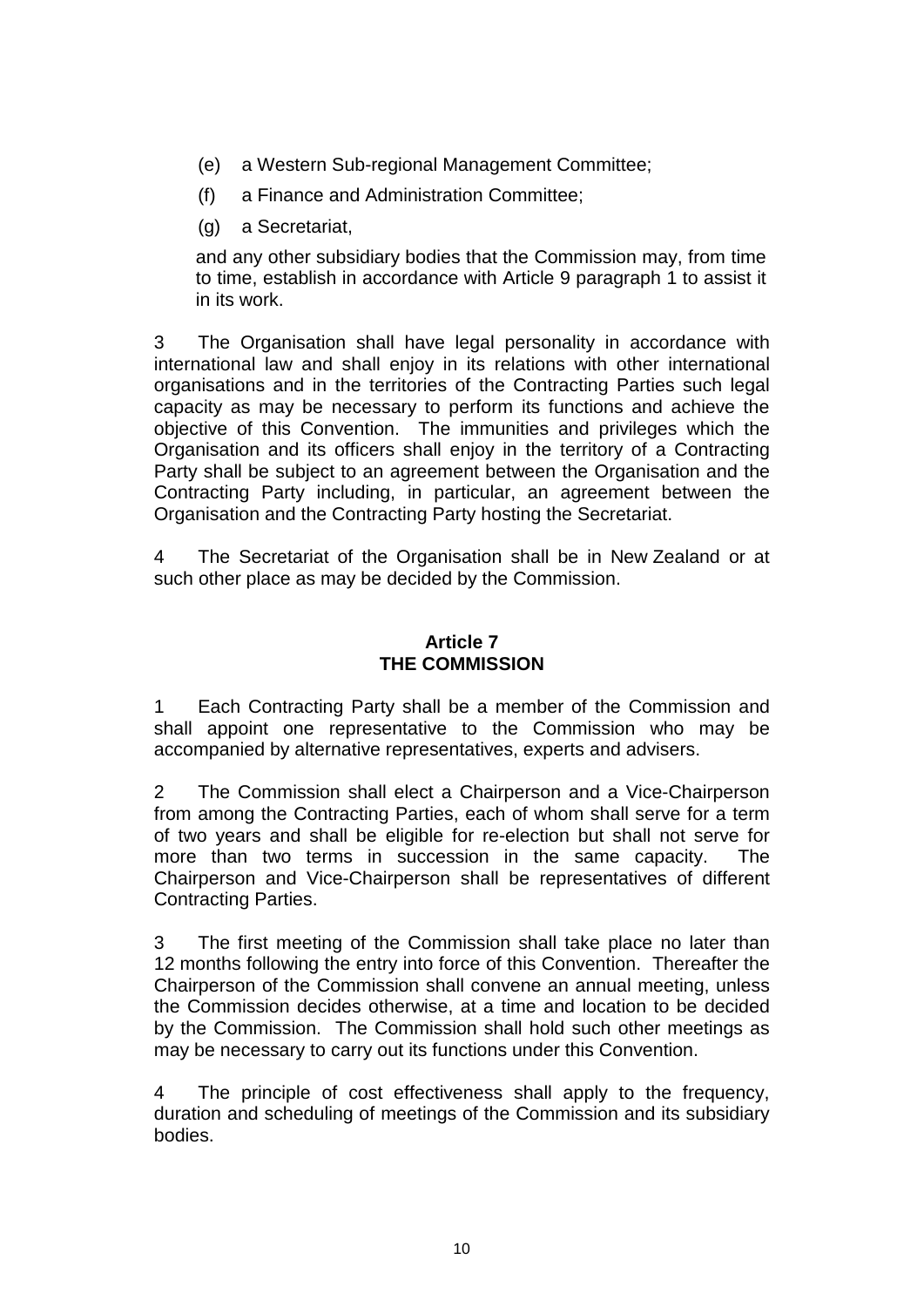# **Article 8 FUNCTIONS OF THE COMMISSION**

The Commission shall, in accordance with the objective, principles and approaches, and specific provisions of this Convention, exercise the following functions:

- (a) adopt conservation and management measures to achieve the objective of this Convention, including, as appropriate, conservation and management measures for particular fish stocks;
- (b) determine the nature and extent of participation in fishing for fishery resources including, as appropriate, for particular fish stocks;
- (c) develop rules for the collection, verification, reporting, storing and dissemination of data;
- (d) promote the conduct of scientific research to improve knowledge of fishery resources and marine ecosystems in the Convention Area and of the same fishery resources in adjacent waters under national jurisdiction, and, in collaboration with the Scientific Committee, establish procedures for the conduct of fishing for fishery resources for scientific purposes in the Convention Area;
- (e) cooperate and exchange data with members of the Commission and with relevant organisations, coastal States, territories and possessions;
- (f) promote compatibility of conservation and management measures in the Convention Area, adjacent areas under national jurisdiction and adjacent areas of high seas;
- (g) develop and establish effective monitoring, control, surveillance, compliance and enforcement procedures, including non-discriminatory market-related and trade-related measures;
- (h) develop processes in accordance with international law to assess flag State performance with respect to the implementation of their obligations under this Convention and adopt proposals, if appropriate, to promote implementation of such obligations;
- (i) adopt measures to prevent, deter and eliminate IUU fishing;
- (j) develop rules for cooperating non-Contracting Party status under this Convention;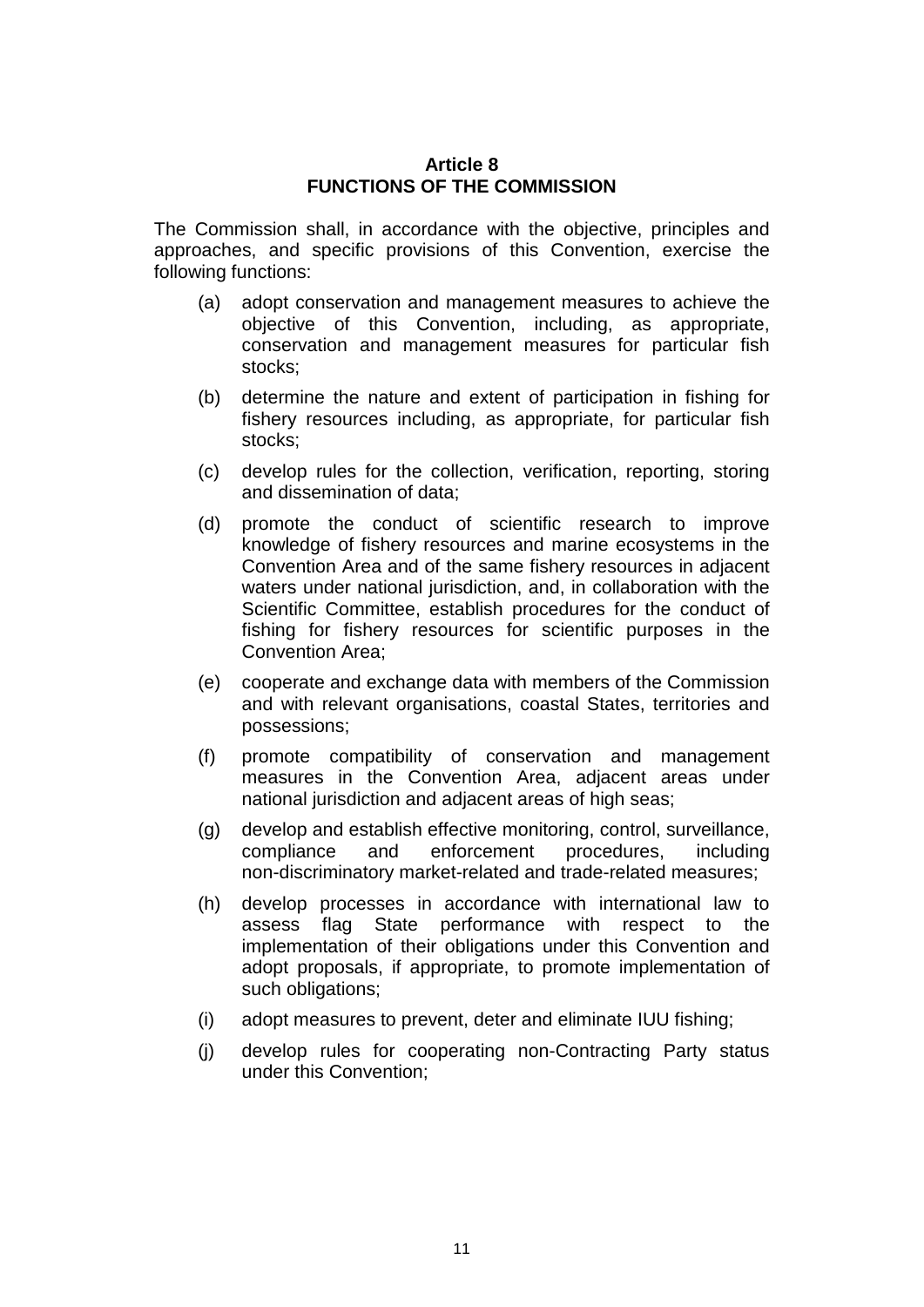- (k) review the effectiveness of the provisions of this Convention and the conservation and management measures adopted by the Commission in meeting the objective of this Convention;
- (l) supervise the organisational, administrative, financial and other internal affairs of the Organisation, including the relations among constituent bodies;
- (m) guide the Commission's subsidiary bodies in their work;
- (n) adopt by consensus the budget of the Organisation, the financial regulations of the Organisation and any amendments thereto, and its rules of procedure, which may include procedures for taking and recording decisions intersessionally;
- (o) adopt and amend as necessary any other regulations necessary for the exercise of its functions and those of its subsidiary bodies; and
- (p) exercise any other function and take any other decisions that may be necessary for achieving the objective of this Convention.

## **Article 9 SUBSIDIARY BODIES**

1 The Commission may establish other subsidiary bodies, additional to the Scientific Committee, the Compliance and Technical Committee, the Eastern Sub-regional Management Committee, the Western Sub-regional Management Committee and the Finance and Administration Committee as may be required. Such additional subsidiary bodies may be established on a permanent or temporary basis taking into account cost implications.

2 In establishing such additional subsidiary bodies the Commission shall provide specific terms of reference and methods of work, provided always that such specific terms of reference are consistent with the objective and the conservation and management principles and approaches of this Convention and with the 1982 Convention and the 1995 Agreement. Such terms of reference and methods of work may be reviewed and amended as appropriate by the Commission from time to time.

3 All subsidiary bodies shall report, advise and make recommendations to the Commission and contribute to regular reviews of the effectiveness of conservation and management measures adopted by the Commission.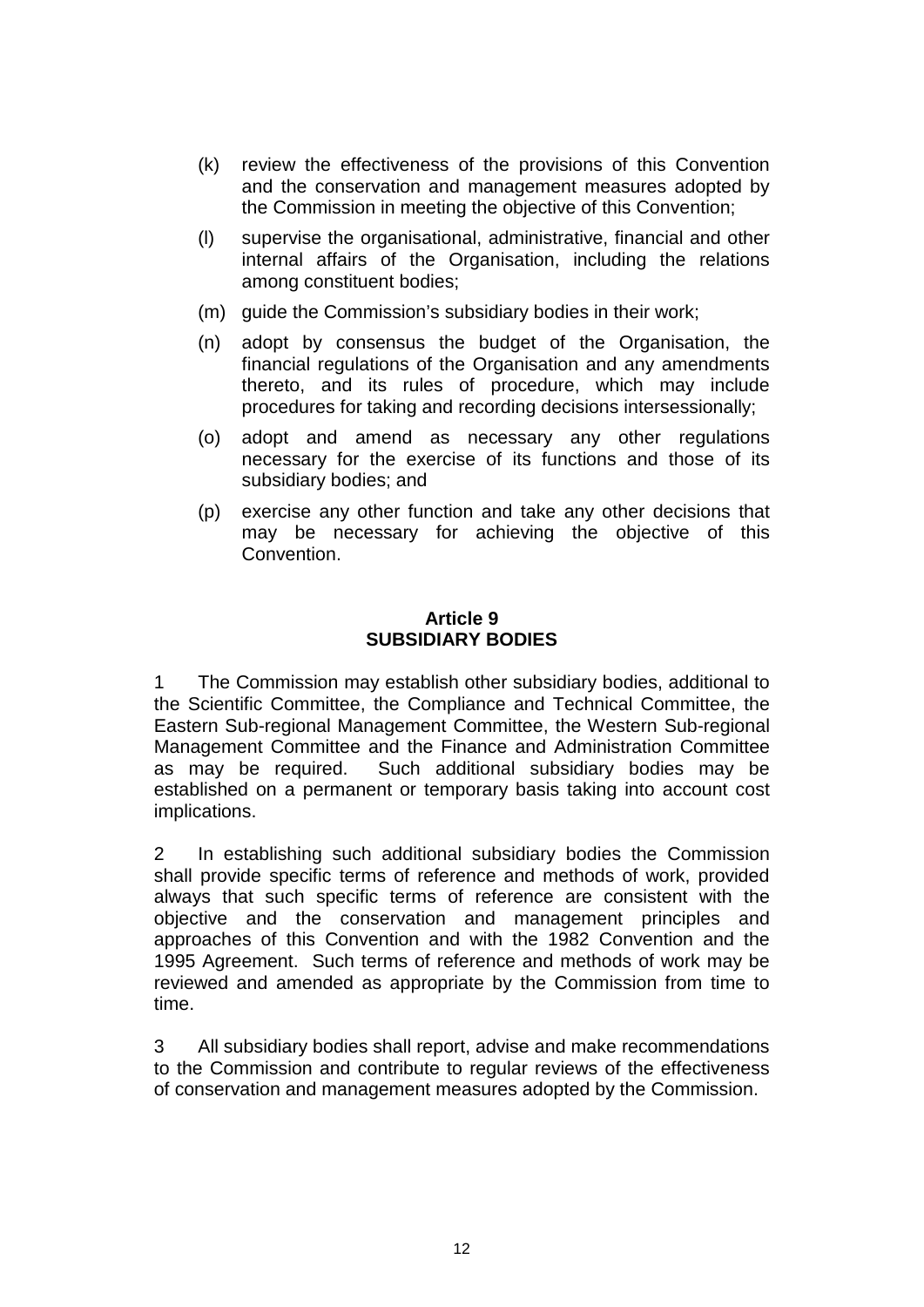4 In carrying out their functions, all subsidiary bodies shall take into consideration the relevant work of other subsidiary bodies established by the Commission, and as appropriate the work of other fisheries management organisations and the work of other relevant technical and scientific bodies.

5 All subsidiary bodies may establish working groups. Subsidiary bodies may also seek external advice as required in accordance with any general or specific guidance provided by the Commission.

6 All subsidiary bodies shall operate under the rules of procedure of the Commission unless otherwise decided by the Commission.

# **Article 10 SCIENTIFIC COMMITTEE**

1 Each member of the Commission shall be entitled to appoint one representative to the Scientific Committee who may be accompanied by alternate representatives and advisers.

- 2 The functions of the Scientific Committee shall be to:
	- (a) plan, conduct and review scientific assessments of the status of fishery resources including, in cooperation with the relevant coastal State Contracting Party or Parties, fishery resources that straddle the Convention Area and areas under national jurisdiction;
	- (b) provide advice and recommendations to the Commission and its subsidiary bodies based on such assessments including, as appropriate:
		- (i) reference points, including precautionary reference points as described in Annex II of the 1995 Agreement;
		- (ii) management strategies or plans for fishery resources based on such reference points; and
		- (iii) analyses of conservation and management alternatives, such as the establishment of total allowable catch or total allowable fishing effort at different levels, that estimate the extent to which each alternative would achieve the objective or objectives of any management strategy or plan adopted, or under consideration, by the Commission;
	- (c) provide advice and recommendations to the Commission and its subsidiary bodies on the impact of fishing on the marine ecosystems in the Convention Area including advice and recommendations on the identification and distribution of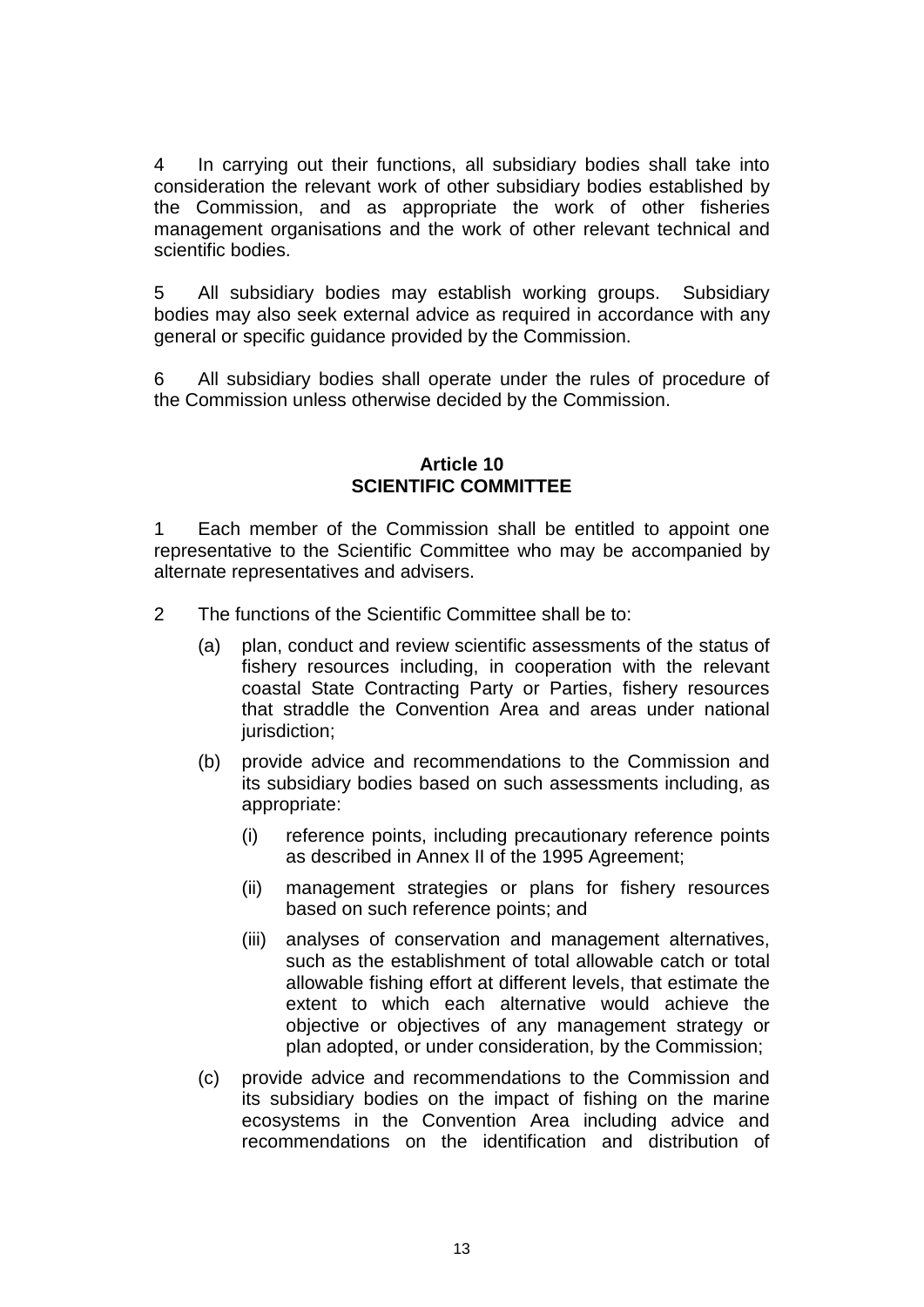vulnerable marine ecosystems, the likely impacts of fishing on such vulnerable marine ecosystems and measures to prevent significant adverse impacts on them;

- (d) encourage and promote cooperation in scientific research in order to improve knowledge of the state of fishery resources and the marine ecosystems in the Convention Area including knowledge in relation to fishery resources straddling the Convention Area and areas under national jurisdiction; and
- (e) provide such other scientific advice to the Commission and its subsidiary bodies as it considers appropriate, or as may be requested by the Commission.

3 The rules of procedure of the Commission shall provide that where the Scientific Committee is unable to provide its advice by consensus, it shall set out in its report the different views of its members. The reports of the Scientific Committee shall be made publicly available.

4 The Commission, taking into account any recommendations from the Scientific Committee, may engage the services of scientific experts to provide information and advice on the fishery resources and marine ecosystems in the Convention Area and any related matters that may be relevant to the Commission's consideration of conservation and management measures.

5 The Commission shall make appropriate arrangements for the periodic independent peer review of the Scientific Committee's reports, advice and recommendations.

## **Article 11 COMPLIANCE AND TECHNICAL COMMITTEE**

1 Each member of the Commission shall be entitled to appoint one representative to the Compliance and Technical Committee who may be accompanied by alternate representatives and advisers.

2 The functions of the Compliance and Technical Committee shall be to:

- (a) monitor and review the implementation of, and compliance with, conservation and management measures adopted under this Convention and provide advice and recommendations to the Commission;
- (b) provide such other information, technical advice and recommendations as it considers appropriate or as may be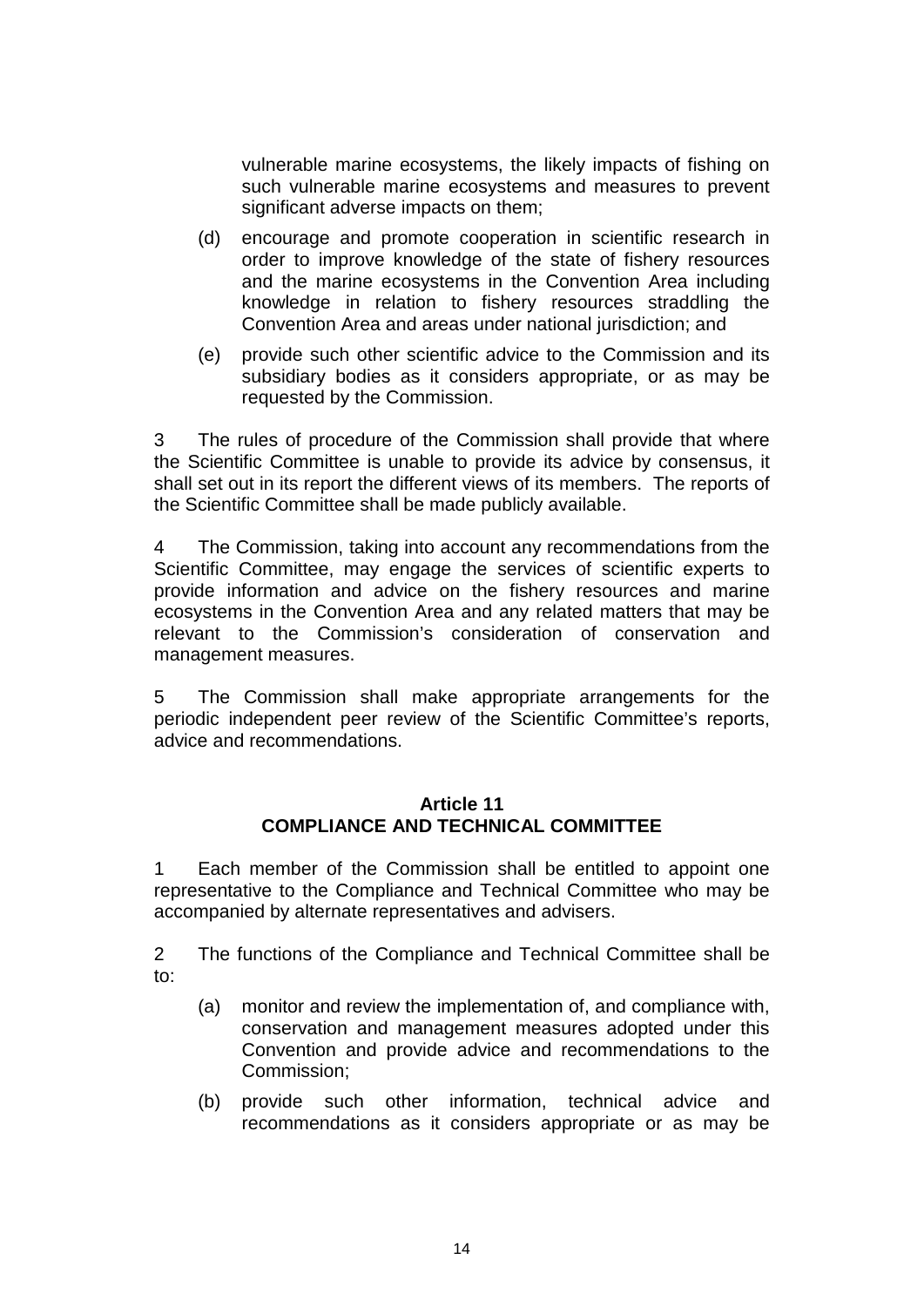requested by the Commission relating to the implementation of and compliance with the provisions of this Convention and the conservation and management measures adopted, or under consideration, by the Commission; and

(c) review the implementation of cooperative measures for monitoring, control, and surveillance and enforcement adopted by the Commission and provide advice and recommendations to the Commission.

# **Article 12 EASTERN AND WESTERN SUB-REGIONAL MANAGEMENT COMMITTEES**

1 The Eastern and Western Sub-regional Management Committees shall, on their own initiative or at the request of the Commission, develop and make recommendations to the Commission on conservation and management measures, in accordance with Article 20, and on participation in fishing for fishery resources, in accordance with Article 21, for the parts of the Convention Area described in Annex I. Such recommendations shall be consistent with any measures of general application adopted by the Commission and shall require the consent of the coastal State Contracting Party or Parties concerned on the matters on which such consent is required under Article 20 paragraph 4 and Article 21 paragraph 2. Where appropriate the Committees shall make all efforts to coordinate their recommendations.

2 The Commission may by consensus amend Annex I at any time to adjust the geographic coordinates it contains. Such amendment shall take effect from the date of its adoption, or any other date specified in the amendment.

3 The Commission may decide to assign to one Sub-regional Management Committee primary responsibility for developing and making recommendations to the Commission in accordance with this Article for a specific fishery resource even if the range of that resource should extend beyond the part of the Convention Area for which that Committee has responsibilities in accordance with Annex I.

4 Each Committee shall develop its recommendations on the basis of the advice and recommendations of the Scientific Committee.

- 5
- (a) Members of the Commission situated adjacent to the part of the Convention Area for which a Committee has responsibility in accordance with this Article, or whose fishing vessels: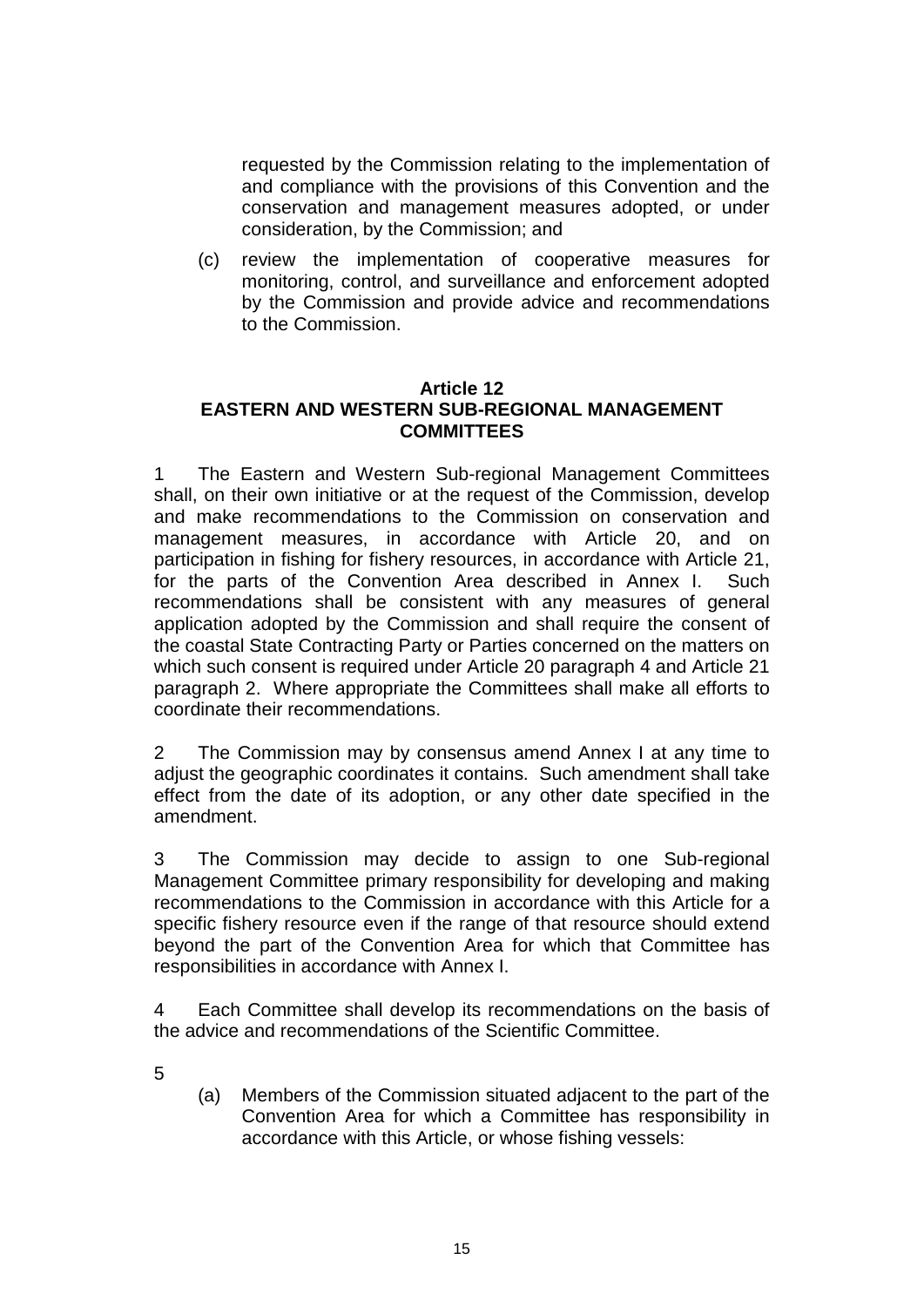- (i) are currently fishing in that area; or
- (ii) have fished in that area within the past two years; or
- (iii) are fishing for a specific fishery resource assigned to that Committee pursuant to paragraph 3, including in areas under national jurisdiction adjacent to the Convention Area

shall be members of that Committee.

- (b) Any member of the Commission that is not a member of a Committee pursuant to subparagraph (a) that gives notice to the Secretariat of an intention to fish within two years of the notice in the part of the Convention Area for which a Committee has responsibility in accordance with this Article, shall become a member of that Committee. If the notifying member of the Commission does not fish in that part of the Convention Area within two years of the notice, it shall cease to be a member of that Committee.
- (c) Any member of the Commission that is not a member of a Committee pursuant to subparagraph (a) or (b) may send a representative to participate in the work of that Committee.
- (d) For the purposes of this paragraph, "fishing" includes only the activities described in Article 1 paragraph 1 (g) (i) and (ii).

6 The Eastern and Western Sub-regional Management Committees shall make all efforts to adopt their recommendations to the Commission by consensus. If all efforts to reach agreement on a recommendation by consensus have been exhausted, recommendations shall be adopted by a two-thirds majority of the members of the relevant Sub-regional Management Committee. Reports to the Commission may include majority and minority views.

7 The recommendations made in accordance with this Article will be the basis of conservation and management measures and decisions referred to in Articles 20 and 21, respectively, that shall be adopted by the Commission.

8 Any extraordinary costs incurred for the work of either of the Subregional Management Committees shall be borne by the members of the relevant Committee.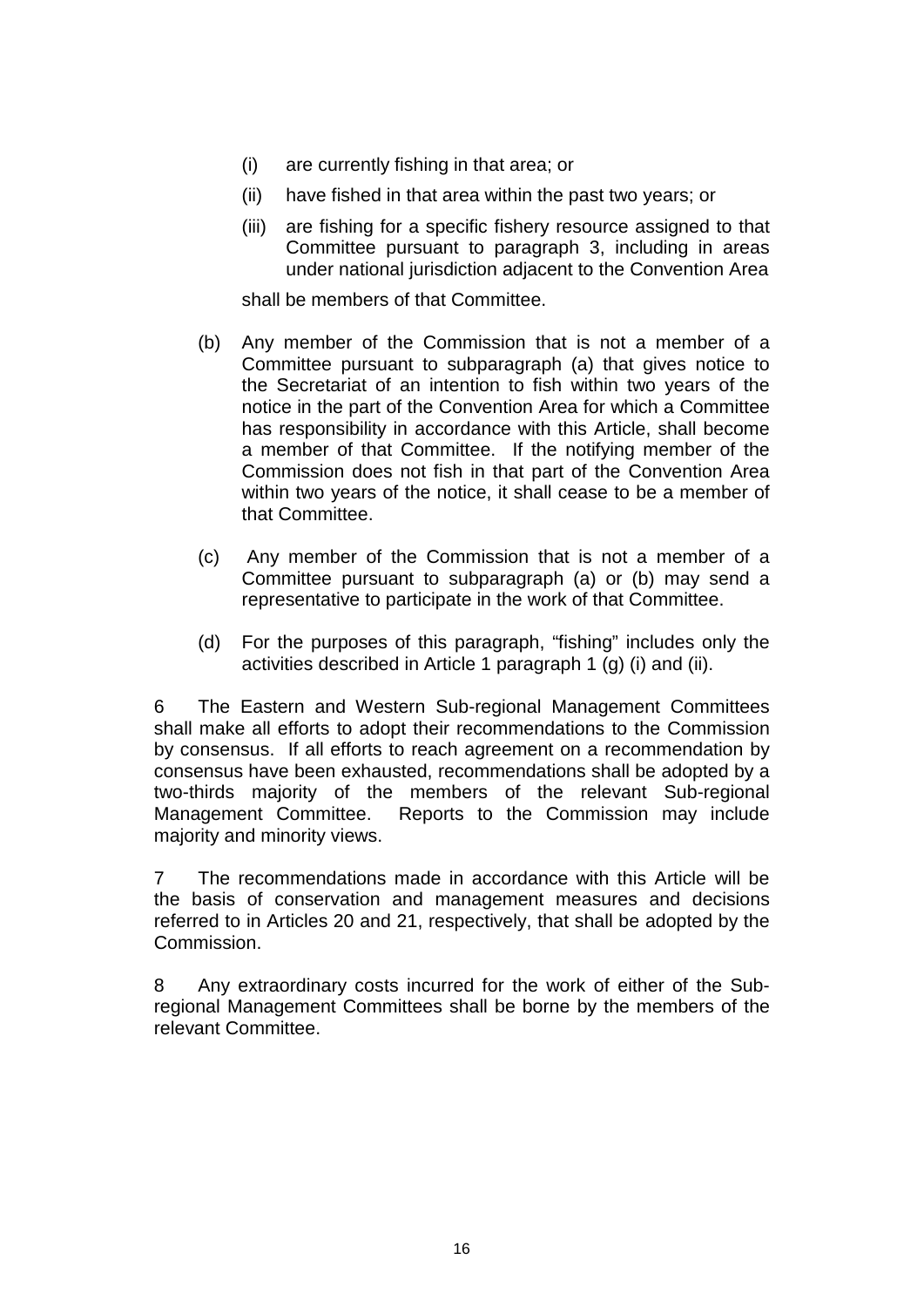# **Article 13 FINANCE AND ADMINISTRATION COMMITTEE**

1 Each member of the Commission shall be entitled to appoint one representative to the Finance and Administration Committee who may be accompanied by alternate representatives and advisers.

2 The functions of the Finance and Administration Committee shall be to advise the Commission on the budget, on the time and place of meetings of the Commission, on publications of the Commission, on matters relating to the Executive Secretary and the staff of the Secretariat and on such other financial and administrative matters as may be referred to it by the Commission.

# **Article 14 SECRETARIAT**

1 The Secretariat shall perform the functions delegated to it by the Commission.

2 The chief administrative officer of the Secretariat shall be the Executive Secretary, who shall be appointed with the approval of the Contracting Parties on such terms as they may determine.

3 Any employees of the Secretariat shall be appointed by the Executive Secretary in accordance with such staff regulations as may be determined by the Commission.

4 The Executive Secretary shall ensure the effective functioning of the **Secretariat.** 

5 The Secretariat to be established under this Convention shall be cost effective. The setting up and the functioning of the Secretariat shall, where appropriate, take into account the capacity of existing regional institutions to perform certain technical secretariat functions and more specifically the availability of services under contractual arrangement.

# **Article 15 BUDGET**

1 The Commission, at its first meeting, shall adopt a budget to fund the Commission and its subsidiary bodies, and shall also adopt financial regulations. All decisions on the budget and financial regulations, including decisions relating to the contributions of members of the Commission and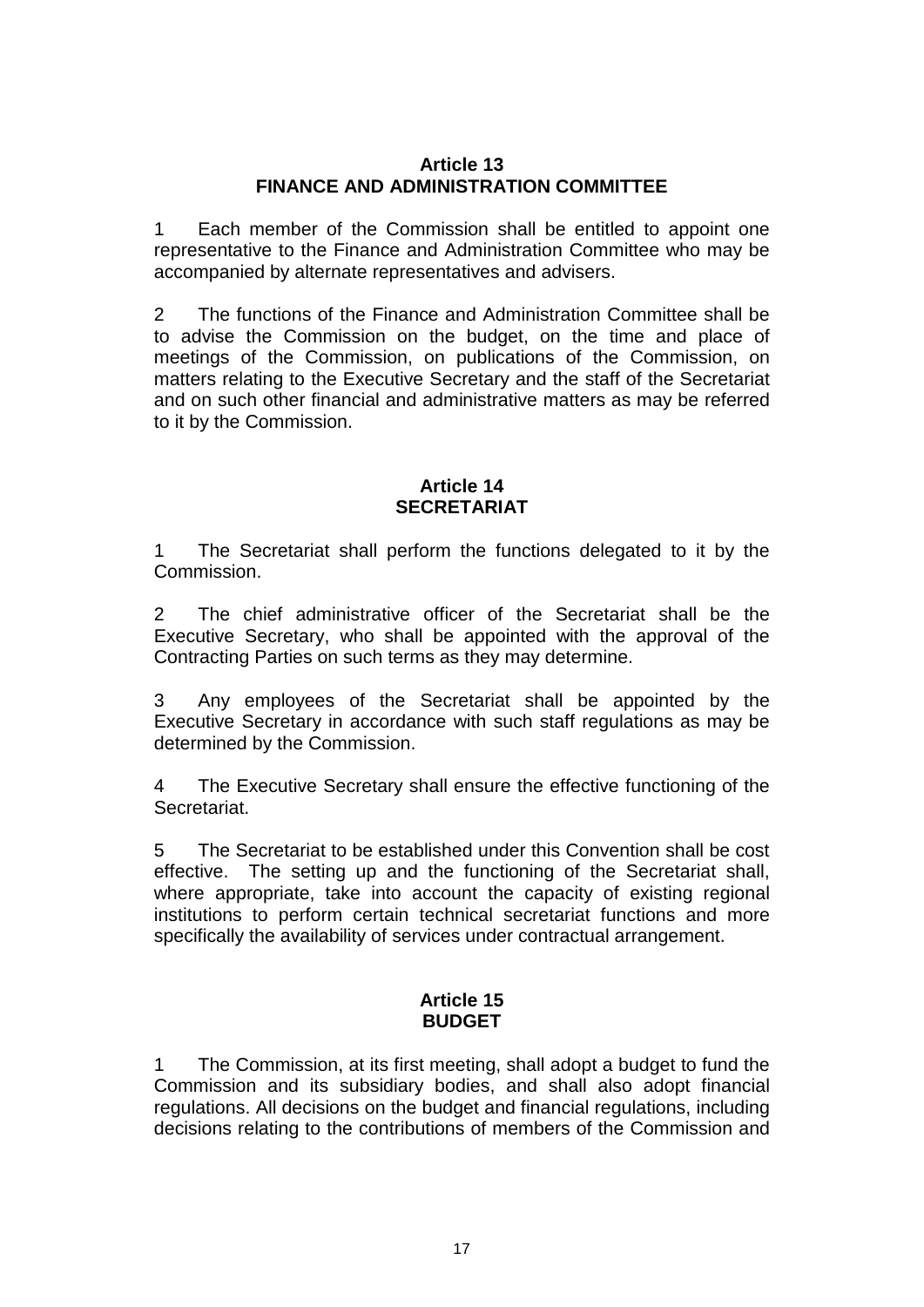the formula for calculating such contributions, shall be taken by consensus.

2 Each member of the Commission shall contribute to the budget. The amount of the annual contributions due from each member of the Commission shall be a combination of a variable fee based on its total catch of such fishery resources as may be specified by the Commission and a basic fee and shall take account of its economic status. For a member of the Commission whose only catch in the Convention Area is that of its territory or territories adjoining the Convention Area the economic status shall be that of the territory concerned. The Commission shall adopt and may amend a formula for the calculation of these contributions which shall be set out in the financial regulations of the Commission.

3 The Commission may request and accept financial contributions and other forms of assistance from organisations, individuals and other sources for purposes connected with the fulfilment of its functions.

4 The Executive Secretary shall submit a draft of the annual budget for the two succeeding financial years to each member of the Commission together with a schedule of contributions, not less than 60 days before the meeting of the Finance and Administration Committee where the Committee will adopt its recommendations to the Commission. In preparing the draft budget the Secretariat shall take full account of the need for cost effectiveness together with the guidance of the Commission as to the meetings of the subsidiary bodies that may be required in the budget year. Each annual meeting of the Commission shall adopt a budget for the succeeding financial year.

5 If the Commission is unable to adopt a budget, the level of contributions to the administrative budget of the Commission shall be determined in accordance with the budget for the preceding year for the purposes of meeting the administrative expenses of the Commission for the following year until such time as a new budget can be adopted by consensus.

6 Following the annual meeting of the Commission, the Executive Secretary shall notify each member of the Commission of its contribution due as calculated under the formula adopted by the Commission pursuant to paragraph 2 and as soon as possible thereafter each member of the Commission shall pay its contribution to the Organisation.

7 Contributions shall be payable in the currency of the country in which the Secretariat of the Organisation is located, except if otherwise authorised by the Commission.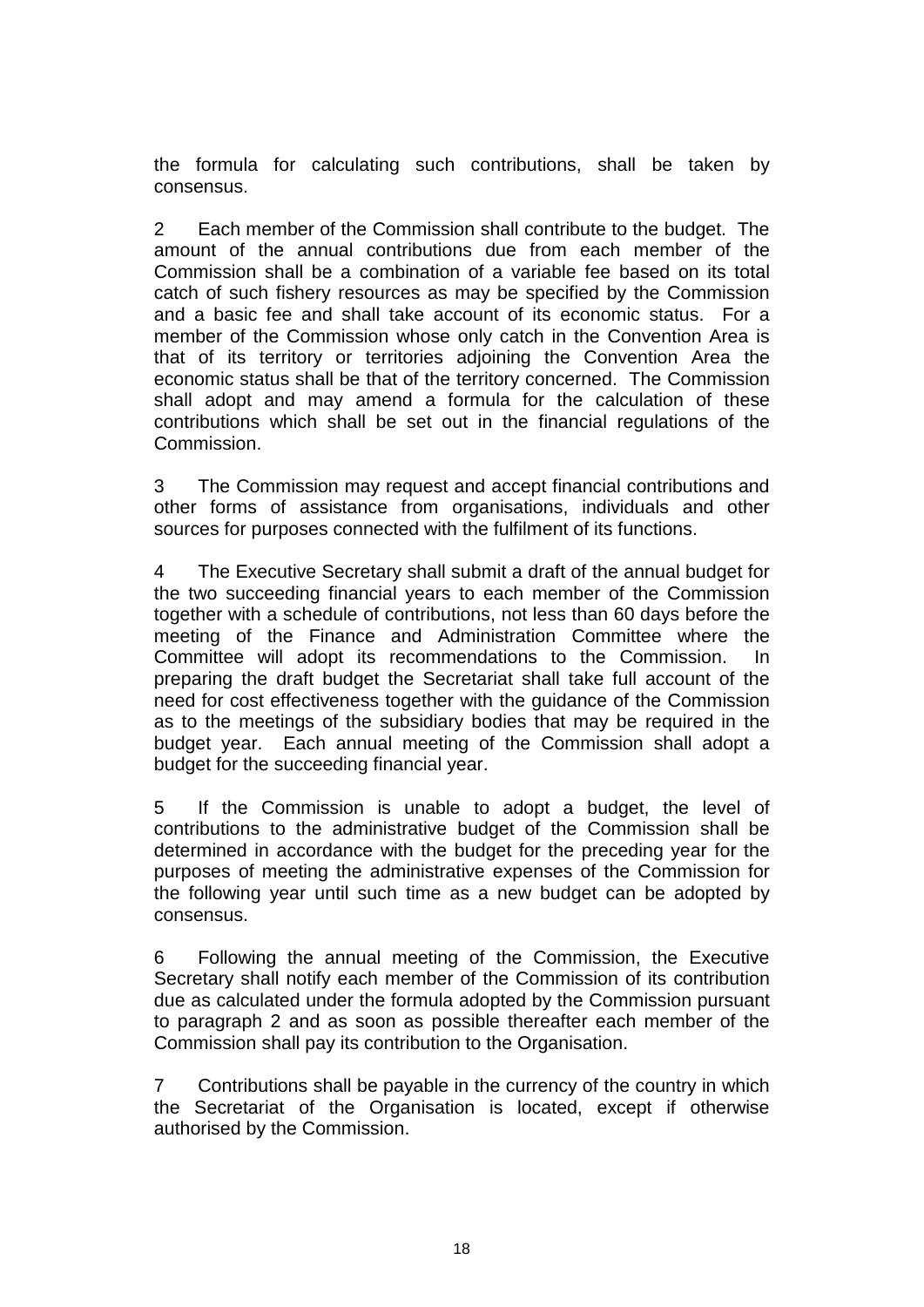8 A Contracting Party that becomes party to this Convention during the course of a financial year shall contribute in respect of that financial year a part of the contribution calculated in accordance with the provisions of this Article that is proportionate to the number of complete months remaining in the year from the date that the Convention enters into force for that Party.

9 Unless otherwise decided by the Commission, a member of the Commission that is in arrears with its payment of any monies owed to the Organisation by more than two years shall not participate in the taking of any decisions by the Commission until it has paid all monies owed by it to the Commission.

10 The financial activities of the Organisation shall be conducted in accordance with financial regulations adopted by the Commission and shall be subject to an annual audit by independent auditors appointed by the Commission.

# **Article 16 DECISION MAKING**

1 As a general rule, decisions by the Commission shall be taken by consensus. For the purpose of this Article, "consensus" means the absence of any formal objection made at the time the decision was taken.

2 Except where this Convention expressly provides that a decision shall be taken by consensus, if the Chairperson considers that all efforts to reach a decision by consensus have been exhausted:

- (a) decisions of the Commission on questions of procedure shall be taken by a majority of the members of the Commission casting affirmative or negative votes; and
- (b) decisions on questions of substance shall be taken by a threefourths majority of the members of the Commission casting affirmative or negative votes.

3 When the issue arises as to whether a question is one of substance or not, that question shall be treated as one of substance.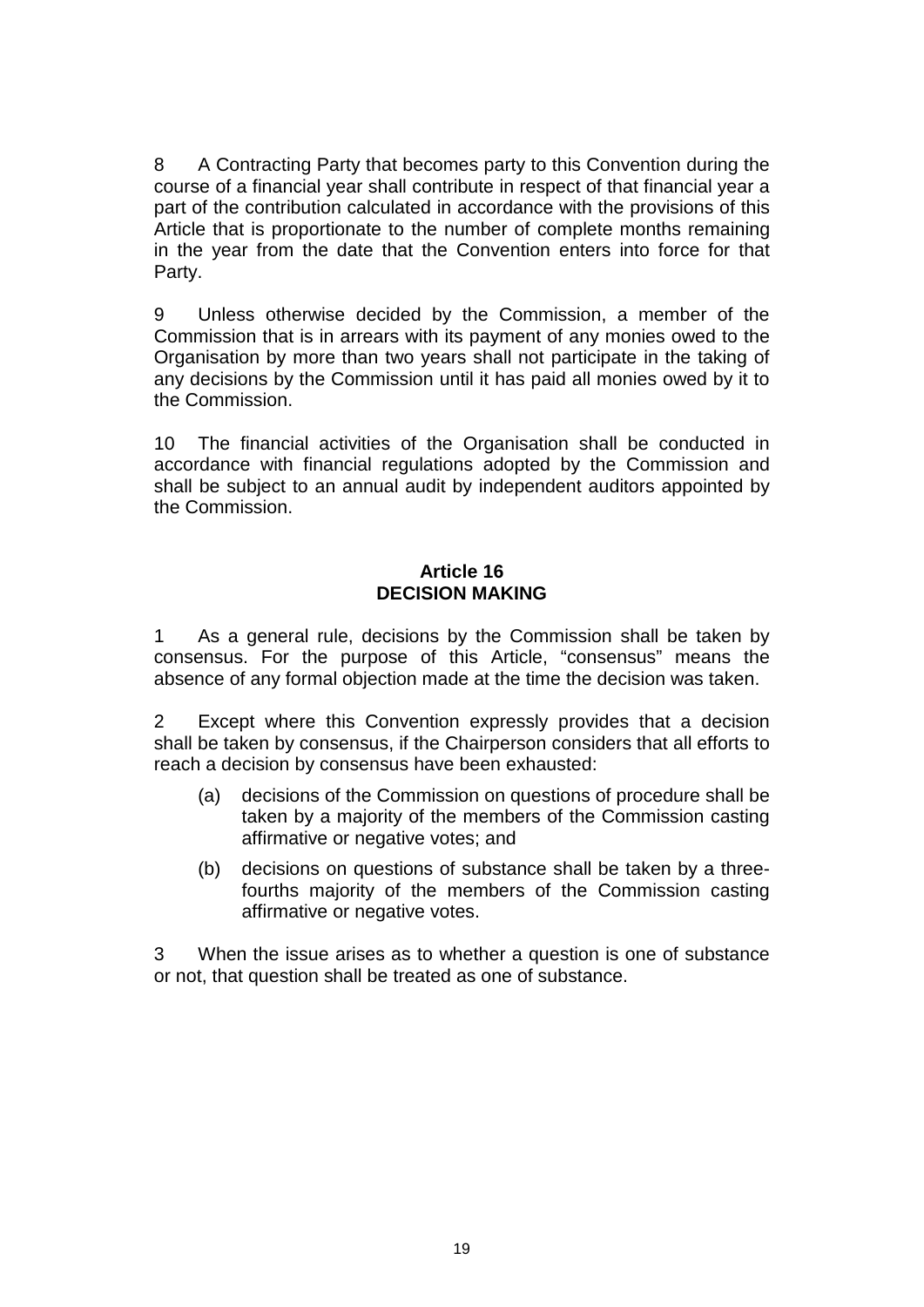# **Article 17 IMPLEMENTATION OF COMMISSION DECISIONS**

1 Decisions on questions of substance adopted by the Commission shall become binding on the members of the Commission in the following manner:

- (a) the Executive Secretary shall promptly notify each decision to all members of the Commission; and
- (b) subject to paragraph 2, the decision shall become binding upon all members of the Commission 90 days after the date of transmittal specified in the notification pursuant to subparagraph (a) "the date of notification".
- $\mathfrak{D}$
- (a) Any member of the Commission may present to the Executive Secretary an objection to a decision within 60 days of the date of notification "the objection period". In that event the decision shall not become binding on that member of the Commission to the extent of the objection, except in accordance with paragraph 3 and Annex II.
- (b) A member of the Commission that presents an objection shall at the same time:
	- (i) specify in detail the grounds for its objection;
	- (ii) adopt alternative measures that are equivalent in effect to the decision to which it has objected and have the same date of application; and
	- (iii) advise the Executive Secretary of the terms of such alternative measures.
- (c) The only admissible grounds for an objection are that the decision unjustifiably discriminates in form or in fact against the member of the Commission, or is inconsistent with the provisions of this Convention or other relevant international law as reflected in the 1982 Convention or the 1995 Agreement.

3 Any member of the Commission that has objected to a decision may at any time withdraw that objection. The decision shall then become binding on that member in accordance with paragraph 1(b) or on the date of the withdrawal of the objection whichever is the later.

4 The Executive Secretary shall promptly notify all members of the Commission of: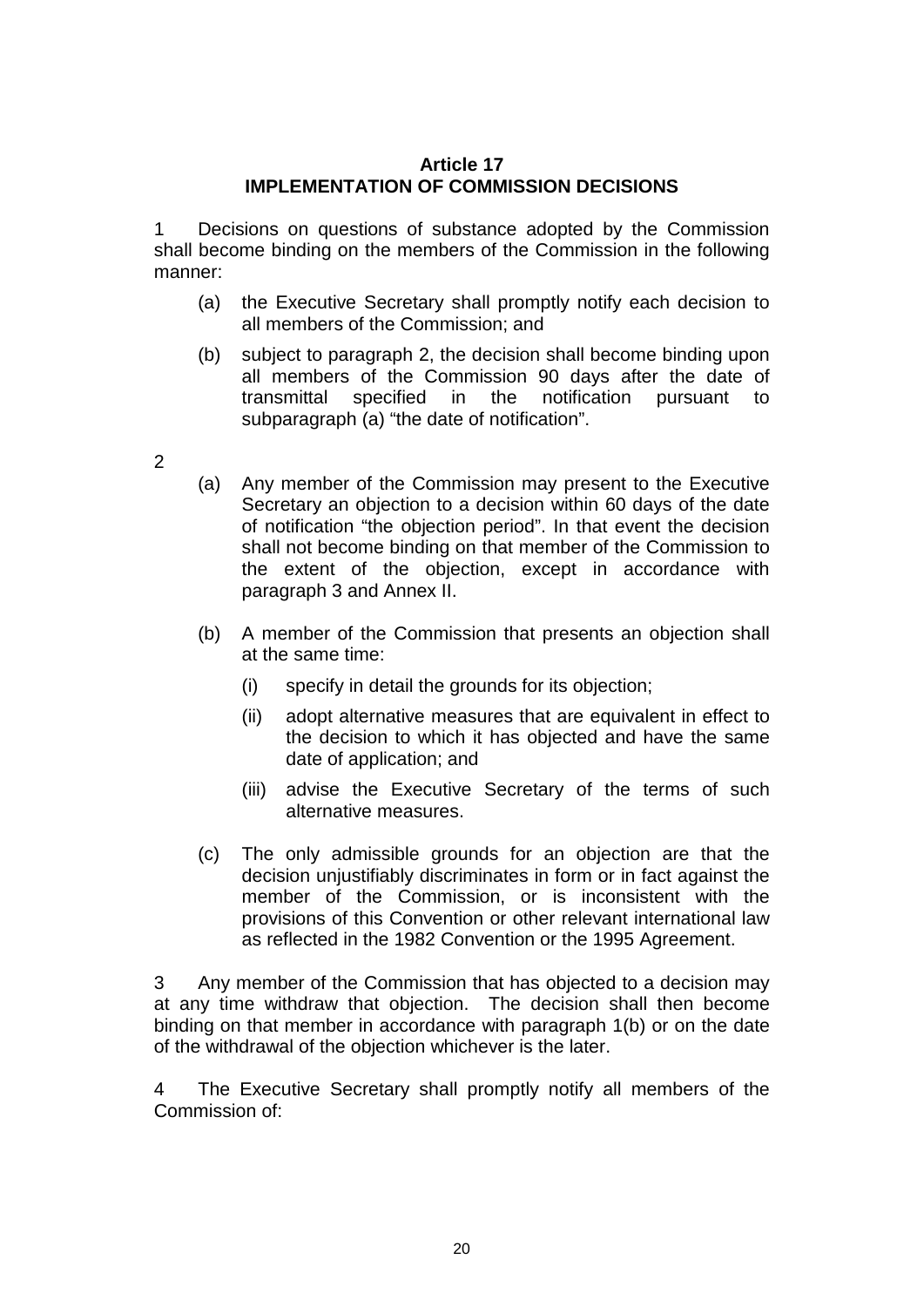- (a) the receipt and withdrawal of each objection; and
- (b) the grounds for that objection and the alternative measures adopted, or proposed to be adopted, pursuant to paragraph 2.
- 5
- (a) When an objection is presented by a member of the Commission pursuant to paragraph 2, a Review Panel shall be established within 30 days after the end of the objection period. The Review Panel shall be established in accordance with the procedures in Annex II.
- (b) The Executive Secretary shall promptly notify all members of the Commission of the establishment of the Review Panel.
- (c) If two or more members of the Commission present objections based on the same grounds, those objections shall be dealt with by the same Review Panel, which shall have the membership specified in Annex II paragraph 2.
- (d) If two or more members of the Commission present objections on different grounds, those objections may, with the consent of the members of the Commission concerned, be dealt with by the same Review Panel, which shall have the membership specified in Annex II paragraph 2. In the absence of such consent, objections on different grounds shall be dealt with by separate Review Panels.
- (e) Within 45 days after its establishment, the Review Panel shall transmit to the Executive Secretary its findings and recommendations on whether the grounds specified for the objection presented by the member or members of the Commission are justified and whether the alternative measures adopted are equivalent in effect to the decision to which objection has been presented.
- (f) The Executive Secretary shall promptly notify all members of the Commission of the findings and recommendations of the Review Panel. The findings and recommendations of the Review Panel shall be dealt with and have effect as set out in Annex II.

6 Nothing in this Article limits the right of a member of the Commission at any time to refer a dispute concerning the interpretation or application of this Convention for binding settlement in accordance with the provisions of this Convention relating to the settlement of disputes.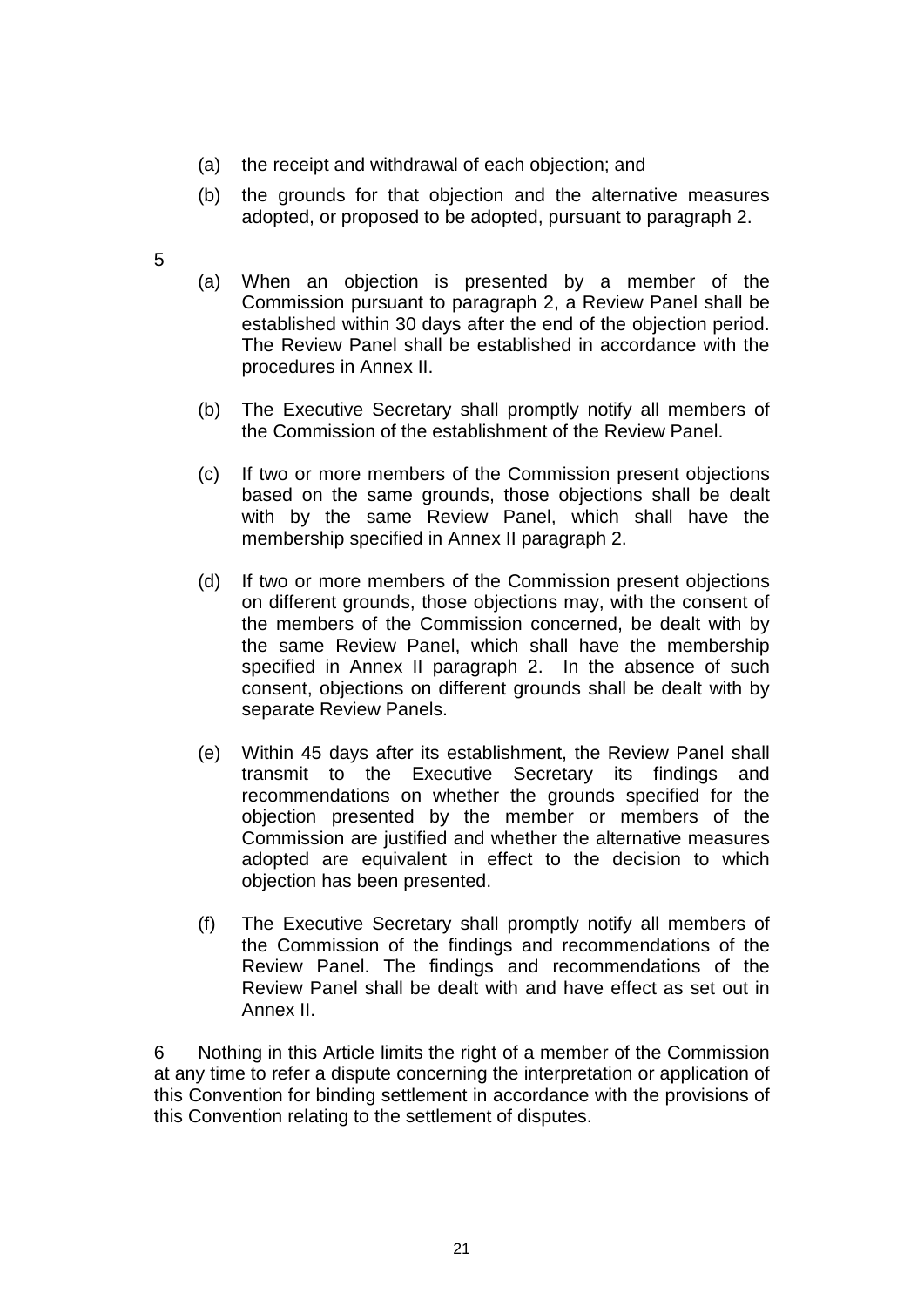# **Article 18 TRANSPARENCY**

1 The Commission shall promote transparency in decision making processes and other activities carried out under this Convention.

2 All meetings of the Commission and its subsidiary bodies shall be open to all participants and observers registered in accordance with paragraph 4 unless otherwise decided by the Commission. The Commission shall publish its reports and conservation and management measures when adopted and shall maintain a public record of all reports and conservation and management measures in force in the Convention Area.

3 The Commission shall promote transparency in the implementation of this Convention through the public dissemination of non-commercially sensitive information and, as appropriate, facilitating consultations with, and the participation of, non-governmental organisations, representatives of the fishing industry, particularly the fishing fleet, and other interested bodies and individuals.

4 Representatives of non-Contracting Parties, relevant intergovernmental organisations and non-governmental organisations, including environmental organisations and fishing industry organisations with an interest in matters pertaining to the Commission shall be afforded the opportunity to take part in the meetings of the Commission and of its subsidiary bodies, as observers or otherwise as appropriate. The rules of procedure of the Commission shall provide for such participation and shall not be unduly restrictive in this respect. The rules of procedure shall also provide for such representatives to have timely access to all relevant information.

#### **Article 19 RECOGNITION OF THE SPECIAL REQUIREMENTS OF DEVELOPING STATES**

1 The Commission shall give full recognition to the special requirements of developing State Contracting Parties in the region, in particular the least developed among them and small island developing States, and of territories and possessions in the region, in relation to the conservation and management of fishery resources in the Convention Area and the sustainable use of such resources.

2 In giving effect to the duty to cooperate in the establishment of conservation and management measures for fishery resources covered by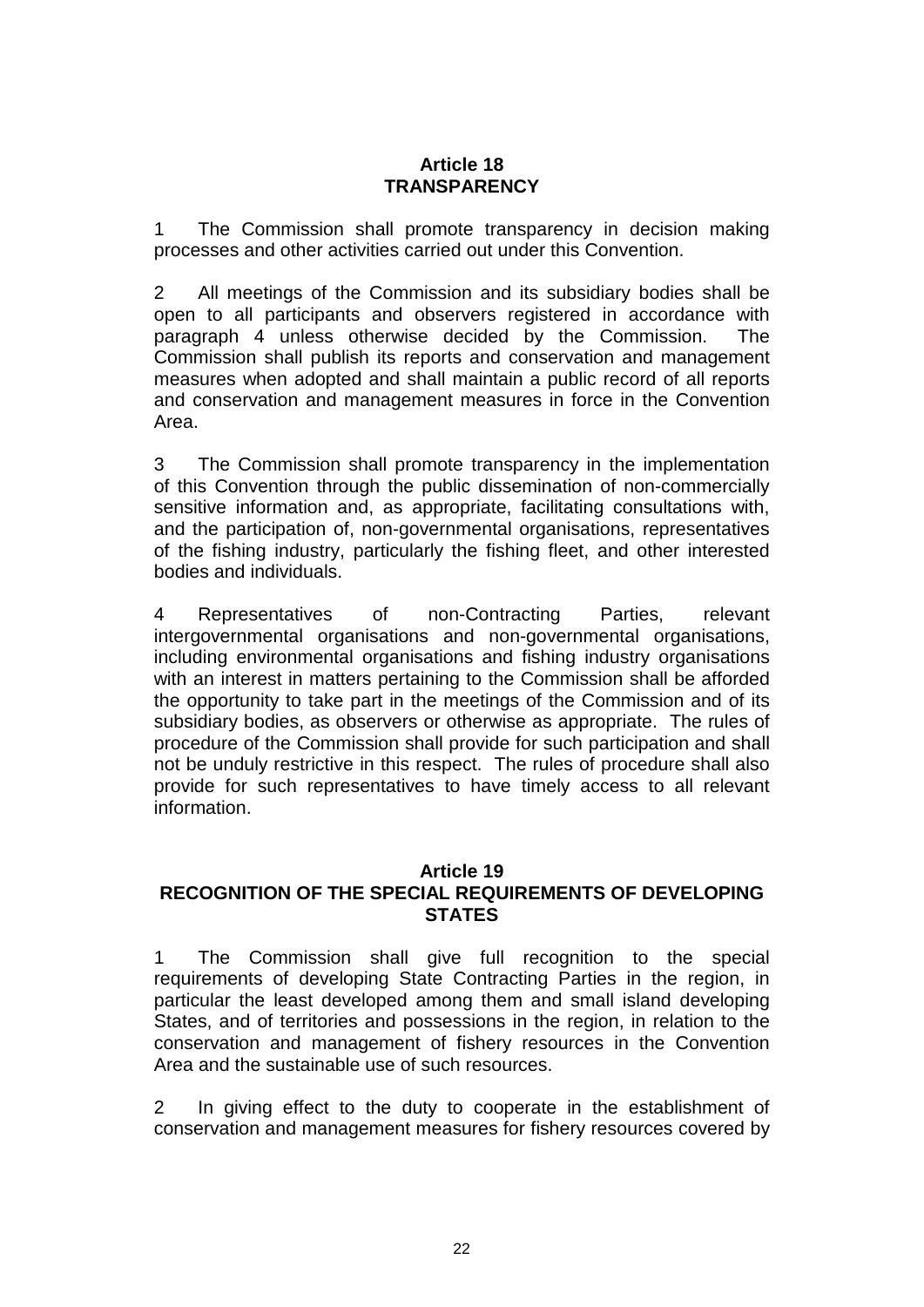this Convention, the members of the Commission shall take into account the special requirements of developing State Contracting Parties in the region, in particular the least developed among them and small island developing States, and territories and possessions in the region, in particular:

- (a) the vulnerability of such developing States and territories and possessions which are dependent on the exploitation of living marine resources, including for meeting the nutritional requirements of their populations or part thereof;
- (b) the need to avoid adverse impacts on, and ensure access to fisheries by, subsistence, small-scale and artisanal fishers and women fish workers, as well as indigenous people in such developing States Parties, and territories and possessions; and
- (c) the need to ensure that such measures do not result in transferring, directly or indirectly, a disproportionate burden of conservation action onto such developing State Contracting Parties, and territories and possessions.

3 The members of the Commission shall cooperate either directly or through the Commission and other regional or sub-regional organisations to:

- (a) enhance the ability of developing State Contracting Parties in the region, in particular the least developed among them and small island developing States, and of territories and possessions in the region, to conserve and manage fishery resources and to develop their own fisheries for such resources;
- (b) assist developing State Contracting Parties in the region, in particular the least developed among them and small island developing States, and territories and possessions in the region, to enable them to participate in fishing for fishery resources, including facilitating access to such fishery resources consistent with Article 3 and Article 21; and
- (c) facilitate the participation of developing State Contracting Parties in the region, in particular the least developed among them and small island developing States, and of territories and possessions in the region, in the work of the Commission and its subsidiary bodies.

4 Cooperation for the purposes set out in this Article may include the provision of financial assistance, assistance relating to human resources development, technical assistance, transfer of technology, including through joint venture arrangements, and advisory and consultative services. Such assistance shall, *inter alia*, be directed towards: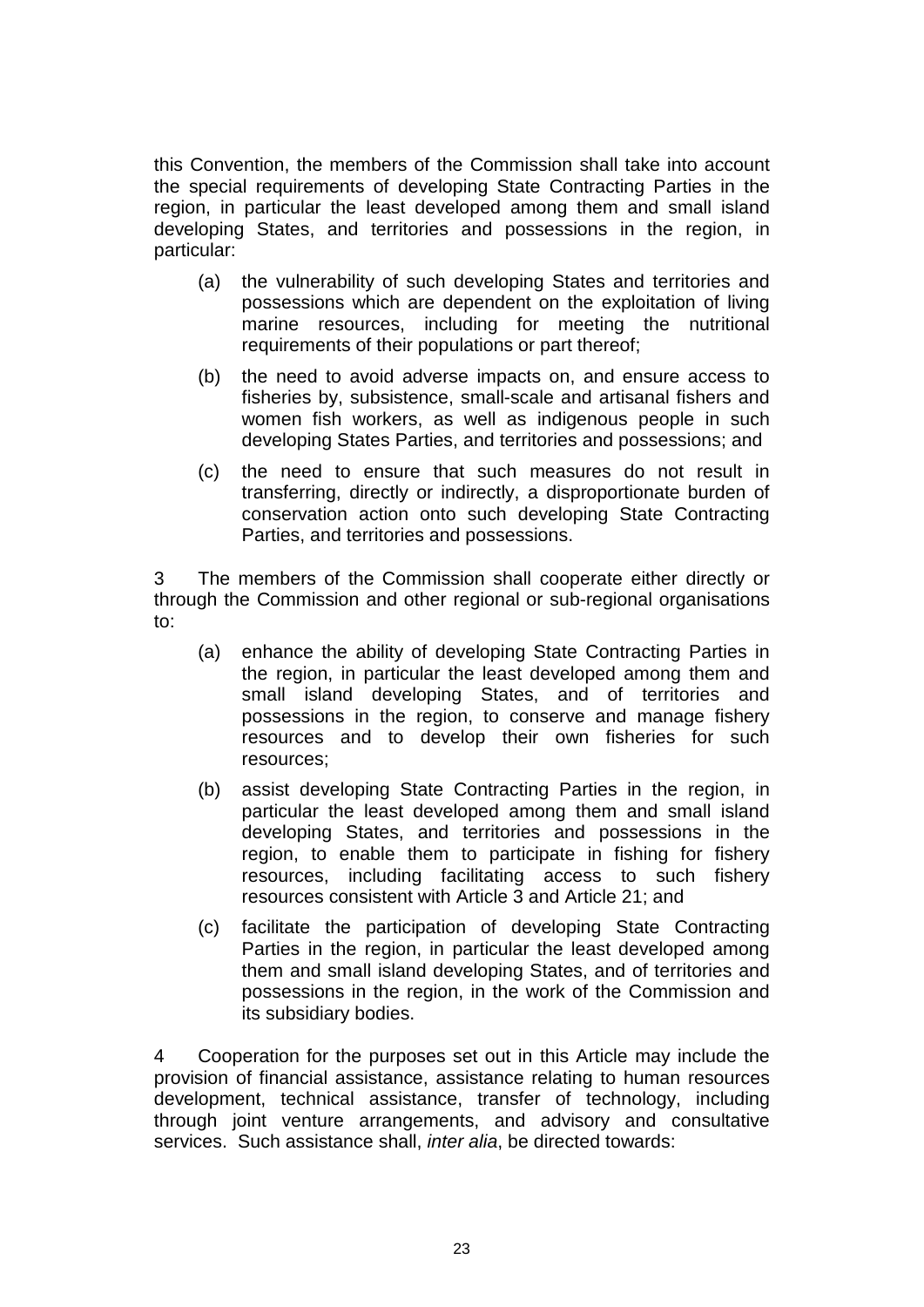- (a) improved conservation and management of fishery resources through collection, reporting, verification, exchange and analysis of fisheries data and related information;
- (b) stock assessment and scientific research; and
- (c) monitoring, control, surveillance, compliance and enforcement, including training and capacity-building at the local level, development and funding of national and regional observer programmes and access to technology and equipment.

5 The Commission shall establish a fund to facilitate the effective participation of developing State Contracting Parties in the region, in particular the least developed among them and small island developing States, and, as appropriate, territories and possessions in the region, in the work of the Commission and its subsidiary bodies. The financial regulations of the Commission shall include guidelines for the administration of the fund and criteria for eligibility for assistance.

# **Article 20 CONSERVATION AND MANAGEMENT MEASURES**

1 The conservation and management measures adopted by the Commission shall include measures to:

- (a) ensure the long-term sustainability of fishery resources and promote the objective of their responsible utilisation;
- (b) prevent or eliminate over fishing and excess fishing capacity to ensure that levels of fishing effort do not exceed those commensurate with the sustainable use of fishery resources;
- (c) maintain or restore populations of non-target and associated or dependent species to above levels at which their reproduction may become seriously threatened; and
- (d) protect the habitats and marine ecosystems in which fishery resources and non-target and associated or dependent species occur from the impacts of fishing, including measures to prevent significant adverse impacts on vulnerable marine ecosystems and precautionary measures where it cannot adequately be determined whether vulnerable marine ecosystems are present or whether fishing would cause significant adverse impacts on vulnerable marine ecosystems.

2 The specific conservation and management measures adopted by the Commission shall, as appropriate, include the determination of: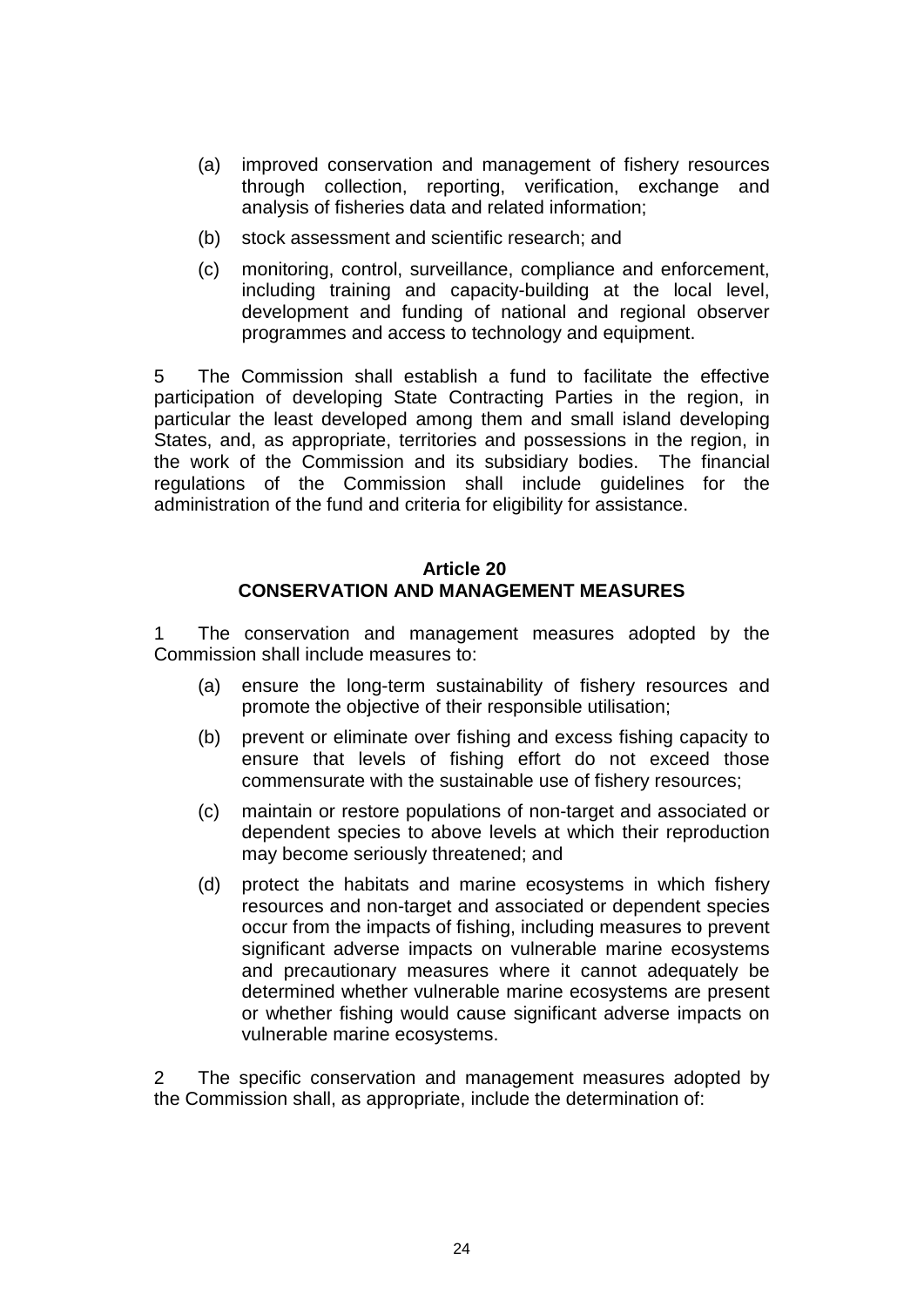- (a) reference points, including precautionary reference points as described in Annex II of the 1995 Agreement;
- (b) the actions to be taken if those reference points are approached or exceeded;
- (c) the nature and extent of fishing for any fishery resource including the establishment of a total allowable catch or total allowable fishing effort;
- (d) the general or specific locations in which fishing may or may not occur;
- (e) the periods in which fishing may or may not occur;
- (f) the size limits in respect of the catch which may be retained; and
- (g) the types of fishing gear, fishing technology, or fishing practices which may be used when fishing.

3 In determining a total allowable catch or total allowable fishing effort for any fishery resource under paragraph 2 (c), the Commission shall take into account the following factors:

- (a) the status and stage of development of the fishery resource;
- (b) fishing patterns of the fishery resource;
- (c) catch of the same fishery resource within areas under national jurisdiction where relevant;
- (d) an allowance for discards and any other incidental mortality;
- (e) catch of non-target and associated or dependent species and impacts on the marine ecosystems in which the fishery resource occurs;
- (f) relevant ecological and biological factors limiting the nature of fishery resources that may be harvested;
- (g) relevant environmental factors, including trophic interactions which may have an effect upon the fishery resource and nontarget and associated or dependent species; and
- (h) as appropriate, relevant conservation and management measures adopted by other intergovernmental organisations.

The Commission shall regularly review the total allowable catch or total allowable fishing effort established for any fishery resource.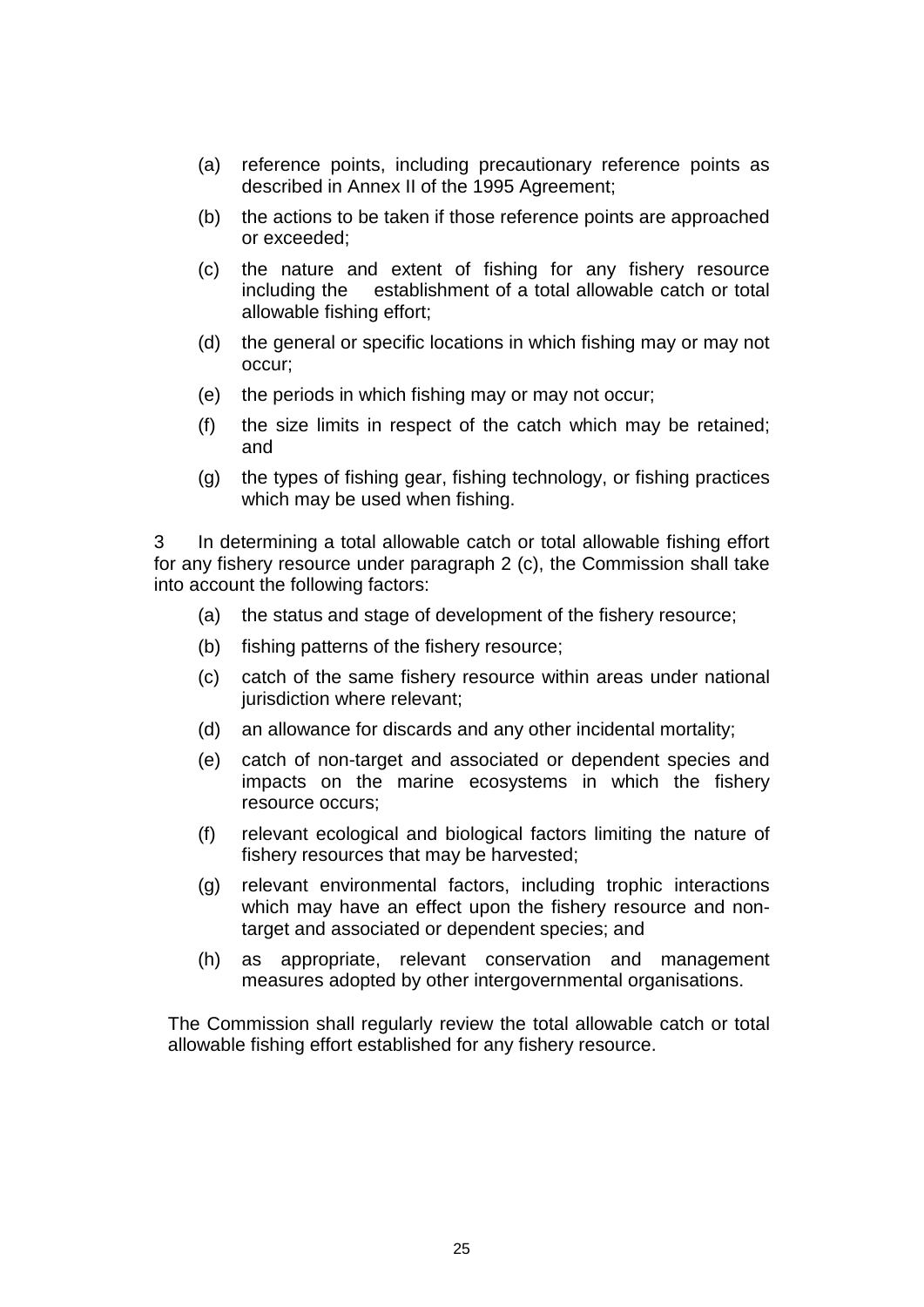- (a) For a fishery resource that straddles the Convention Area and an area under the national jurisdiction of a coastal State Contracting Party or Parties:
	- (i) the Commission shall establish a total allowable catch or total allowable fishing effort and other conservation and management measures, as appropriate, for the Convention Area. The Commission and the coastal State Contracting Party or Parties concerned shall cooperate in the coordination of their respective conservation and management measures in accordance with Article 4 of this Convention;
	- (ii) with the express consent of the coastal State Contracting Party or Parties concerned, the Commission may establish, in accordance with Annex III of this Convention, and as appropriate, a total allowable catch or total allowable fishing effort that will apply throughout the range of the fishery resource; and
	- (iii) in the case where one or more of the coastal State Contracting Parties does not consent to a total allowable catch or total allowable fishing effort that will apply throughout the range of the fishery resource, the Commission may establish, as appropriate, a total allowable catch or total allowable fishing effort that will apply in the areas of national jurisdiction of the consenting coastal State Contracting Party or Parties and the Convention Area. Annex III will apply, *mutatis mutandis,* to the establishment of this total allowable catch or total allowable fishing effort by the Commission.
- (b) In cases covered by subparagraph (a) (ii) or (a) (iii), other complementary conservation and management measures may be adopted so as to ensure sustainable conservation and management of the fishery resource throughout its range. To give effect to this paragraph, such measures may be adopted, in accordance with the principles of compatibility outlined in Article 4, by the Commission for the high seas and the coastal State Contracting Party or Parties concerned for the areas under national jurisdiction; and by the Commission, with the consent of the coastal State Contracting Party or Parties concerned, for measures that will apply throughout the range of the fishery resource.
- (c) All conservation and management measures, including a total allowable catch or total allowable fishing effort, adopted by the

4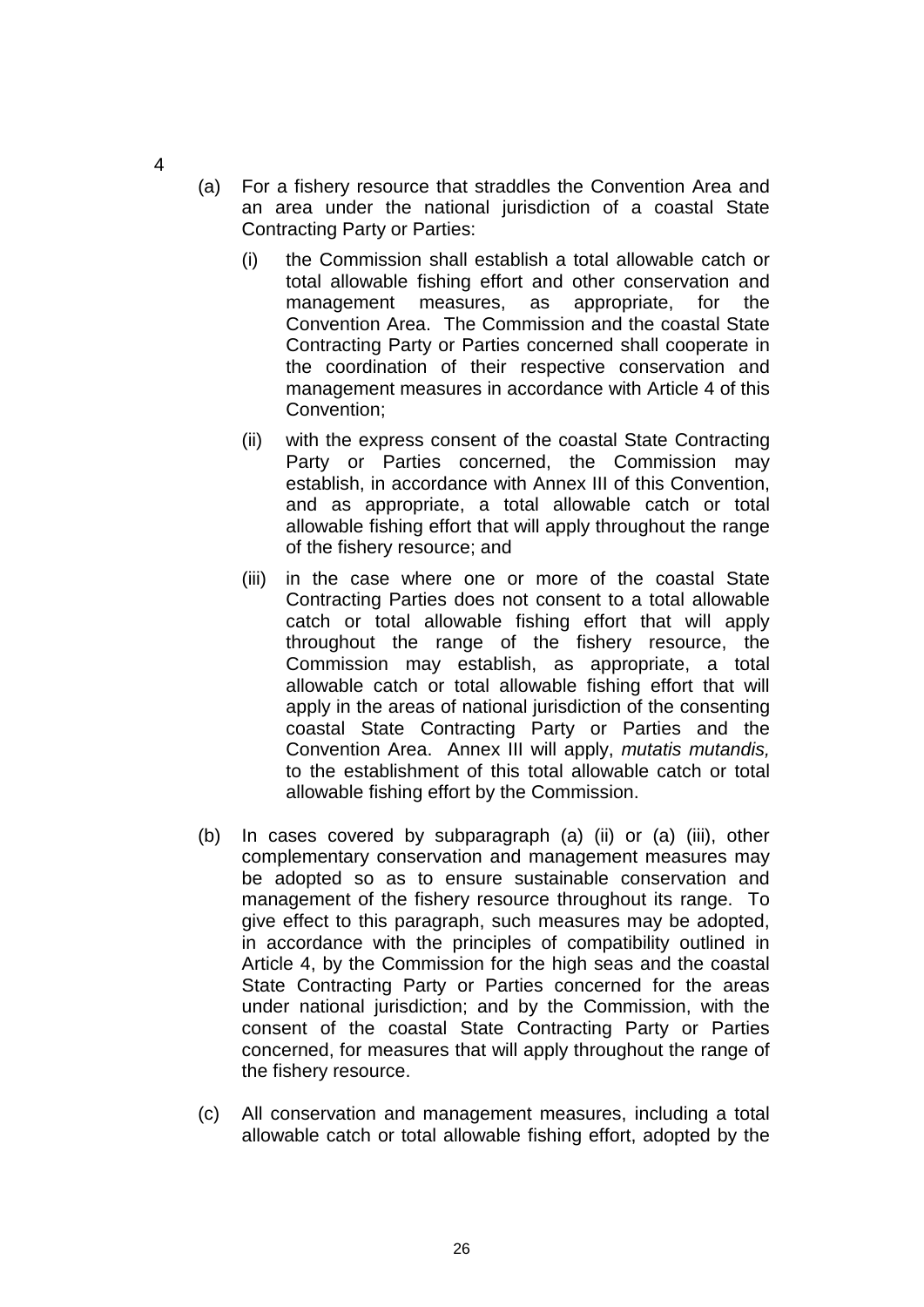Commission in accordance with subparagraphs (a) (ii), (a) (iii) and (b) are without prejudice to and do not affect the sovereign rights of coastal States for the purpose of exploring and exploiting, conserving and managing the living marine resources within areas under national jurisdiction in accordance with international law, as reflected in the relevant provisions of the 1982 Convention and the 1995 Agreement, and do not in any other respect affect the Area of application of this Convention established by Article 5.

- 5
- (a) The Commission shall adopt measures to be applied on an emergency basis, in accordance with Article 16, including intersessionally, if necessary, where fishing presents a serious threat to the sustainability of fishery resources or the marine ecosystem in which these fishery resources occur or when a natural phenomenon or human caused disaster has, or is likely to have, a significant adverse impact on the status of fishery resources to ensure that fishing does not exacerbate such threat or adverse impact.
- (b) Measures taken on an emergency basis shall be based on the best scientific evidence available. Such measures shall be temporary and must be reconsidered for decision at the next meeting of the Commission following their adoption. The measures shall become binding on the members of the Commission in accordance with Article 17 paragraph 1. Such measures shall not be open to the objection procedure in Article 17 paragraph 2 but may be the subject of dispute settlement procedures under this Convention.

6 The conservation and management measures adopted by the Commission shall be progressively developed and integrated into management strategies or plans that set out the management objectives for each fishery resource, the reference points against which to measure progress in relation to those objectives, the indicators to be used in relation to those reference points and the measures to be taken in response to particular indicator levels.

# **Article 21 PARTICIPATION IN FISHING FOR FISHERY RESOURCES**

When taking decisions regarding participation in fishing for any fishery resource, including the allocation of a total allowable catch or total allowable fishing effort, the Commission shall take into account the status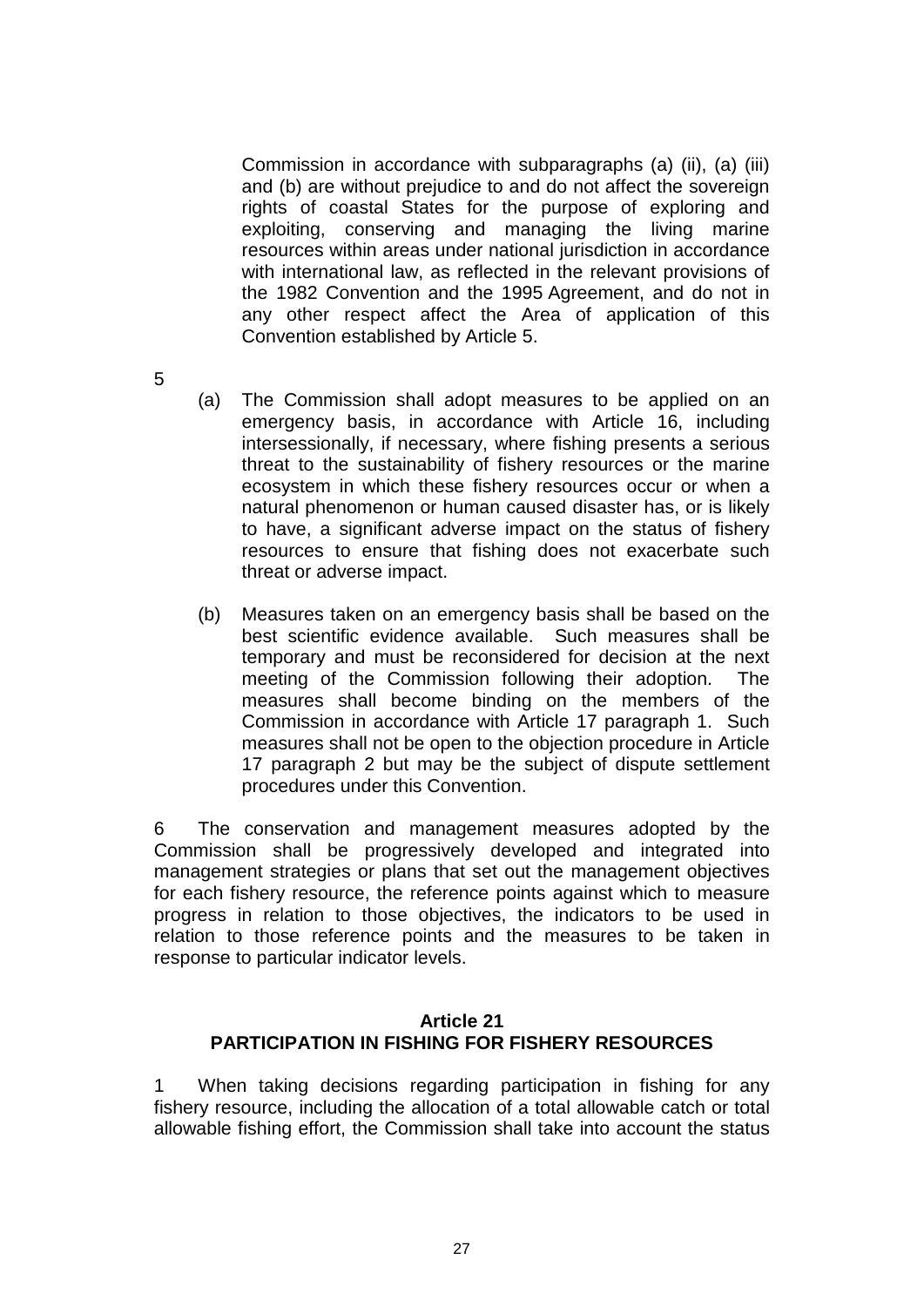of the fishery resource and the existing level of fishing effort for that resource and the following criteria to the extent relevant:

- (a) historic catch and past and present fishing patterns and practices in the Convention Area;
- (b) compliance with the conservation and management measures under this Convention;
- (c) demonstrated capacity and willingness to exercise effective flag State control over fishing vessels;
- (d) contribution to the conservation and management of fishery resources, including the provision of accurate data and effective monitoring, control, surveillance and enforcement;
- (e) the fisheries development aspirations and interests of developing States in particular small island developing States and of territories and possessions in the region;
- (f) the interests of coastal States, and in particular developing coastal States and territories and possessions, in a fishery resource that straddles areas of national jurisdiction of such States, territories and possessions and the Convention Area;
- (g) the needs of coastal States and of territories and possessions whose economies are dependent mainly on the exploitation of and fishing for a fishery resource that straddles areas of national jurisdiction of such States, territories and possessions and the Convention Area;
- (h) the extent to which a member of the Commission is utilising the catch for domestic consumption and the importance of the catch to its food security;
- (i) contribution to the responsible development of new or exploratory fisheries in accordance with Article 22; and
- (j) contribution to the conduct of scientific research with respect to fishery resources and the public dissemination of the results of such research.

2 When the Commission establishes a total allowable catch or total allowable fishing effort for any fishery resource pursuant to Article 20 paragraph 4 (a) (ii) or (iii), it may, with the express consent of the coastal State Contracting Party or Parties concerned, also take decisions regarding participation in fishing for that resource throughout its relevant range.

3 In taking decisions under paragraph 2, the Commission shall take into account the historic catch and past and present fishing patterns and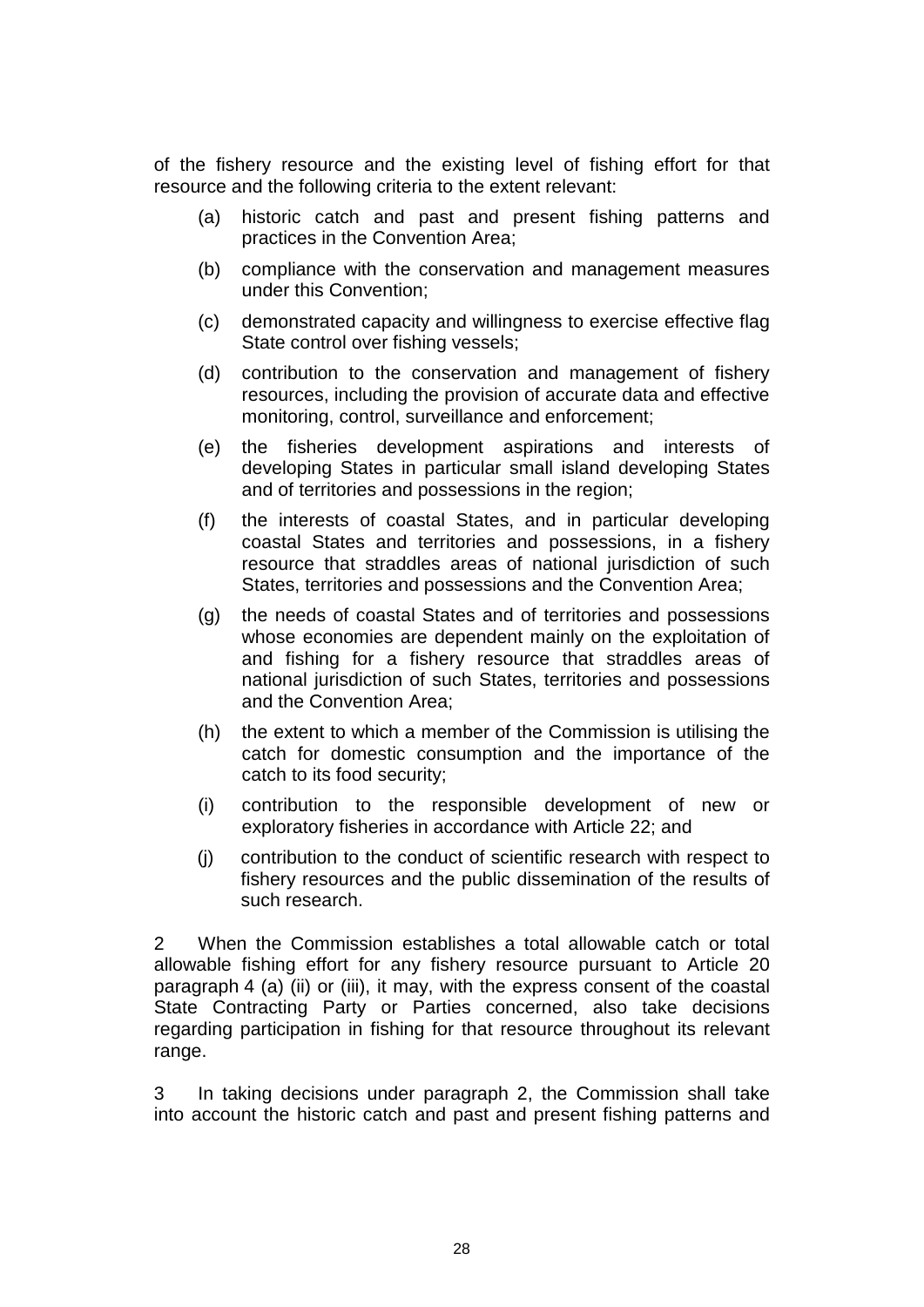practices throughout the relevant range of the fishery resource concerned and the criteria listed in paragraph  $1(b) - (i)$ .

4 When the consent of the coastal State Contracting Party or Parties concerned is not provided pursuant to paragraph 2:

- (a) the Commission shall take decisions, in accordance with paragraph 1, regarding allocation of the portion of the total allowable catch or total allowable fishing effort established pursuant to Article 20 paragraph 4 (a) (i) that may be taken in the Convention Area; and
- (b) the Commission and the coastal State Contracting Party or Parties concerned shall cooperate in accordance with Article 4.

5 In taking decisions under this Article, the Commission may also have regard, as appropriate, to performance with respect to other international fisheries management regimes.

6 The Commission shall, when appropriate, review decisions regarding participation in fishing for fishery resources, including the allocation of a total allowable catch or total allowable fishing effort, taking into account the provisions of this Article and the interests of new Contracting Parties.

# **Article 22 NEW OR EXPLORATORY FISHERIES**

1 A fishery that has not been subject to fishing or has not been subject to fishing with a particular gear type or technique for ten years or more shall be opened as a fishery or opened to fishing with such gear type or technique only when the Commission has adopted cautious preliminary conservation and management measures in respect of that fishery, and, as appropriate, non-target and associated or dependent species, and appropriate measures to protect the marine ecosystem in which that fishery occurs from adverse impacts of fishing activities.

2 Such preliminary conservation and management measures, which may include requirements regarding notification of intention to fish, the establishment of a development plan, mitigation measures to prevent adverse impacts on marine ecosystems, use of particular fishing gear, the presence of observers, the collection of data, and the conduct of research or exploratory fishing, shall be consistent with the objective and the conservation and management principles and approaches of this Convention. The measures shall ensure that the new fishery resource is developed on a precautionary and gradual basis until sufficient information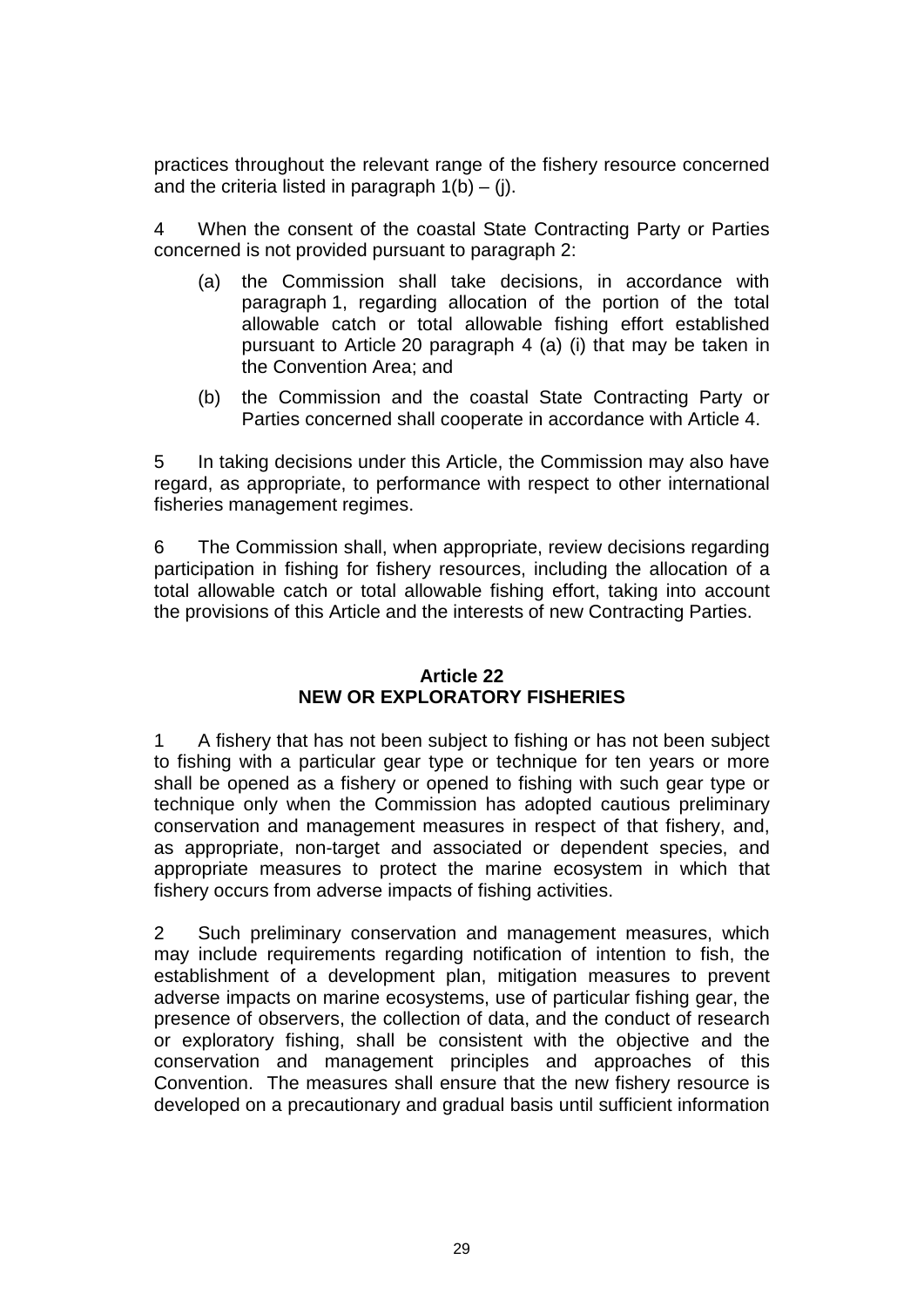is acquired to enable the Commission to adopt appropriately detailed conservation and management measures.

3 The Commission may, from time to time, adopt standard minimum conservation and management measures that are to apply in respect of some or all new fisheries prior to the commencement of fishing for such new fisheries.

#### **Article 23 DATA COLLECTION, COMPILATION AND EXCHANGE**

1 To enhance the information base for the conservation and management of fishery resources, non-target and associated or dependent species and the protection of the marine ecosystems in which those resources occur; and to contribute to the elimination or reduction of IUU fishing and its negative impact on those resources, the Commission shall, taking full account of Annex I of the 1995 Agreement, develop standards, rules and procedures for, *inter alia*:

- (a) the collection, verification and timely reporting to the Commission of all relevant data by members of the Commission;
- (b) the compilation and management by the Commission of accurate and complete data to facilitate effective stock assessment and ensure that the provision of the best scientific advice is enabled;
- (c) the security of, access to and dissemination of data while maintaining confidentiality where appropriate;
- (d) the exchange of data among members of the Commission, and with other regional fisheries management organisations, and other relevant organisations including data concerning vessels engaged in IUU fishing, and, as appropriate, concerning the beneficial ownership of such vessels, with a view to consolidating such information into a centralised format for dissemination as appropriate;
- (e) the facilitation of coordinated documentation and data sharing between regional fisheries management organisations, including procedures to exchange data on vessel registers, catch documentation and trade tracking schemes where applicable; and
- (f) regular audits of Commission member compliance with data collection and exchange requirements, and for addressing any non-compliance identified in such audits.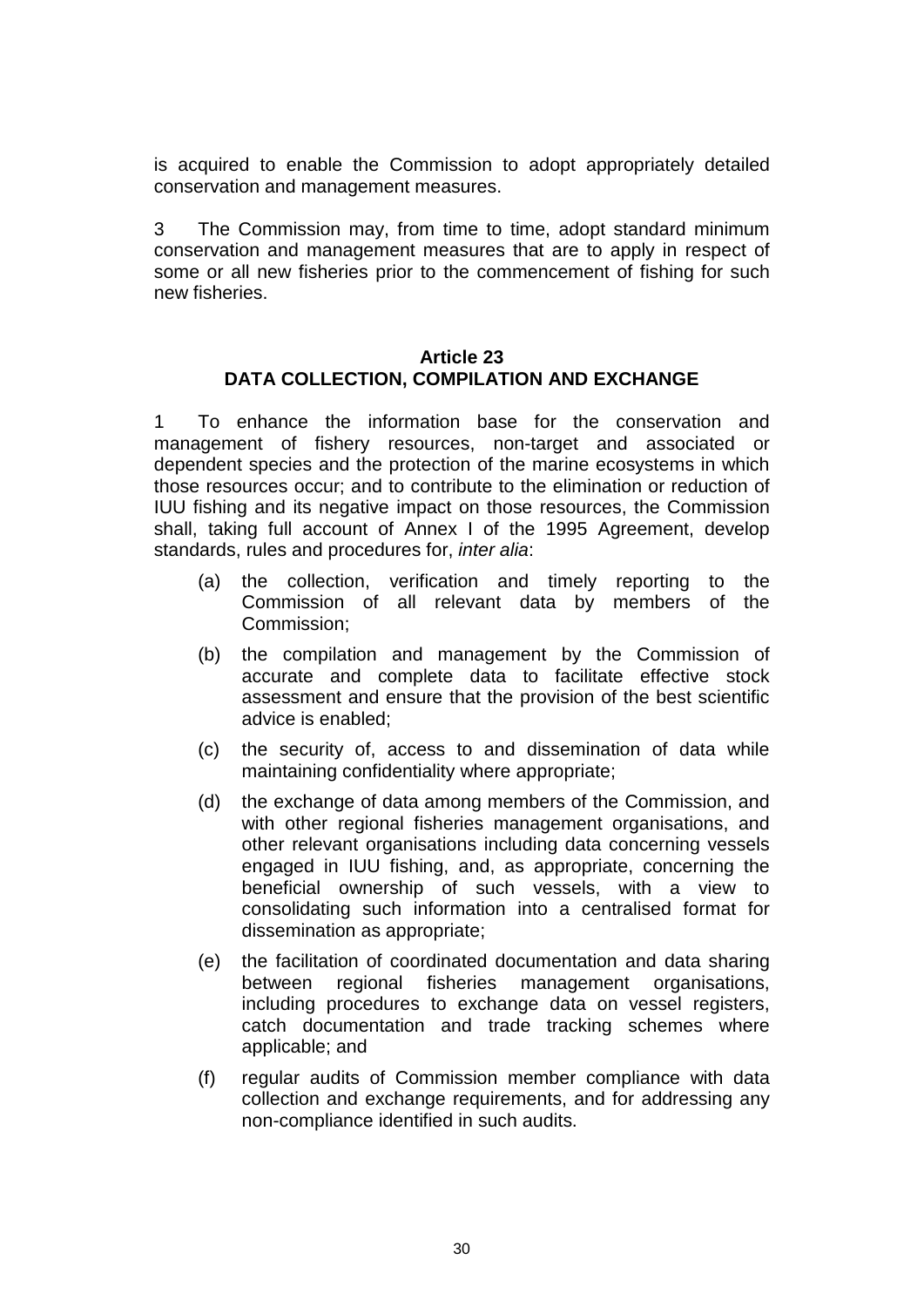2 The Commission shall ensure that data are publicly available concerning the number of vessels operating in the Convention Area, the status of fishery resources managed under this Convention, fishery resource assessments, research programmes in the Convention Area, and cooperative initiatives with regional and global organisations.

## **Article 24 OBLIGATIONS OF MEMBERS OF THE COMMISSION**

Each member of the Commission shall, in respect of its fishing activities within the Convention Area:

- (a) implement this Convention and any conservation and management measures adopted by the Commission, and take all necessary measures to ensure their effectiveness;
- (b) cooperate in furthering the objective of this Convention;
- (c) take all necessary measures to support efforts to prevent, deter and eliminate IUU fishing; and
- (d) collect, verify and report scientific, technical and statistical data pertaining to fishery resources and marine ecosystems in the Convention Area in conformity with the standards, rules and procedures established by the Commission.

2 Each member of the Commission shall report to the Commission on an annual basis indicating how it has implemented the conservation and management measures and compliance and enforcement procedures adopted by the Commission. In the case of coastal State Contracting Parties, the report shall include information regarding the conservation and management measures they have taken for straddling fishery resources occurring in waters under their jurisdiction adjacent to the Convention Area in accordance with Article 20 paragraph 4 and Article 4. Such reports shall be made publicly available.

3 Without prejudice to the primacy of the responsibility of the flag State, to the greatest extent possible, each member of the Commission shall take measures and cooperate to ensure compliance by its nationals, or fishing vessels owned, operated or controlled by its nationals, with the provisions of this Convention and any conservation and management measures adopted by the Commission, and immediately investigate any alleged violation of such provisions and measures. Members of the Commission shall provide reports on the progress of the investigation to the Commission and relevant members of the Commission at appropriate regular intervals, to the extent permitted by national law, as well as a final report on the outcome when the investigation is completed.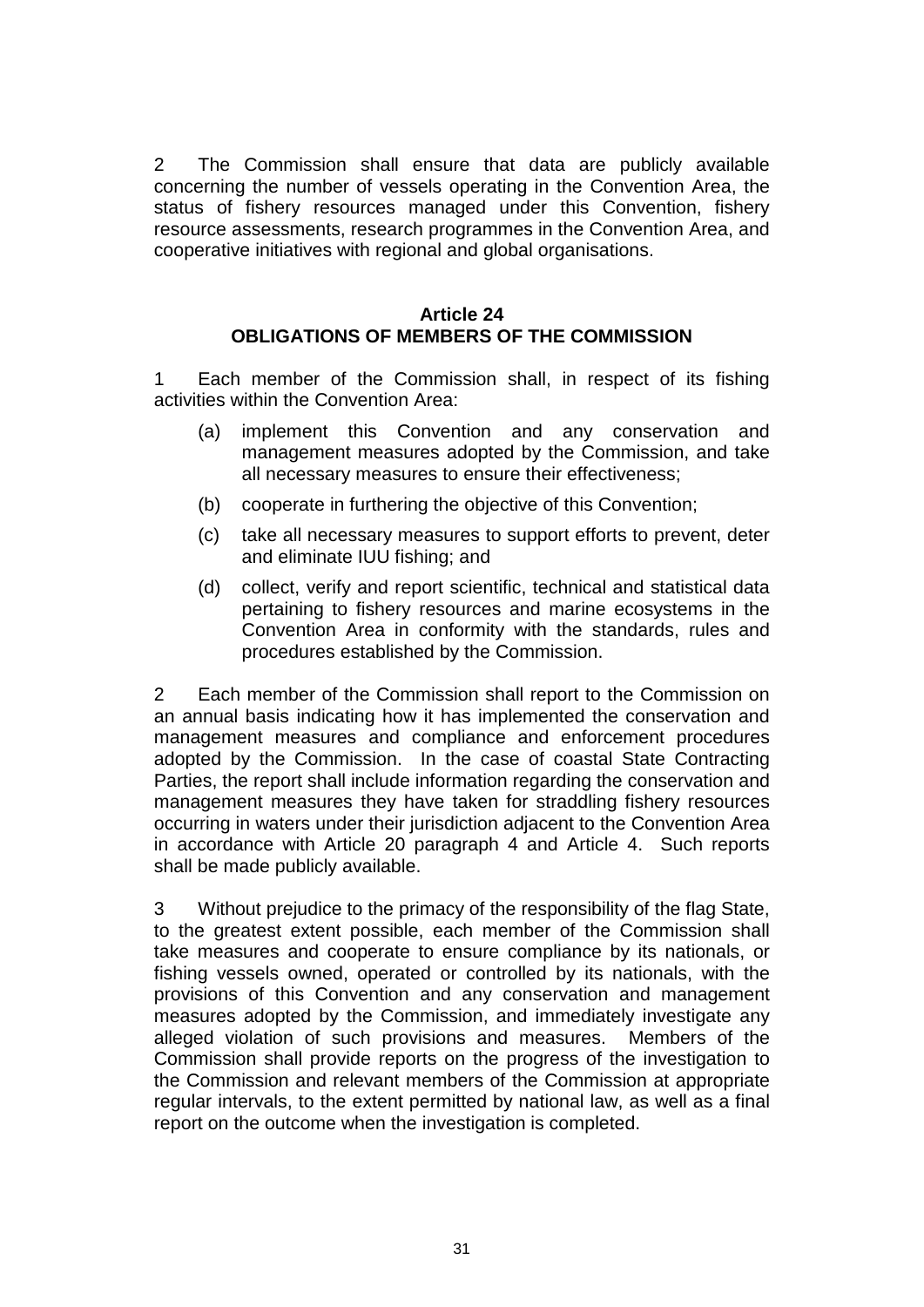4 To the extent permitted by its national laws and regulations, each member of the Commission shall establish arrangements for making available to prosecuting authorities of other members of the Commission evidence related to alleged violations of the provisions of the Convention and any conservation and management measures adopted by the Commission, including information available on the beneficial ownership of vessels flying its flag.

5 Each member of the Commission shall fulfil in good faith the obligations assumed under this Convention and shall exercise the rights recognised in this Convention in a manner which would not constitute an abuse of right.

# **Article 25 FLAG STATE DUTIES**

1 Each member of the Commission shall take all necessary measures to ensure that fishing vessels flying its flag:

- (a) comply with the provisions of this Convention and the conservation and management measures adopted by the Commission and that such vessels do not engage in any activity which undermines the effectiveness of such measures when operating in the Convention Area;
- (b) do not conduct unauthorised fishing within waters under national jurisdiction adjacent to the Convention Area;
- (c) carry and operate equipment sufficient to comply with vessel monitoring system standards and procedures adopted by the Commission; and
- (d) land or tranship fishery resources caught in the Convention Area in accordance with standards and procedures adopted by the Commission.

2 No member of the Commission shall allow any fishing vessel entitled to fly its flag to be used for fishing in the Convention Area unless it has been authorised to do so by the appropriate authority or authorities of that member of the Commission.

- 3 Each member of the Commission shall:
	- (a) authorise the use of fishing vessels flying its flag for fishing in the Convention Area only where it is able to exercise effectively its responsibilities in respect of such vessels under this Convention and in accordance with international law;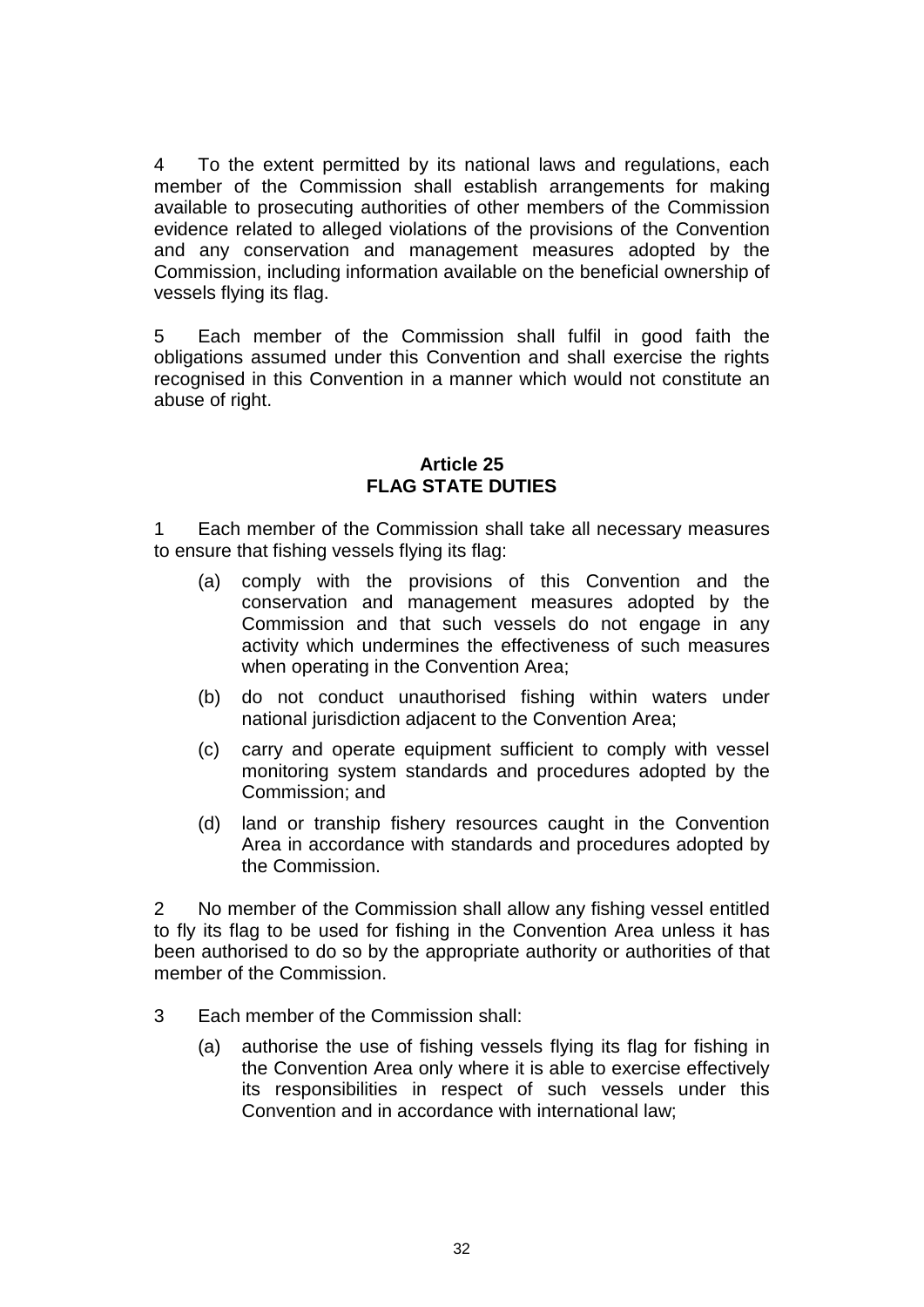- (b) maintain a register of fishing vessels entitled to fly its flag and authorised to fish for fishery resources, and ensure that, for all such vessels, such information as may be specified by the Commission is entered in that register;
- (c) in accordance with measures adopted by the Commission, investigate immediately and report fully on actions taken in response to any alleged violation by fishing vessels flying its flag of the provisions of this Convention or any conservation and management measure adopted by the Commission. Reporting shall include reports on the progress of the investigation to the Commission at appropriate regular intervals, to the extent permitted by national law, as well as a final report on the outcome when the investigation is completed;
- (d) ensure that penalties applicable for such violations are of an appropriate severity, taking into account relevant factors including the value of the catch, to secure compliance, discourage further violations and deprive offenders of the benefits accruing from their illegal activities; and
- (e) ensure in particular that, where it has been established, in accordance with its laws, that a fishing vessel flying its flag has been involved in the commission of a serious violation of the provisions of this Convention or of any conservation and management measures adopted by the Commission, the vessel concerned ceases fishing activities and does not engage in such activities in the Convention Area until it has complied with all outstanding sanctions imposed by the member of the Commission in respect of the violation.

4 Each member of the Commission is encouraged to ensure that fishing vessels flying its flag operate in the Convention Area in accordance with applicable international obligations, and with regard to relevant recommendations and guidelines, regarding safety at sea for vessels and their crews.

5 Each member of the Commission shall ensure that fishing vessels flying its flag engaged in or intending to engage in research into fishery resources comply with any procedures established by the Commission for the conduct of scientific research in the Convention Area.

# **Article 26 PORT STATE DUTIES**

1 A port State Contracting Party has the right and duty to take measures, in accordance with international law, to promote the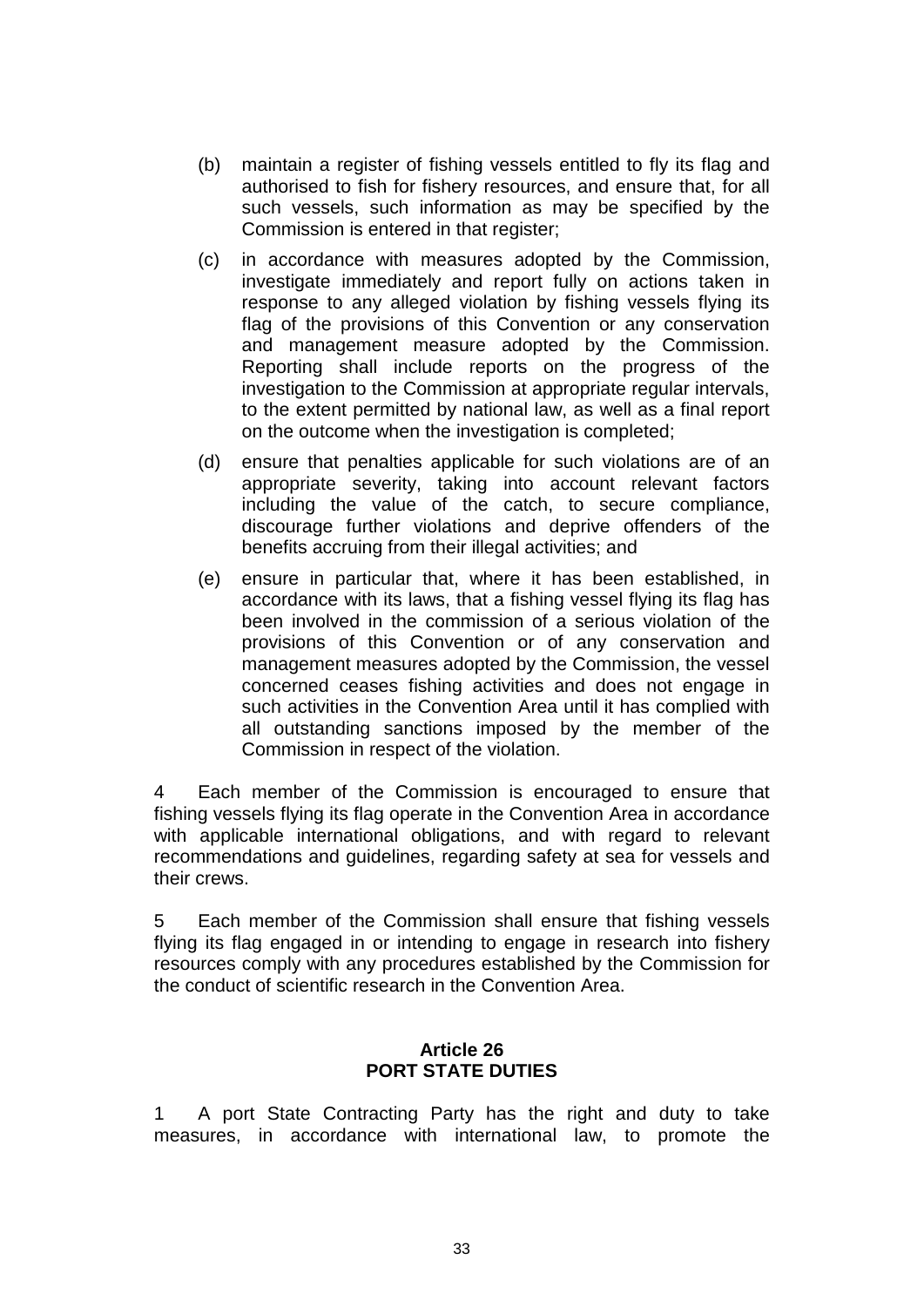effectiveness of sub-regional, regional and global conservation and management measures. When taking such measures, a port State Contracting Party shall not discriminate in form or in fact against the fishing vessels of any State.

- 2 Each member of the Commission shall:
	- (a) give effect to conservation and management measures adopted by the Commission in relation to the entry and use of its ports by fishing vessels that have engaged in fishing in the Convention Area including, *inter alia*, with respect to landing and transhipment of fishery resources, inspection of fishing vessels, documents, catch and gear on board, and use of port services; and
	- (b) provide assistance to flag States, as reasonably practical and in accordance with its national law and international law, when a fishing vessel is voluntarily in its ports and the flag State of the vessel requests it to provide assistance in ensuring compliance with the provisions of this Convention and with the conservation and management measures adopted by the Commission.

3 In the event that a member of the Commission considers that a fishing vessel making use of its ports has violated a provision of this Convention or a conservation and management measure adopted by the Commission, it shall notify the flag State concerned, the Commission and other relevant States and appropriate international organisations. The member of the Commission shall provide the flag State and, as appropriate the Commission with full documentation on the matter, including any record of inspection.

4 Nothing in this Article affects the exercise by Contracting Parties of their sovereignty over ports in their territory in accordance with international law.

## **Article 27 MONITORING, COMPLIANCE AND ENFORCEMENT**

The Commission shall establish appropriate cooperative procedures for effective monitoring, control and surveillance of fishing and to ensure compliance with this Convention and the conservation and management measures adopted by the Commission including, *inter alia*:

(a) the establishment and maintenance of a Commission record of vessels authorised to fish in the Convention Area, the marking of vessels and fishing gear, the recording of fishing activities, and the reporting of vessel movements and activities by a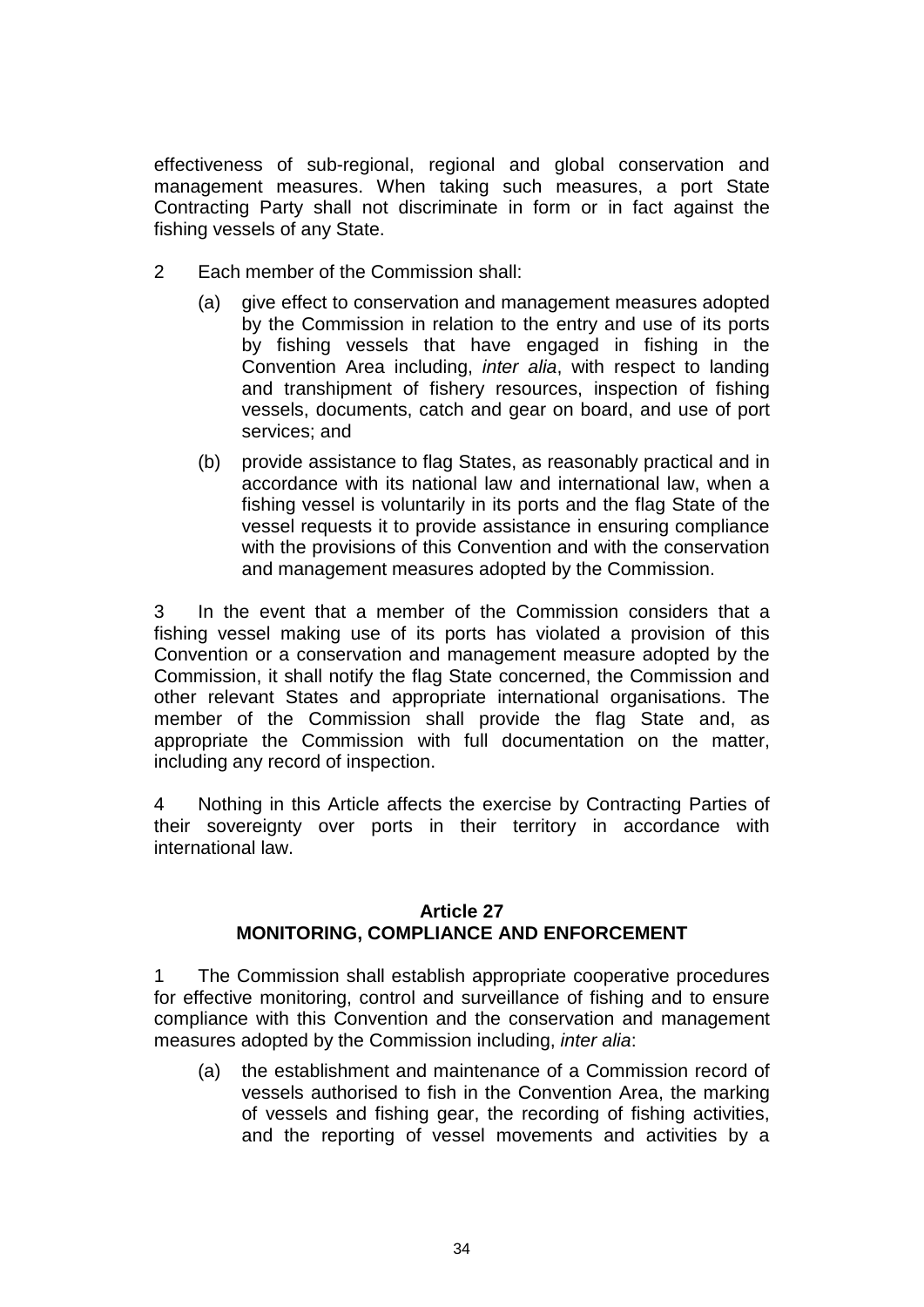satellite vessel monitoring system that shall be designed to ensure the integrity and security of near real time transmissions, including through the possibility of direct and simultaneous transmissions, to the Commission and flag State;

- (b) an inspection programme for Contracting Parties, both at sea and in port, including procedures for Contracting Parties to board and inspect each others' vessels in the Convention Area, and procedures for notification of inspection vessels and aircraft of Contracting Parties that may participate in the programme;
- (c) regulation and supervision of transhipment;
- (d) non discriminatory market-related measures, consistent with international law, to monitor transhipment, landings, and trade to prevent, deter and eliminate IUU fishing including, where appropriate, catch documentation schemes;
- (e) reporting on violations detected, progress and outcomes of investigations, and enforcement actions taken; and
- (f) addressing IUU fishing activities, including by identifying vessels engaging in IUU fishing activities, and by adopting appropriate measures to prevent, deter and eliminate IUU fishing, such as the development of an IUU vessels list, so that owners and operators of vessels engaging in such activities are deprived of the benefits accruing from those activities.

2 The Commission may adopt procedures that enable measures, including trade-related measures in relation to fishery resources, to be applied by members of the Commission to any state, member of the Commission, or entity whose fishing vessels engage in fishing activities that diminish the effectiveness of, or otherwise fail to comply with, the conservation and management measures adopted by the Commission. Such measures should include a range of possible responses so that account can be taken of the reason for and degree of non-compliance and should include, as appropriate, cooperative capacity-building initiatives. Any implementation of trade-related measures by a member of the Commission shall be consistent with that member's international obligations, including its obligations under the Agreement establishing the World Trade Organisation.

3 If, within three years of the entry into force of this Convention, the Commission has not adopted at sea inspection procedures as outlined in paragraph 1 (b), or an alternative mechanism which effectively discharges the obligations of the members of the Commission under the 1995 Agreement and this Convention to ensure compliance with the conservation and management measures adopted by the Commission, Articles 21 and 22 of the 1995 Agreement shall apply among Contracting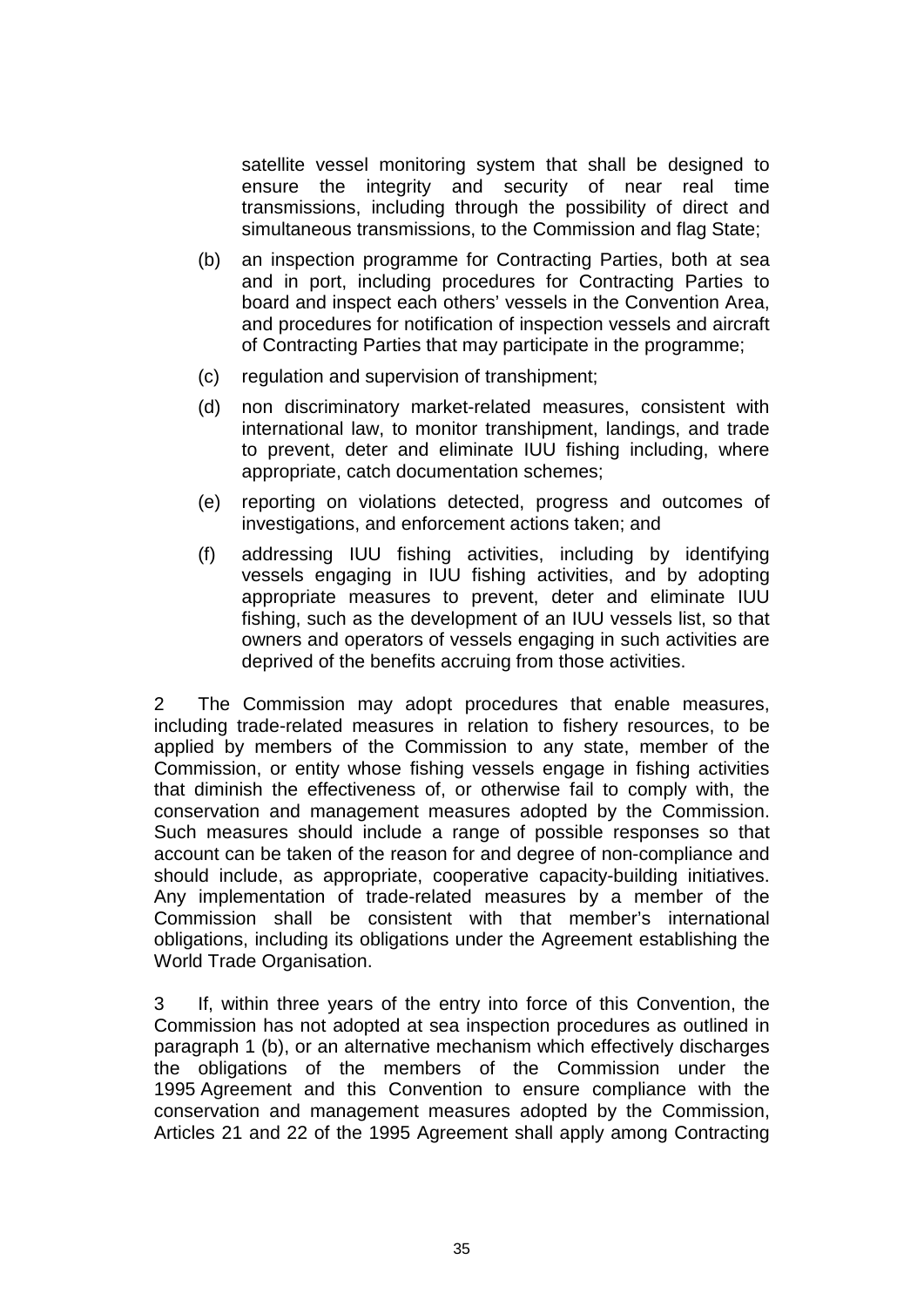Parties as if those Articles were part of this Convention, and boarding and inspection of fishing vessels in the Area, as well as any subsequent enforcement action, shall be conducted in accordance with Articles 21 and 22 of the 1995 Agreement and such additional practical procedures as the Commission may decide are necessary for the implementation of those Articles.

# **Article 28 OBSERVER PROGRAMME**

1 The Commission shall establish an observer programme, within three years of the entry into force of this Convention or such other period as the Commission may agree, to collect verified catch and effort data, other scientific data and additional information related to the fishing activity in the Convention Area, and its impacts on the marine environment. Information collected by the observer programme shall, as appropriate, also be used to support the functions of the Commission and its subsidiary bodies, including the Compliance and Technical Committee. The observer programme shall be coordinated by the Secretariat of the Commission, and shall be organised in a flexible manner which takes into account the nature of the fishery resources and other relevant factors. In this regard, the Commission may enter into contracts for the provision of the observer programme.

2 The observer programme shall consist of independent and impartial observers that are sourced from programmes or service providers accredited by the Commission. The programme shall be coordinated, to the maximum extent possible, with other regional, sub-regional and national observer programmes.

3 The Commission shall develop the observer programme taking into account advice from the Scientific Committee and Compliance and Technical Committee. The programme shall be operated in accordance with standards, rules and procedures developed by the Commission including, *inter alia*:

- (a) arrangements for the placing of observers by a member of the Commission on vessels flying the flag of another member of the Commission with the consent of that member;
- (b) levels of coverage appropriate for different fishery resources to monitor and verify catch, effort, catch composition and other details of fishing operations;
- (c) requirements for collection, validation and reporting of scientific data and information relevant to the implementation of the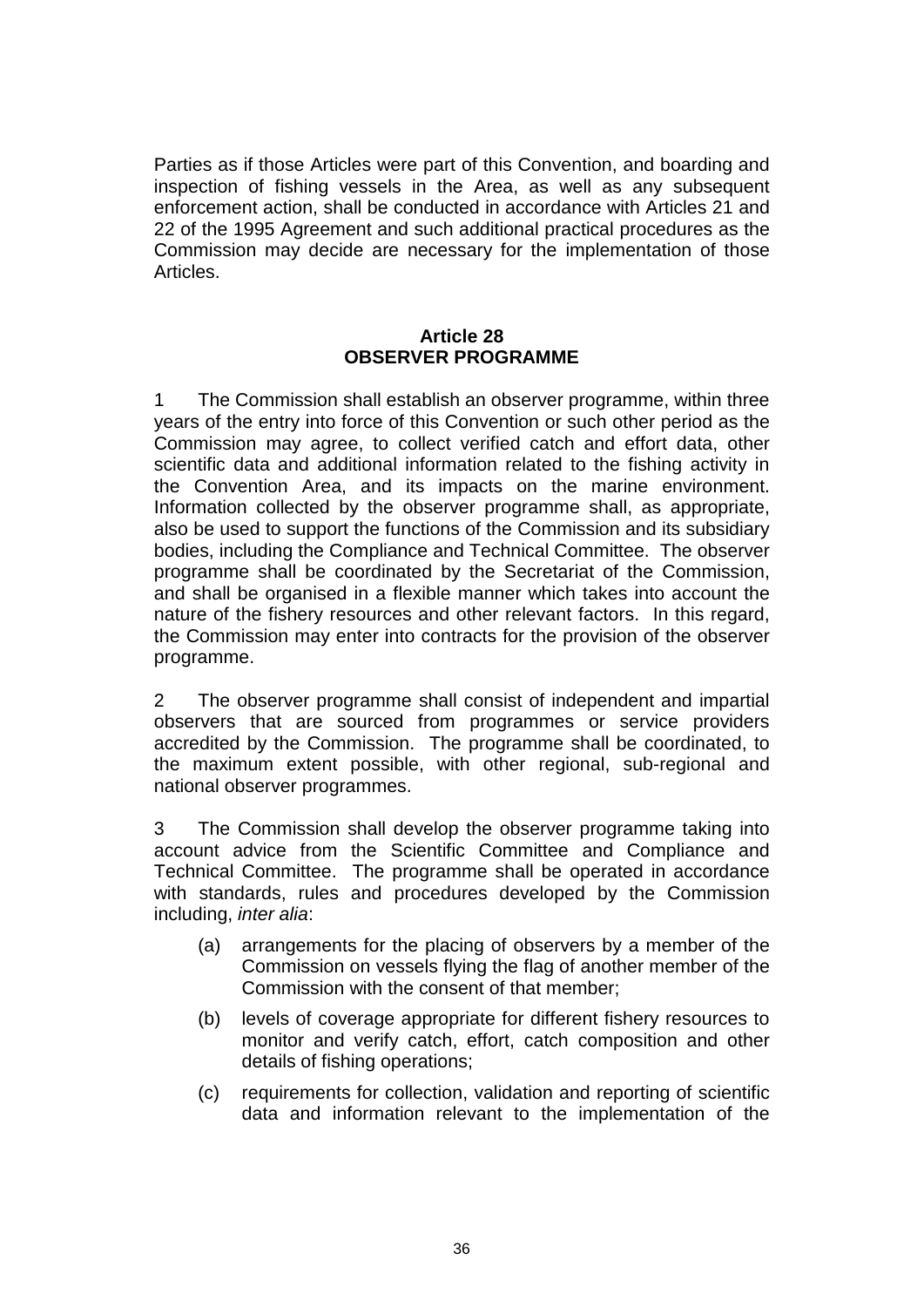provisions of this Convention and the conservation and management measures adopted by the Commission; and

(d) requirements to ensure the safety and training of observers, for observer accommodation while on board the vessel, and to ensure observers have full access to and use of all relevant facilities and equipment on board the vessel in order to perform their duties effectively.

## **Article 29 ANNUAL REPORT OF THE COMMISSION**

The Commission shall publish an annual report, which shall include details of decisions taken by the Commission to achieve the objective of this Convention. The report shall also provide information on actions taken by the Commission in response to any recommendations from the General Assembly of the United Nations or the FAO.

2 Copies of the report shall be publicly available and shall be provided to the Secretary-General of the United Nations and the Director-General of the FAO.

# **Article 30 REVIEWS**

1 The Commission shall review the effectiveness of the conservation and management measures adopted by the Commission in meeting the objective of this Convention and the consistency of such measures with the principles and approaches in Article 3. Such reviews may include examination of the effectiveness of the provisions of the Convention itself and shall be undertaken at least every five years.

2 The Commission shall determine the terms of reference and methodology of such reviews which shall be carried out in accordance with criteria set by the Commission which shall be guided by best international practices and shall include contributions from the subsidiary bodies as appropriate and the participation of a person or persons of recognised competence who is independent of the Commission.

3 The Commission shall take account of the recommendations arising from any such review, including through the appropriate amendment of its conservation and management measures and the mechanisms for their implementation. Any proposals for amendment to the provisions of this Convention arising from any such review shall be dealt with in accordance with Article 35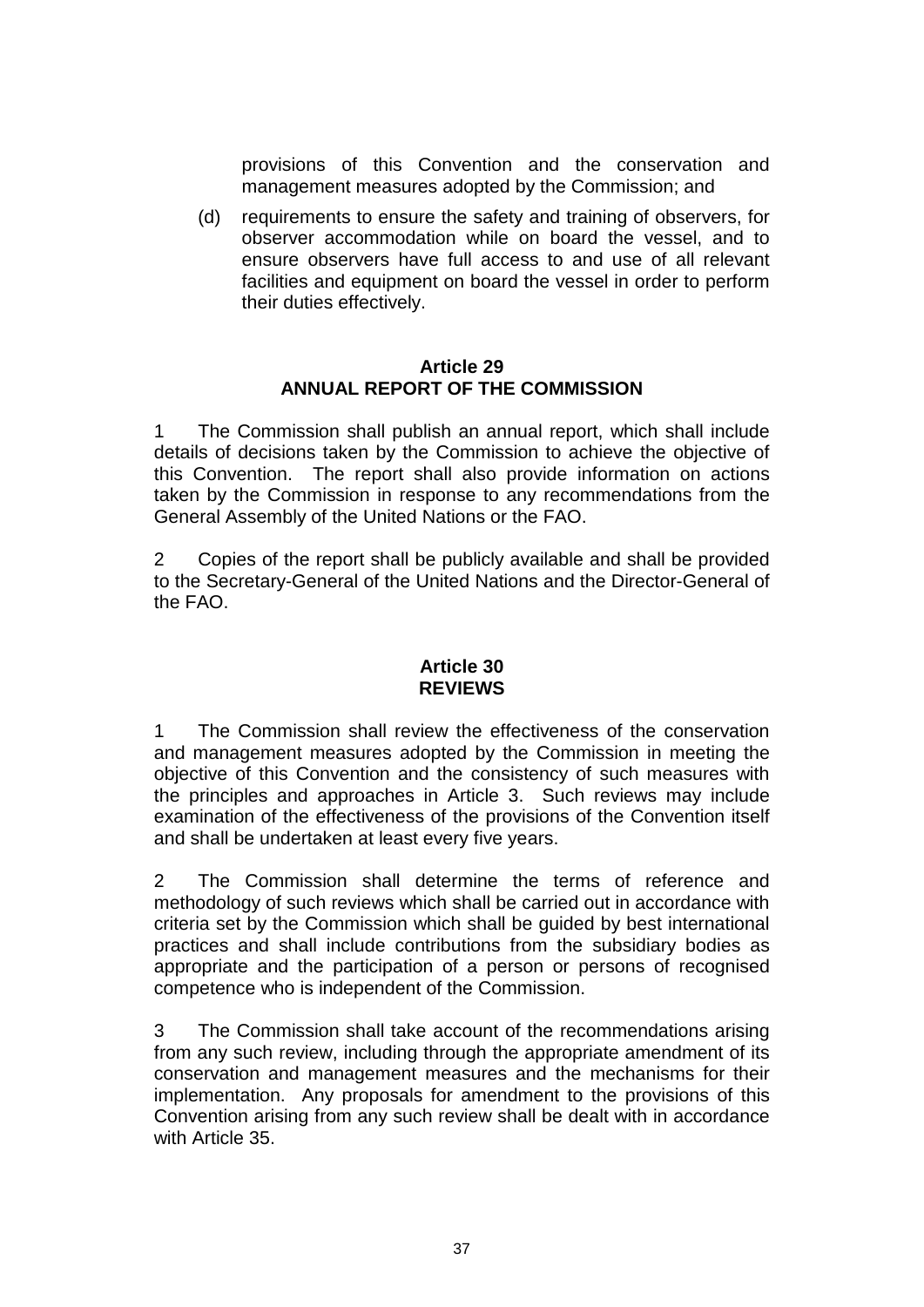4 The results of any such review shall be made publicly available following its submission to the Commission.

# **Article 31 COOPERATION WITH OTHER ORGANISATIONS**

The Commission shall cooperate, as appropriate, with other regional fisheries management organisations, the FAO, with other specialised agencies of the United Nations, and with other relevant organisations on matters of mutual interest.

2 The Commission shall take account of the conservation and management measures or recommendations adopted by other regional fisheries management organisations and other relevant intergovernmental organisations that have competency in relation to the Convention Area, or in relation to areas adjacent to the Convention Area or in respect of particular living marine resources including non-target and associated or dependent species, and that have objectives that are consistent with, and supportive of, the objective of this Convention. It shall endeavour to ensure that its own decisions are compatible with, and supportive of, such conservation and management measures or recommendations.

3 The Commission shall seek to make suitable arrangements for consultation, cooperation and collaboration with such other organisations. In particular it shall seek to cooperate with other relevant organisations with the aim of reducing and eventually eliminating IUU fishing.

#### **Article 32 NON-PARTIES**

1 Members of the Commission shall exchange information with respect to the activities of fishing vessels engaged in fishing in the Convention Area that are flying the flags of non-Contracting Parties to this Convention. Members of the Commission shall take measures, individually or collectively, consistent with this Convention and international law to deter activities of such vessels which undermine the effectiveness of conservation and management measures applicable in the Convention Area, and shall report to the Commission any action taken in response to fishing in the Convention Area by non-Contracting Parties.

2 Taking account of Articles 116 to 119 of the 1982 Convention, the members of the Commission, individually or collectively, may draw the attention of any State or fishing entity which is a non-Contracting Party to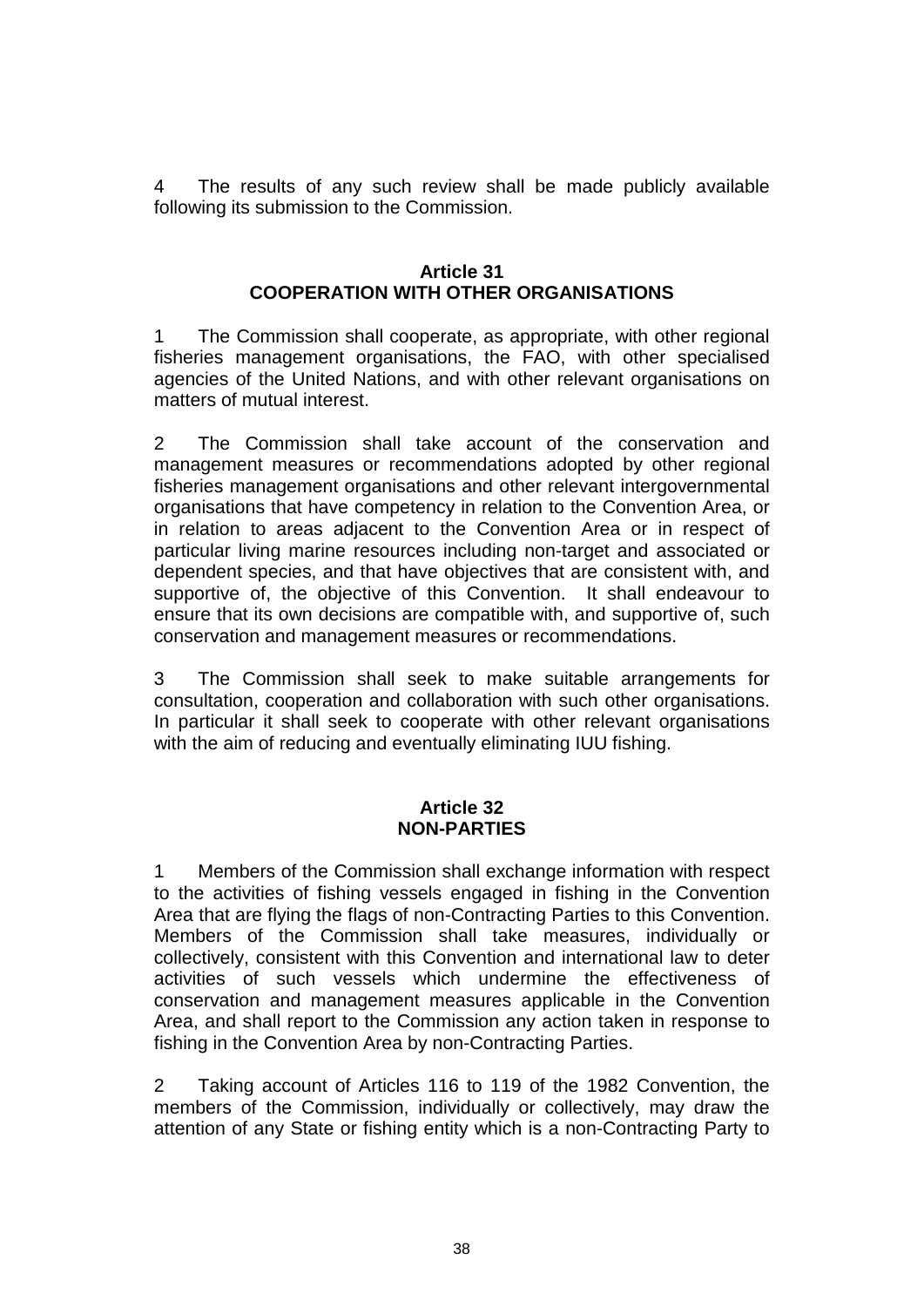this Convention to any activity which in the opinion of the member or members of the Commission affects the implementation of the objective of this Convention.

3 Members of the Commission shall, individually or collectively, request non-Contracting Parties to this Convention whose vessels fish in the Convention Area to become party to this Convention or to agree to cooperate fully in the implementation of conservation and management measures adopted by the Commission.

4 Members of the Commission, individually or jointly, shall seek the cooperation of any non-Contracting Party that has been identified as a relevant port State or market State to ensure compliance with the objective of this Convention.

# **Article 33 RELATION TO OTHER AGREEMENTS**

1 Nothing in this Convention shall prejudice the rights, jurisdiction and duties of Contracting Parties under relevant provisions of international law as reflected in the 1982 Convention or the 1995 Agreement.

2 This Convention shall not alter the rights and obligations of Contracting Parties that arise from other agreements compatible with this Convention and that do not affect the enjoyment by other Contracting Parties of their rights or the performance of their obligations under this Convention.

## **Article 34 SETTLEMENT OF DISPUTES**

1 Contracting Parties shall cooperate in order to prevent disputes and shall use their best endeavours to resolve any disputes by amicable means which may include, where a dispute is of a technical nature, referring the dispute to an ad hoc expert panel.

2 In any case where a dispute is not resolved through the means set out in paragraph 1, the provisions relating to the settlement of disputes set out in Part VIII of the 1995 Agreement shall apply, *mutatis mutandis*, to any dispute between the Contracting Parties.

3 Paragraph 2 shall not affect the status of any Contracting Party in relation to the 1995 Agreement or the 1982 Convention.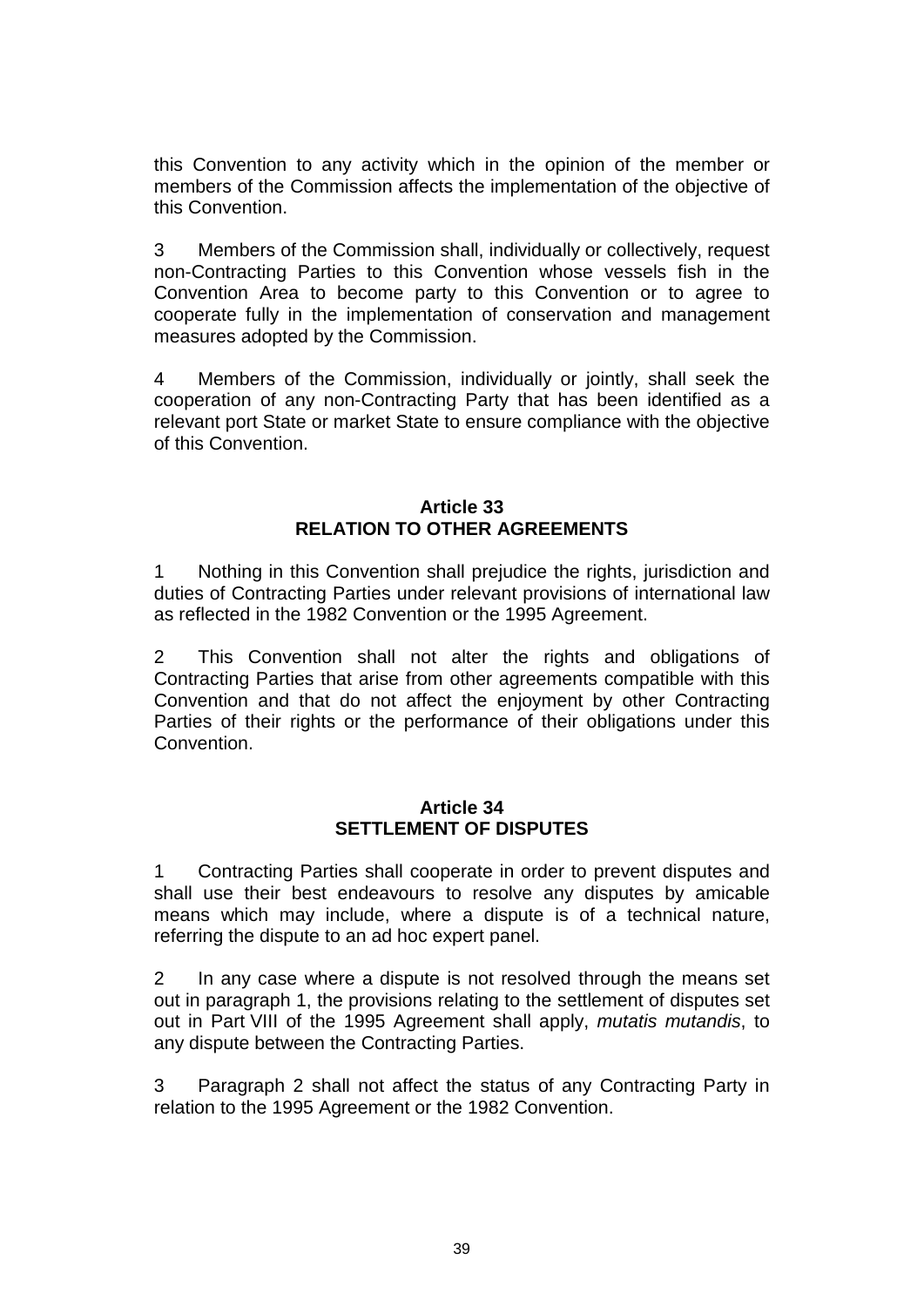# **Article 35 AMENDMENTS**

1 The text of proposed amendments must be provided to the Executive Secretary at least 90 days in advance of a Commission meeting. The Executive Secretary shall promptly circulate a copy of this text to all members of the Commission.

2 Such proposals for amendment to this Convention shall be adopted by the Commission by a three-fourths majority of the Contracting Parties present and casting affirmative or negative votes. Adopted amendments shall be transmitted by the Depositary to all Contracting Parties without delay.

3 An amendment shall take effect for all Contracting Parties one hundred and twenty days following the date of transmittal specified in the notification by the Depositary of receipt of written notification of approval by three-fourths of all Contracting Parties unless any other Contracting Party notifies the Depositary that it objects to the amendment within ninety days of the date of transmittal specified in the notification by the Depositary of such receipt, in which case the amendment shall not take effect for any Contracting Party. Any Contracting Party which has objected to an amendment may at any time withdraw that objection. If all objections to an amendment are withdrawn, the amendment shall take effect for all Contracting Parties one hundred and twenty days following the date of transmittal specified in the notification by the Depositary of receipt of the last withdrawal.

4 Any State, regional economic integration organisation, or other entity referred to in Article 1 paragraph 2 (b) that becomes a Contracting Party after the adoption of an amendment in accordance with paragraph 2 shall be deemed to be bound by the Convention as amended once that amendment has entered into force in accordance with paragraph 3.

5 The Depositary shall promptly notify all Contracting Parties of the receipt of notifications of approval of amendments, the receipt of notifications of objection or withdrawal of objections, and the entry into force of amendments.

# **Article 36 SIGNATURE, RATIFICATION, ACCEPTANCE AND APPROVAL**

- 1 This Convention shall be open for signature by:
	- (a) States, the regional economic integration organisation and the other entities referred to in Article 1, paragraph 2 (b), that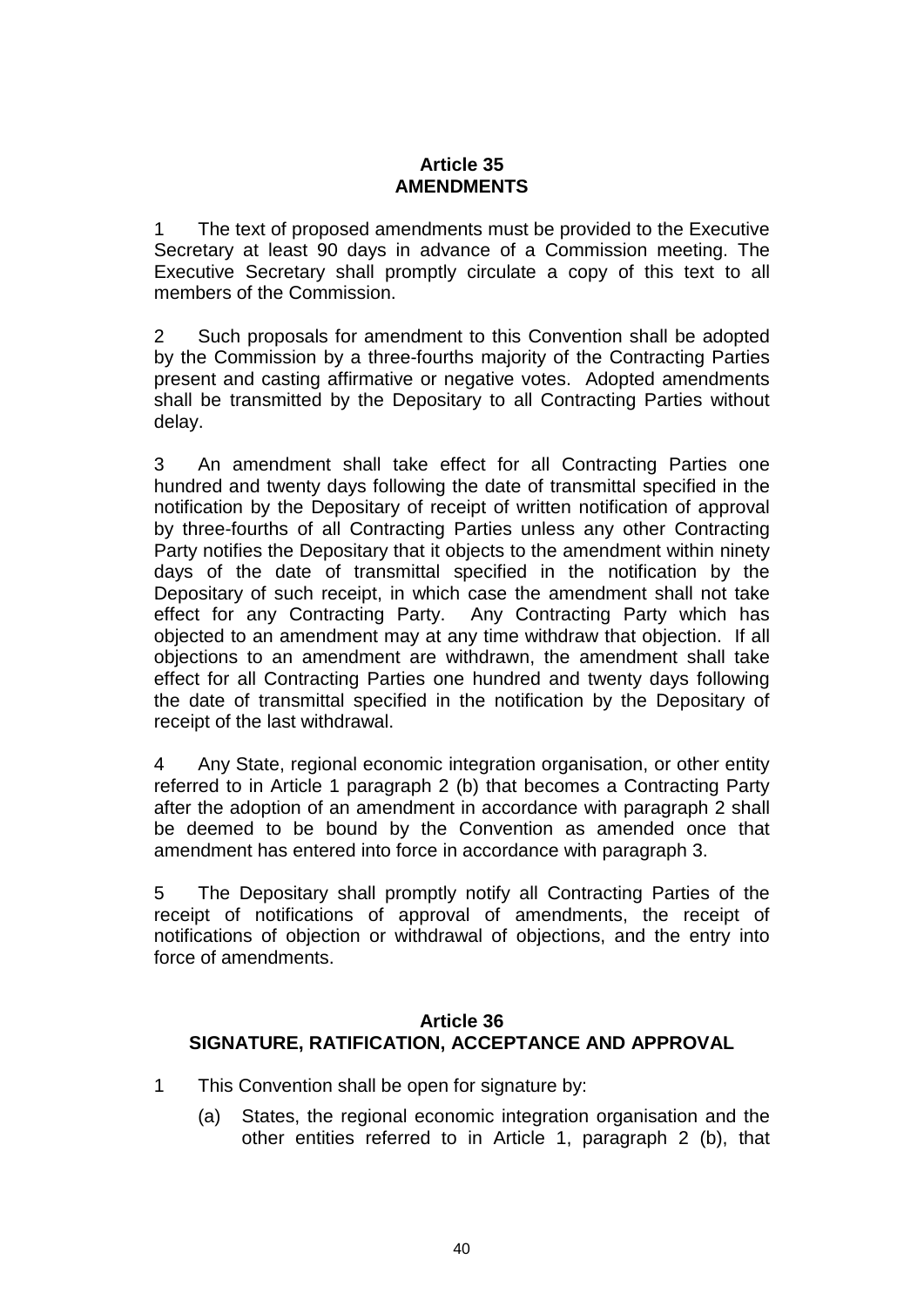participated in the International Consultations on the Establishment of the South Pacific Regional Fisheries Management Organisation; and

(b) any other State or any other entity referred to in Article 1, paragraph 2 (b), that has jurisdiction over waters adjacent to the Convention Area;

and shall remain open for signature for 12 months from the first day of February 2010.

2 This Convention is subject to ratification, acceptance or approval by the signatories.

3 Instruments of ratification, acceptance or approval shall be deposited with the Depositary.

# **Article 37 ACCESSION**

1 This Convention shall be open for accession, after its closure for signature, by any State, regional economic integration organisation or other entity referred to in Article 36 paragraph 1, and by any other State or any other entity referred to in Article 1 paragraph 2 (b) having an interest in fishery resources.

2 Instruments of accession shall be deposited with the Depositary.

## **Article 38 ENTRY INTO FORCE**

1 This Convention shall enter into force 30 days after the date of receipt by the Depositary of the eighth instrument of ratification, accession, acceptance or approval, which shall include ratification, accession, acceptance or approval by:

- (a) at least three coastal States adjacent to the Convention Area, which must include representation from both the side of the Convention Area that is east of Meridian 120° West and the side of the Convention Area that is west of Meridian 120° West; and
- (b) at least three States that are not coastal States adjacent to the Convention Area and whose fishing vessels are fishing in the Convention Area or have fished in the Convention Area.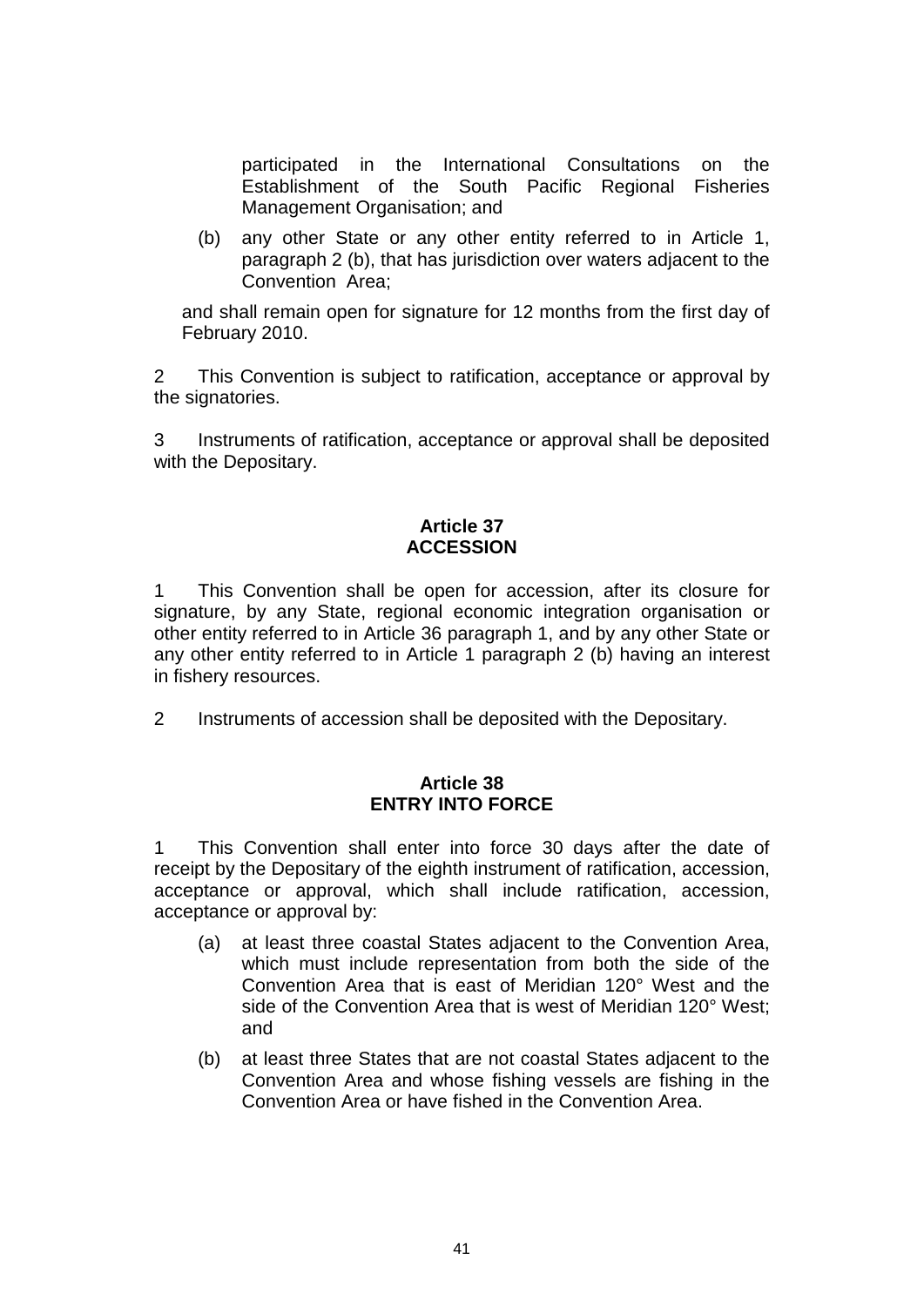2 If within three years of its adoption, this Convention has not entered into force in accordance with paragraph 1, it shall enter into force six months after the deposit of the tenth instrument of ratification, accession, acceptance or approval, or in accordance with paragraph 1, whichever is the earlier.

3 For each signatory which ratifies, accepts or approves this Convention after its entry into force, this Convention shall enter into force for that signatory 30 days after the deposit of its instrument of ratification, acceptance or approval.

4 For each State or regional economic integration organisation which accedes to this Convention after its entry into force, this Convention shall enter into force for that State or regional economic integration organisation 30 days after the deposit of its instrument of accession.

5 For the purposes of this Article, "fishing" includes only the activities described in Article 1 paragraph 1 (g) (i) and (ii).

# **Article 39 THE DEPOSITARY**

1 The Government of New Zealand shall be the Depositary of this Convention and any amendments thereto. The Depositary shall transmit certified copies of this Convention to all signatories and shall register this Convention with the Secretary-General of the United Nations pursuant to Article 102 of the Charter of the United Nations.

2 The Depositary shall inform all signatories of and Contracting Parties to this Convention of signatures and of instruments of ratification, accession, acceptance or approval deposited under Article 36 or 37 and of the date of entry into force of the Convention and of any amendments thereto.

## **Article 40 PARTICIPATION BY TERRITORIES**

The Commission and its subsidiary bodies shall be open to participation, with the appropriate authorisation of the Contracting Party having responsibility for its international affairs, to territories in the region that have an interest in fishery resources.

2 The nature and extent of participation by territories shall be provided for by the Contracting Parties in separate rules of procedure of the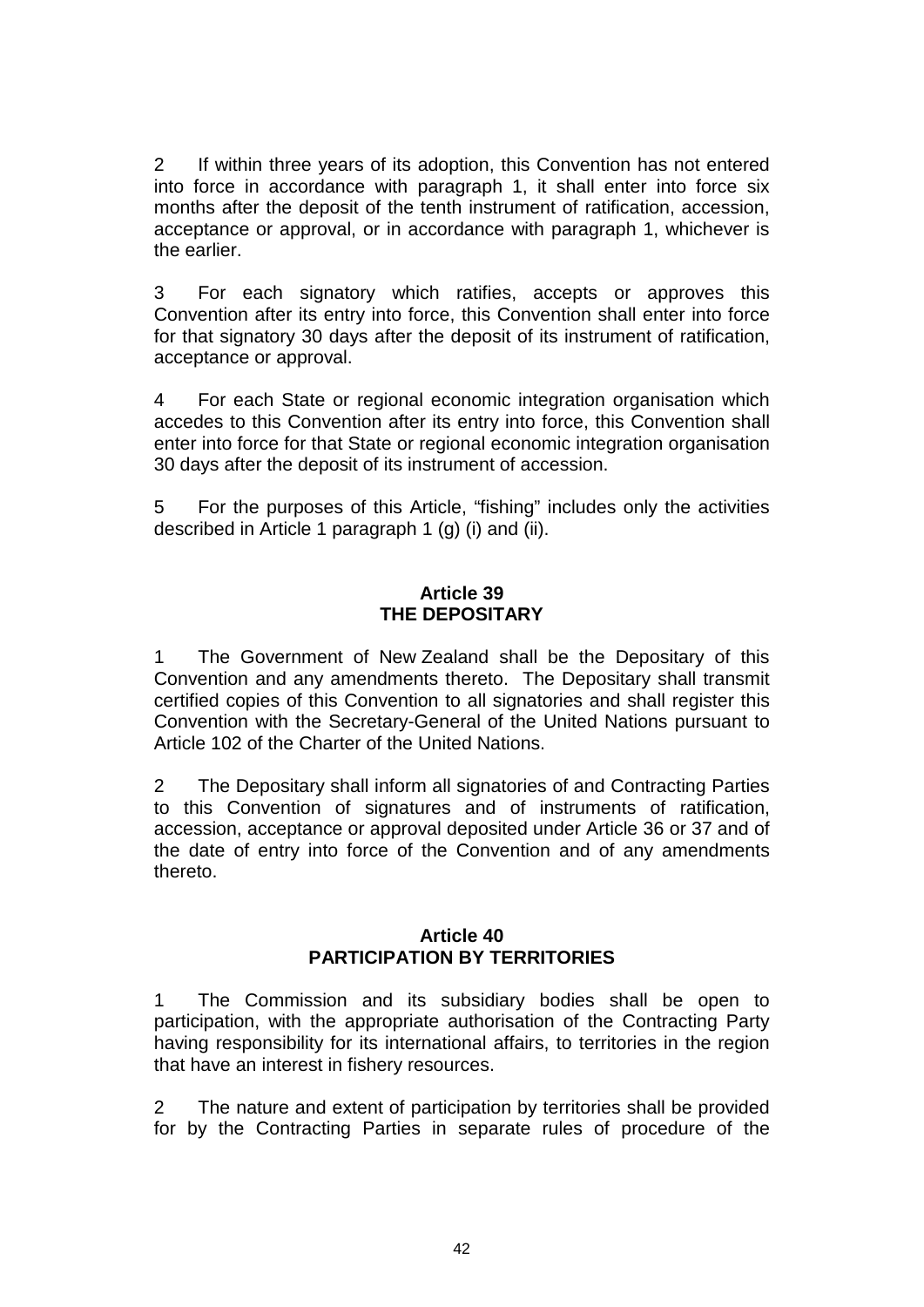Commission, taking into account international law, the distribution of competence on matters covered by this Convention and the evolution in the capacity of such territory to exercise rights and responsibilities under this Convention. These rules of procedure shall provide territories with the right to participate fully in the work of the Commission and its subsidiary bodies, except for the right to vote or block consensus on decisions, advice or recommendations.

3 Notwithstanding paragraph 2, all such territories shall be entitled to be present and to speak at the meetings of the Commission and its subsidiary bodies. In the performance of its functions, and in taking decisions, the Commission shall take into account the interests of all participants.

## **Article 41 WITHDRAWAL**

1 A Contracting Party may, by written notification addressed to the Depositary, withdraw from this Convention and may indicate its reasons. Failure to indicate reasons shall not affect the validity of the withdrawal. The withdrawal shall take effect 1 year after the date of receipt of the notification, unless the notification specifies a later date.

2 Withdrawal from this Convention by a Contracting Party shall not affect the financial obligations of such Contracting Party incurred prior to its withdrawal becoming effective.

3 Withdrawal from this Convention by a Contracting Party shall not in any way affect the duty of such Contracting Party to fulfil any obligation embodied in this Convention to which it would be subject under international law independently of this Convention.

## **Article 42 TERMINATION**

This Convention shall be automatically terminated if and when, as the result of withdrawals, the number of Contracting Parties drops below 4.

# **Article 43 RESERVATIONS**

No reservations or exceptions may be made to this Convention.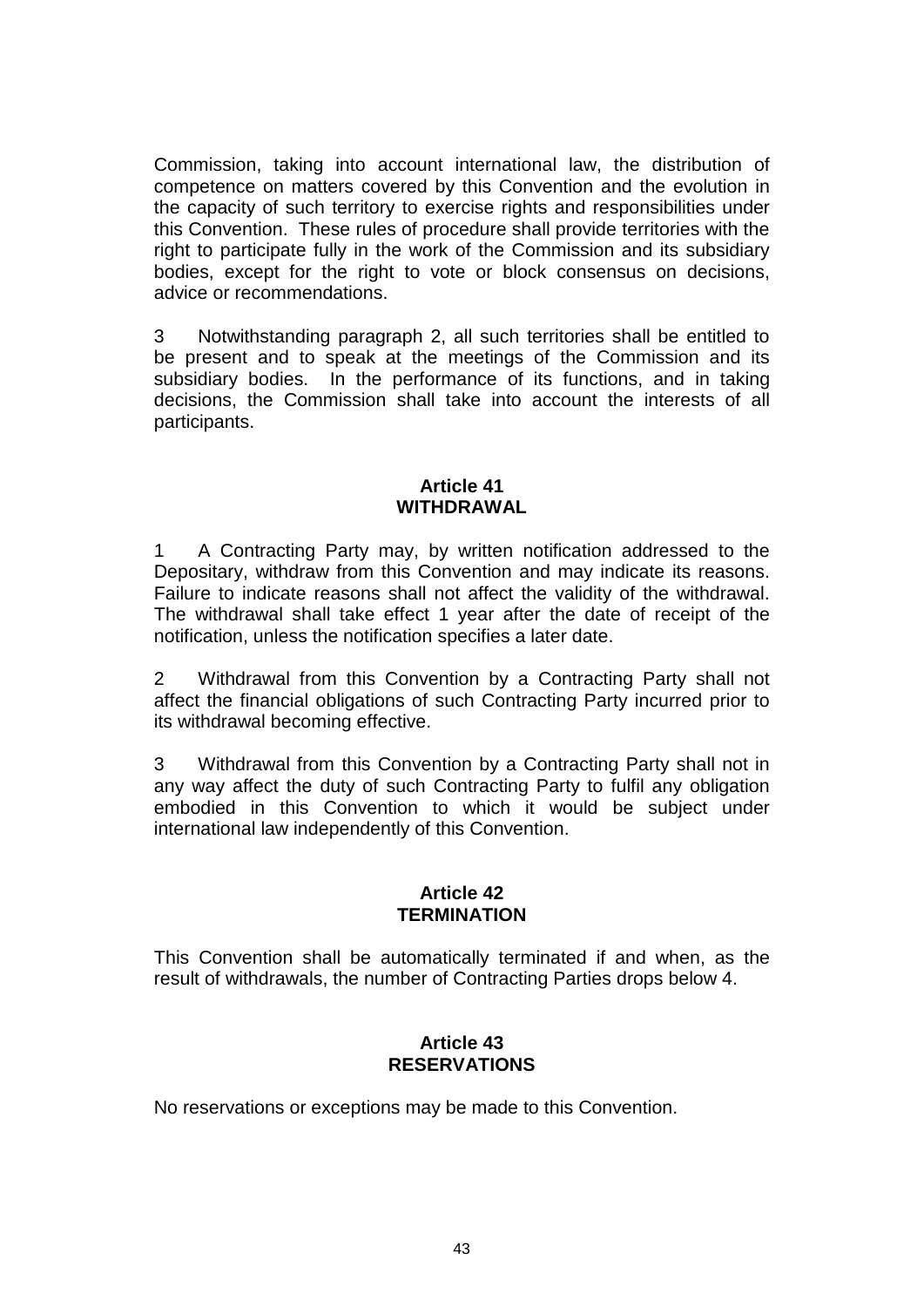# **Article 44 DECLARATIONS AND STATEMENTS**

Article 43 does not preclude a State, regional economic integration organisation or entity referred to in Article 1 paragraph 2 (b), when signing, ratifying or acceding to this Convention, from making declarations or statements, however phrased or named, with a view, *inter alia*, to the harmonisation of its laws and regulations with the provisions of this Convention, provided that such declarations or statements do not purport to exclude or to modify the legal effect of the provisions of this Convention in their application to that State, regional economic integration organisation or entity.

## **Article 45 ANNEXES**

The Annexes form an integral part of this Convention and, unless expressly provided otherwise, a reference to this Convention includes a reference to the Annexes relating thereto.

IN WITNESS WHEREOF, the undersigned Plenipotentiaries, having been duly authorised by their respective Governments, have signed this Convention.

DONE at Auckland the fourteenth day of November, two thousand and nine, in a single original.

OPENED FOR SIGNATURE at Wellington this first day of February, two thousand and ten.

Australia: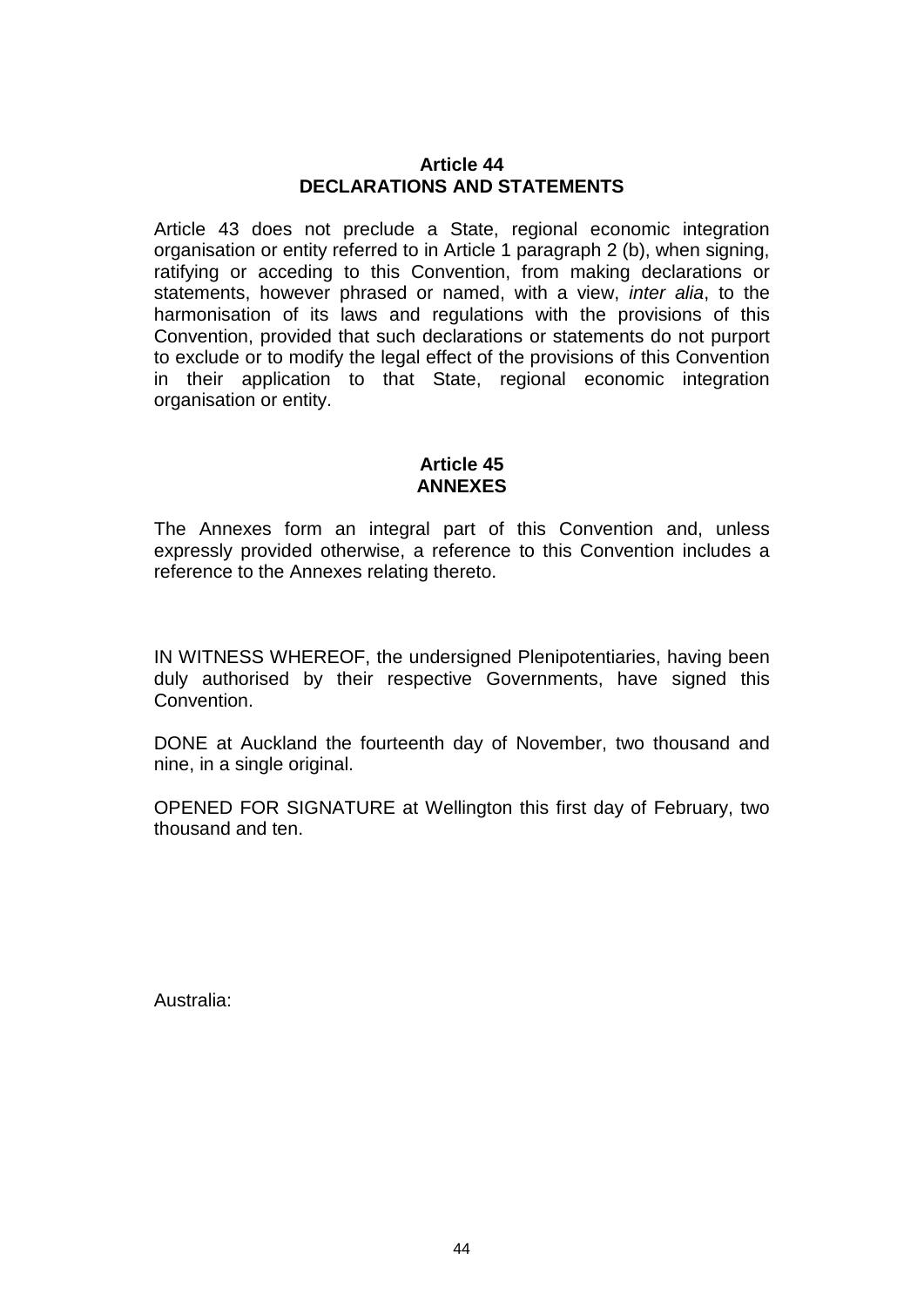Belize:

Canada:

Republic of Chile:

People's Republic of China: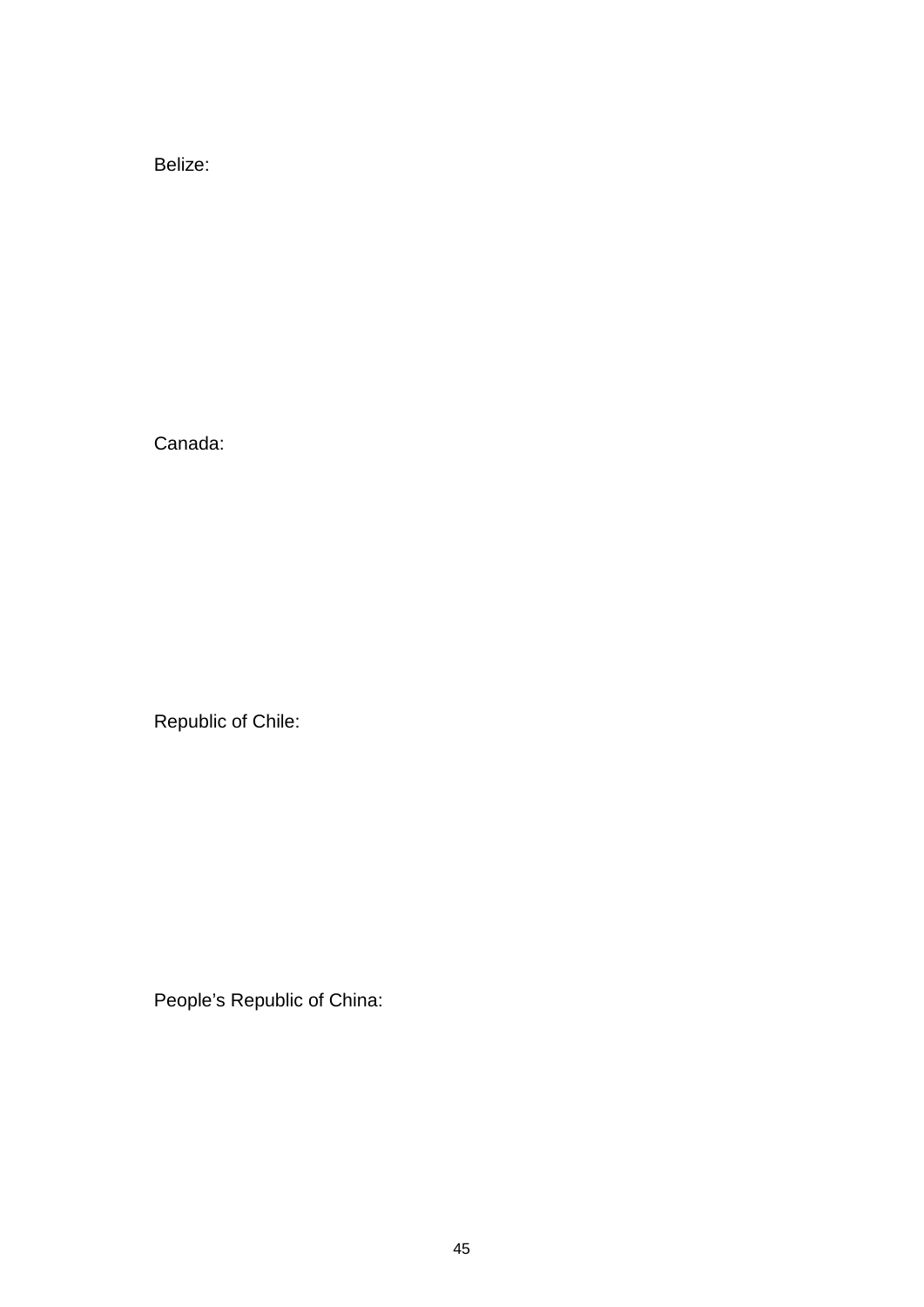Republic of Colombia:

Cook Islands:

Republic of Cuba:

Kingdom of Denmark in respect of the Faroe Islands: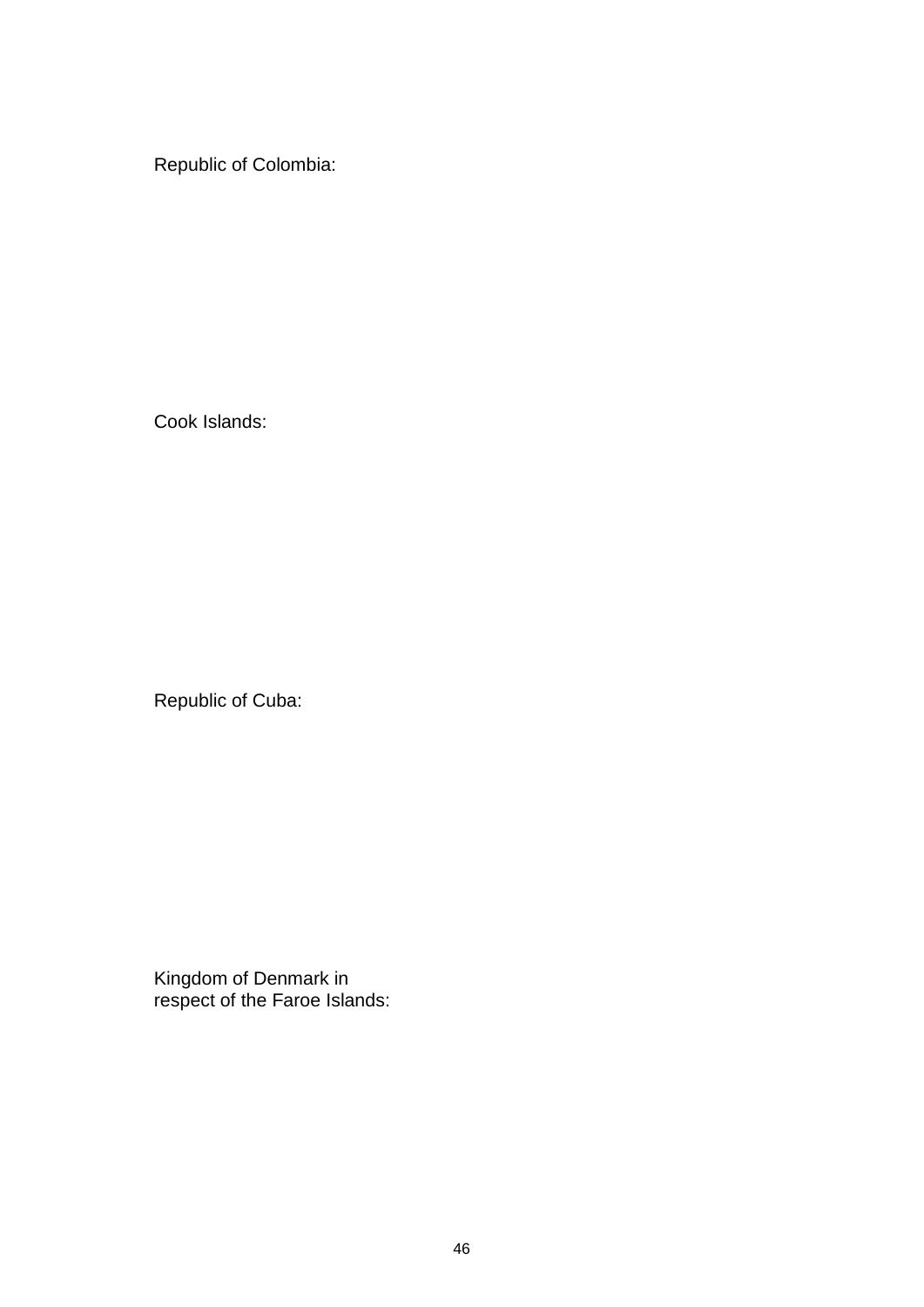Republic of Ecuador:

European Union:

Republic of the Fiji Islands:

French Republic: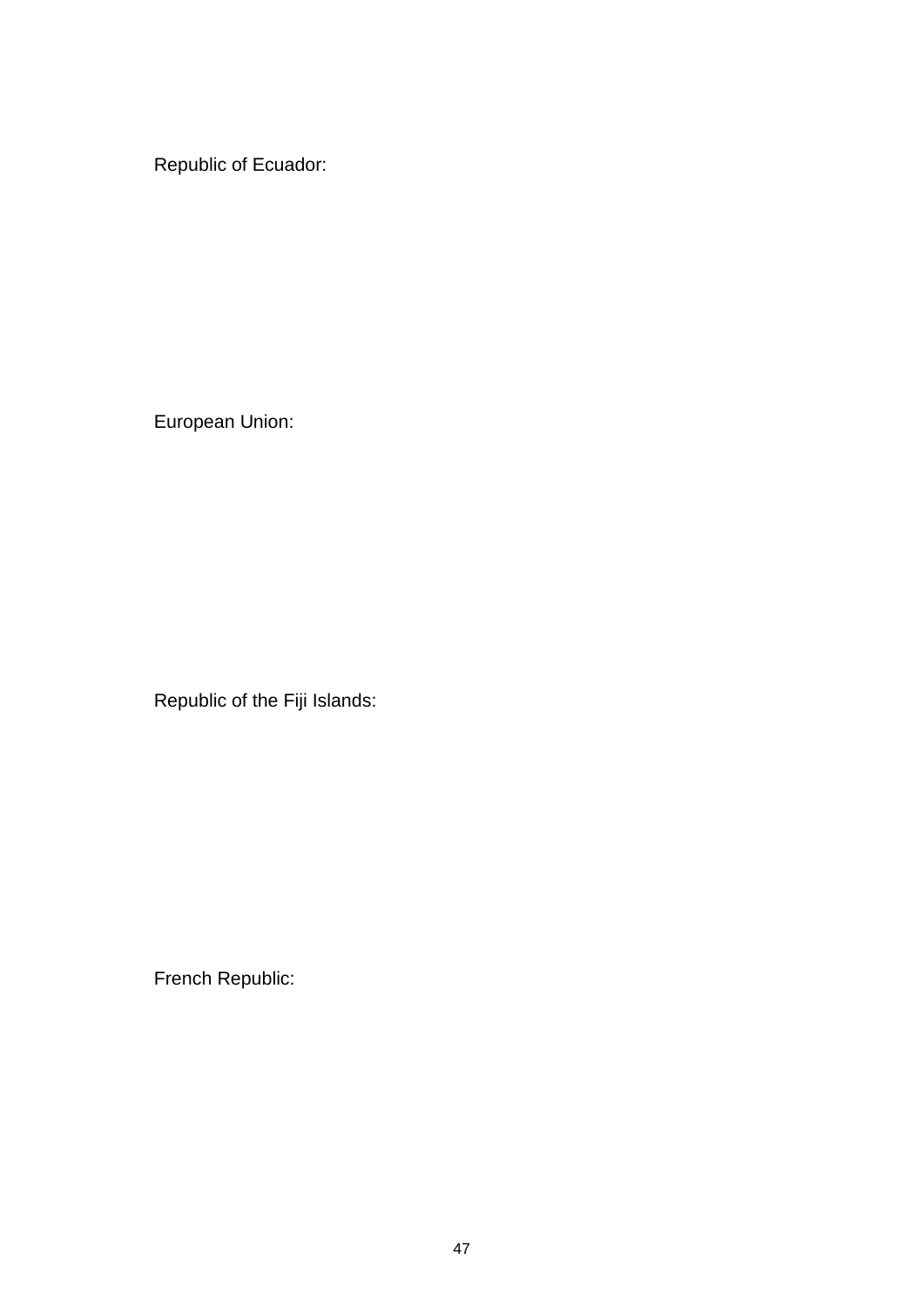Republic of Indonesia:

Japan:

Republic of Kiribati:

Republic of Korea: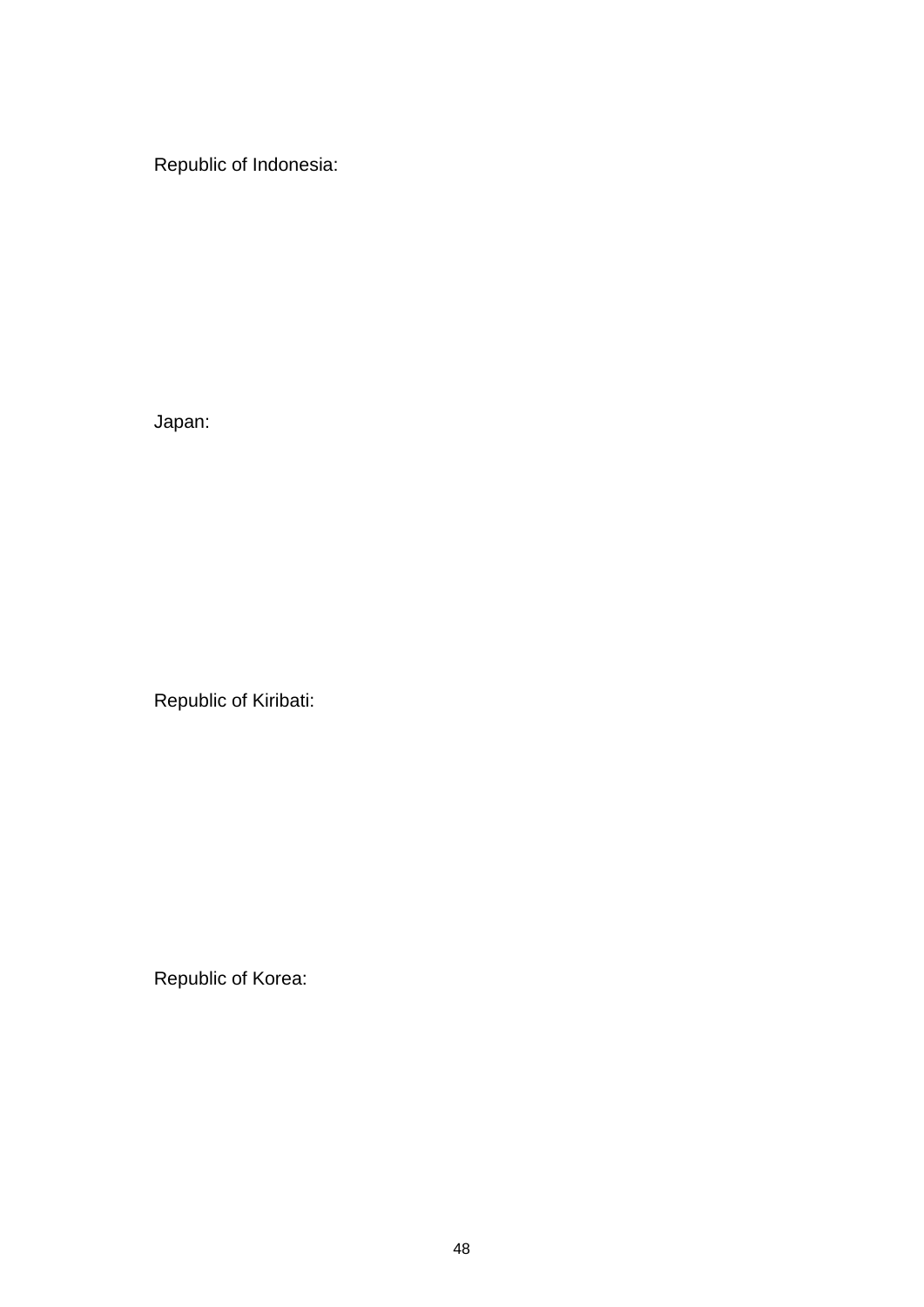Federation of Malaysia:

Republic of the Marshall Islands:

Federated States of Micronesia:

Republic of Nauru: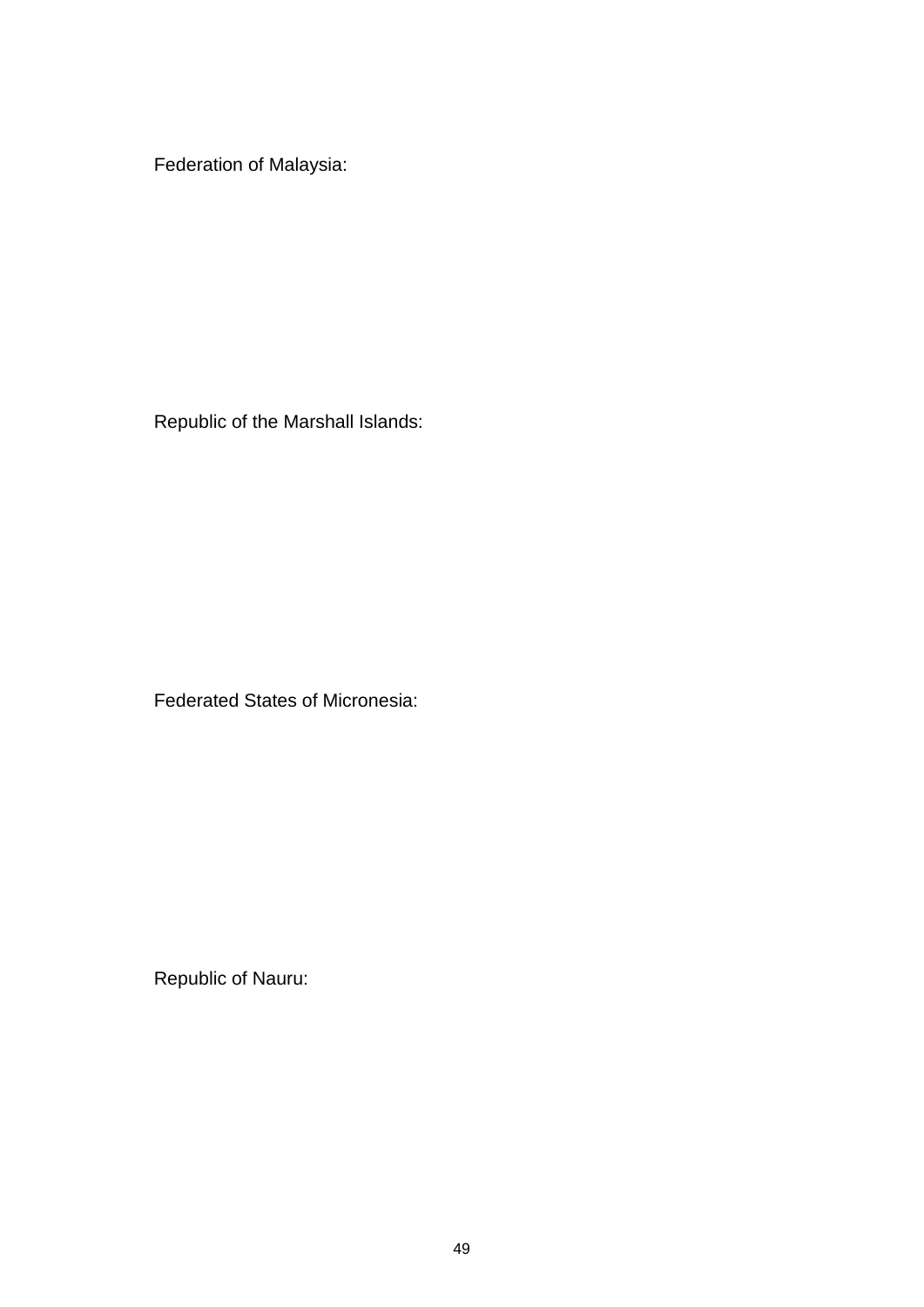New Zealand:

Niue:

Republic of Palau:

Republic of Panama: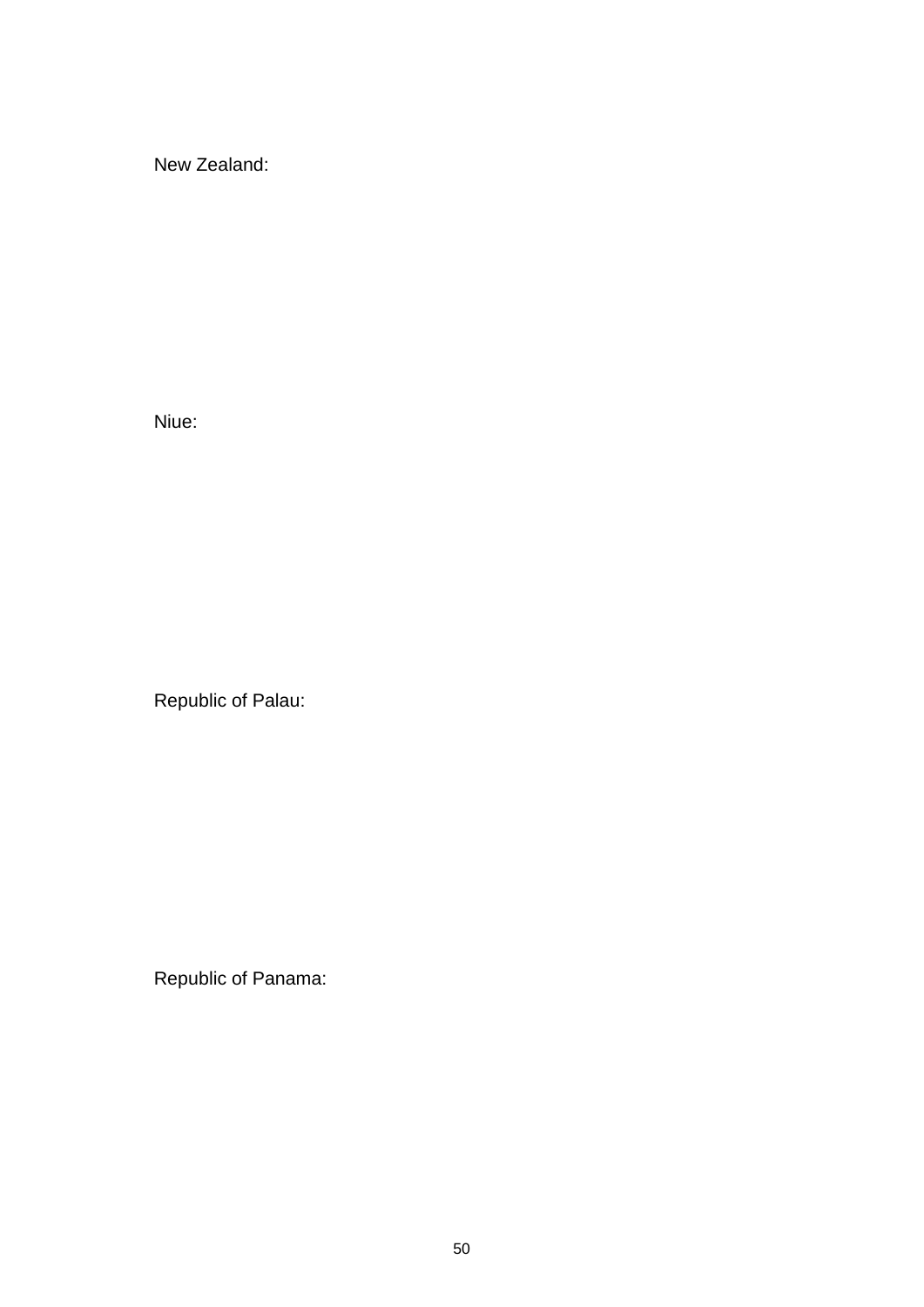Independent State of Papua New Guinea:

Republic of Peru:

Russian Federation:

Independent State of Samoa: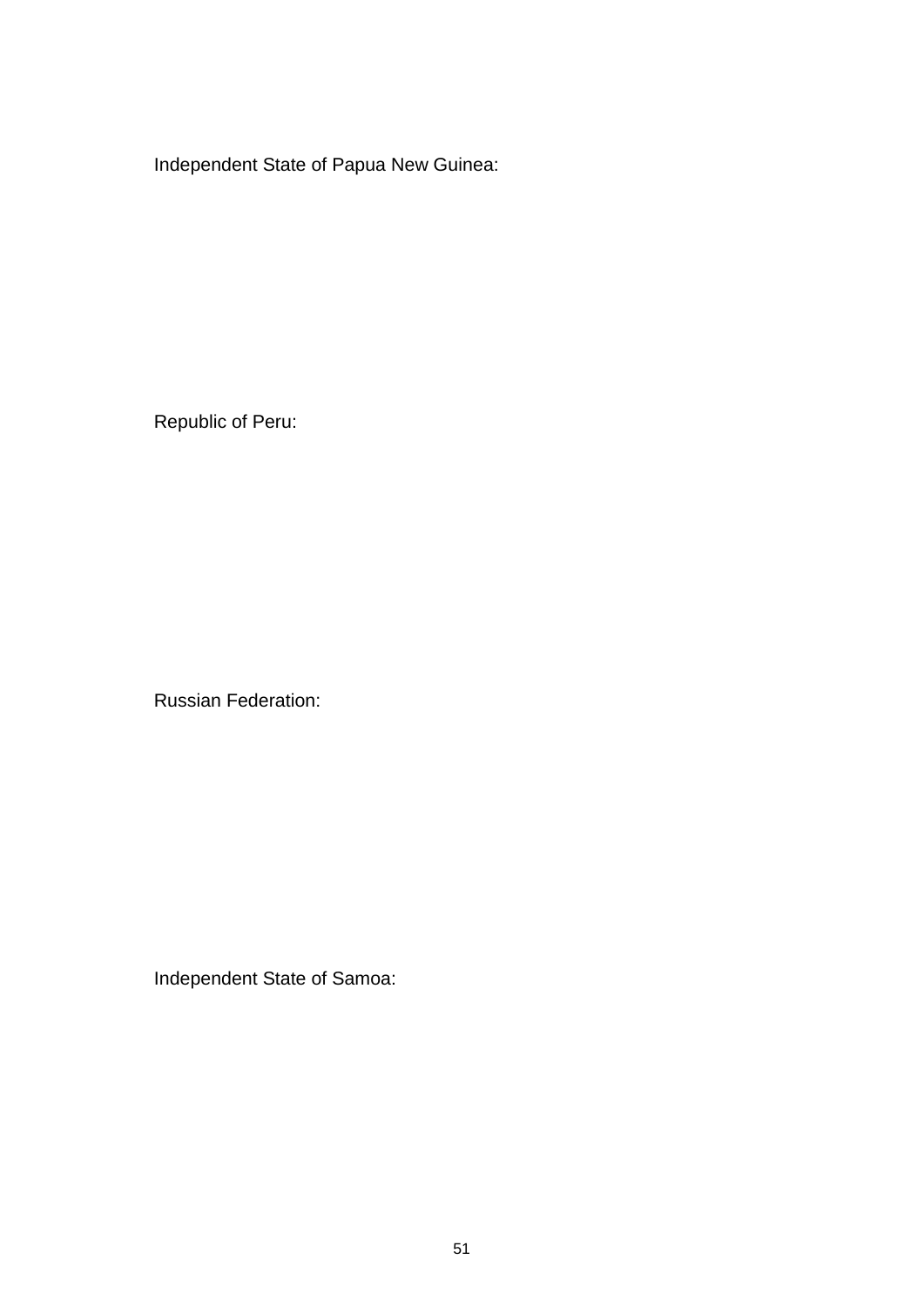Solomon Islands:

Kingdom of Tonga:

Tuvalu:

Ukraine: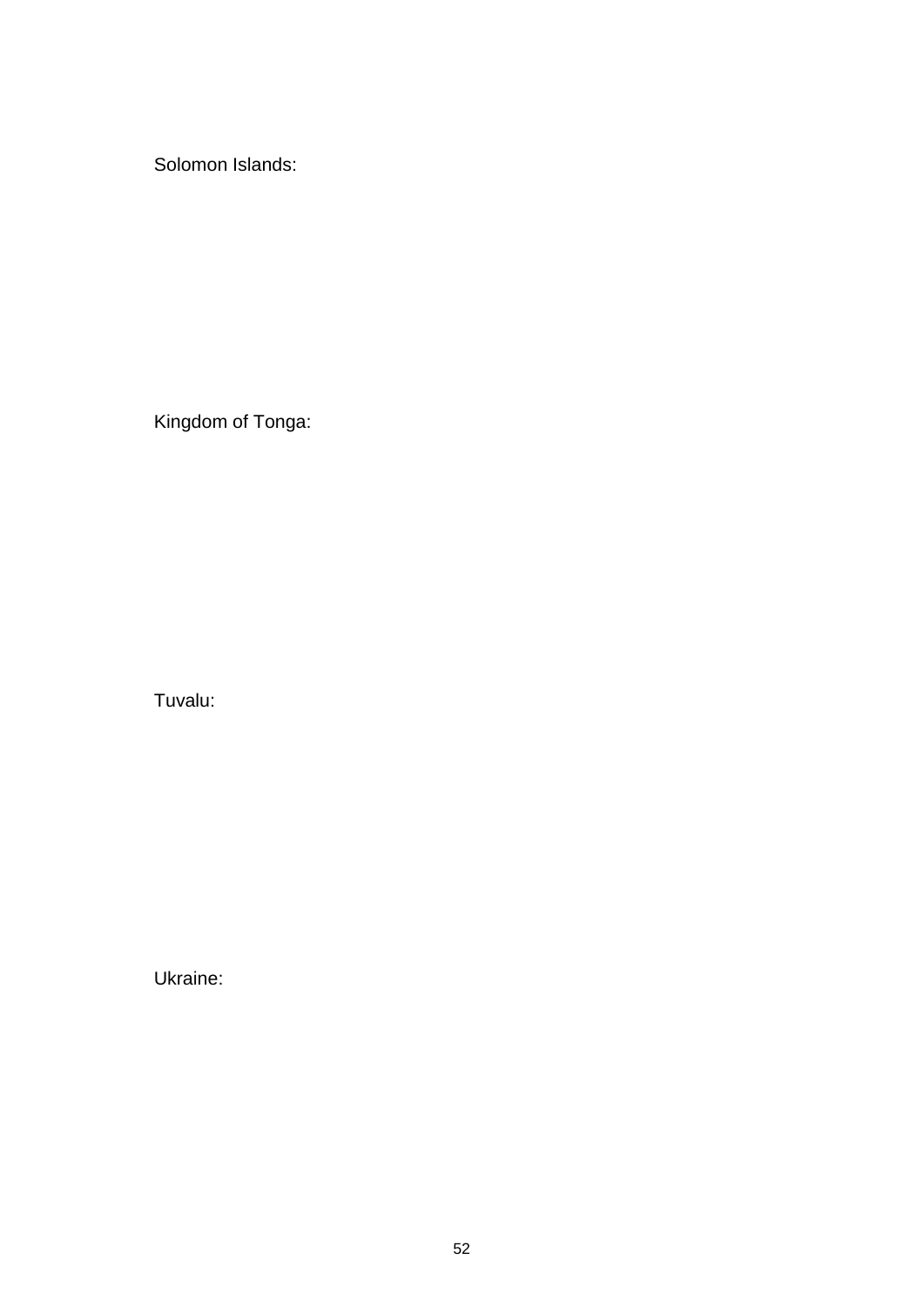United Kingdom of Great Britain and Northern Ireland in respect of Pitcairn, Henderson, Ducie and Oeno Islands:

United States of America:

Republic of Vanuatu:

Bolivarian Republic of Venezuela: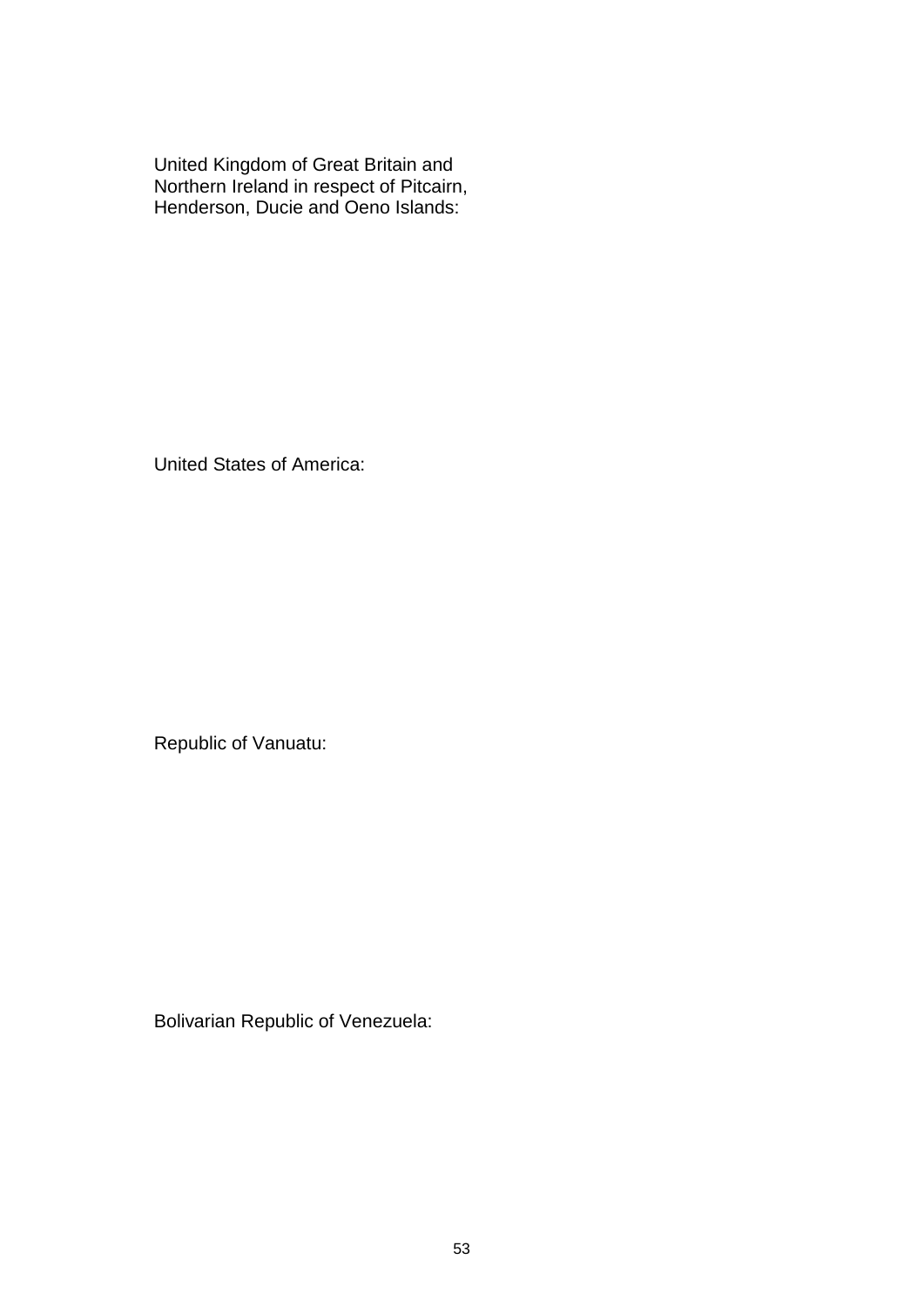#### **Annex I**

## **PARTS OF THE CONVENTION AREA FOR WHICH THE EASTERN AND WESTERN SUB-REGIONAL MANAGEMENT COMMITTEES HAVE RESPONSIBILITIES**

1 The Eastern Sub-regional Management Committee shall be responsible for developing and recommending to the Commission conservation and management measures for that part of the Convention Area that lies east of Meridian 120° West.

2 The Western Sub-regional Management Committee shall be responsible for developing and recommending to the Commission conservation and management measures for that part of the Convention Area that lies west of Meridian 120° West.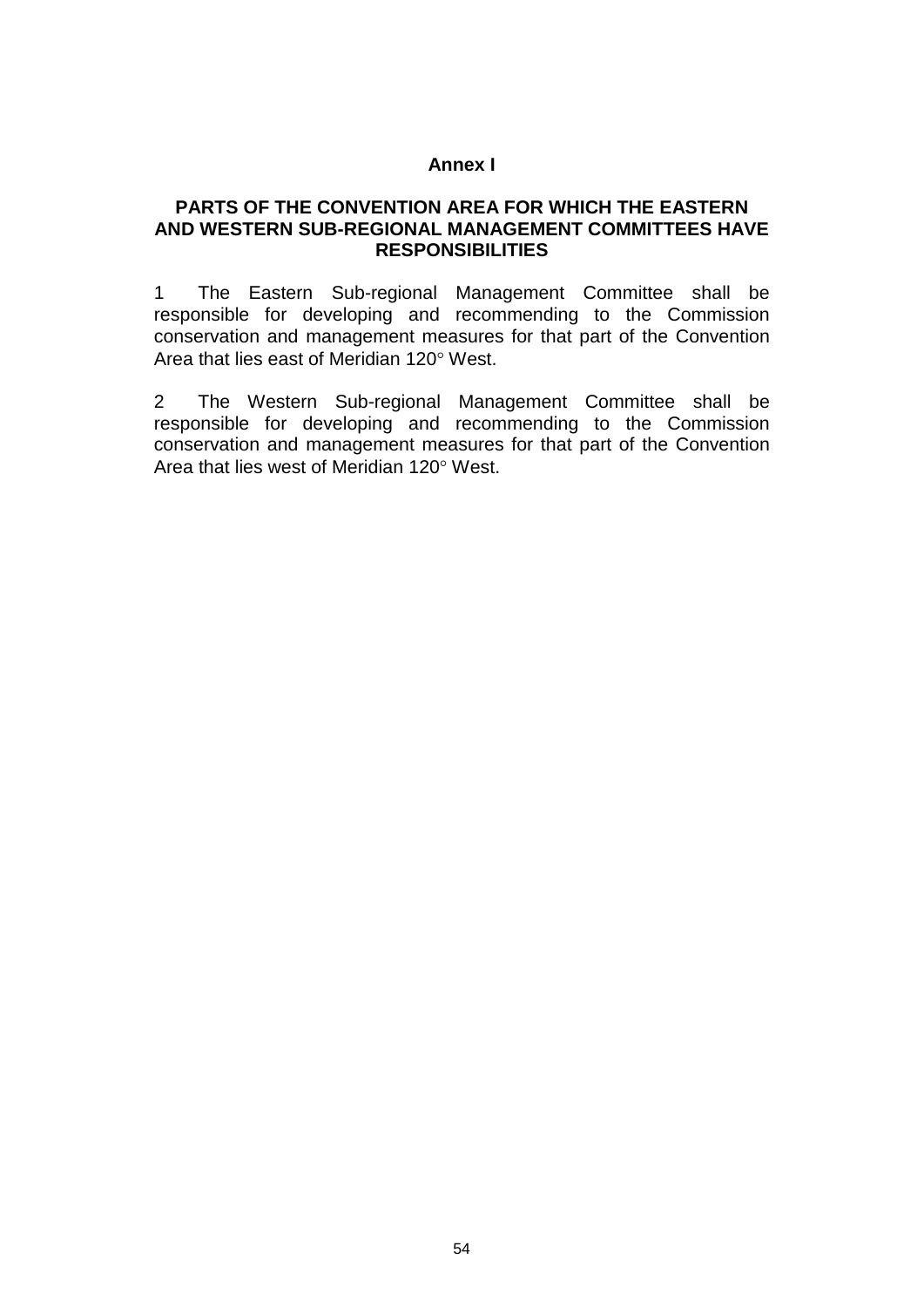## **Annex II**

#### **REVIEW PANEL**

#### **Establishment**

1 A Review Panel to be established in accordance with Article 17 paragraph 5 shall be constituted as follows:

- (a) It shall consist of three members appointed from the list of experts in the field of fisheries drawn up and maintained by the FAO pursuant to Annex VIII, Article 2 of the 1982 Convention or a similar list maintained by the Executive Secretary. The list maintained by the Executive Secretary shall be made up from experts whose competence in the legal, scientific or technical aspects of fisheries covered by this Convention is established and generally recognised and who enjoy the highest reputation for fairness and integrity. Each member of the Commission shall be entitled to nominate up to five experts and shall provide information on relevant qualifications and experience of each of its nominees.
- (b) The Chairperson of the Commission and the member of the Commission that has presented objection to the decision shall each appoint one member. The name of the member appointed by the objecting member of the Commission shall be included in the notification of the objection to the Executive Secretary pursuant to Article 17 paragraph 2 (a). The name of the member appointed by the Chairperson of the Commission shall be notified to the objecting member of the Commission within 10 days of the expiry of the objection period.
- (c) The third member shall be appointed within 20 days of the expiry of the objection period through agreement between the objecting member of the Commission and the Chairperson of the Commission and shall not be a national of the objecting member of the Commission. If there is no agreement within this time period on the appointment of the third member, the appointment shall be made by the Secretary General of the Permanent Court of Arbitration, unless it is agreed that the appointment be made by another person or third State.
- (d) The Review Panel is considered to be established on the date that the third member is appointed, and this third member shall chair the Review Panel.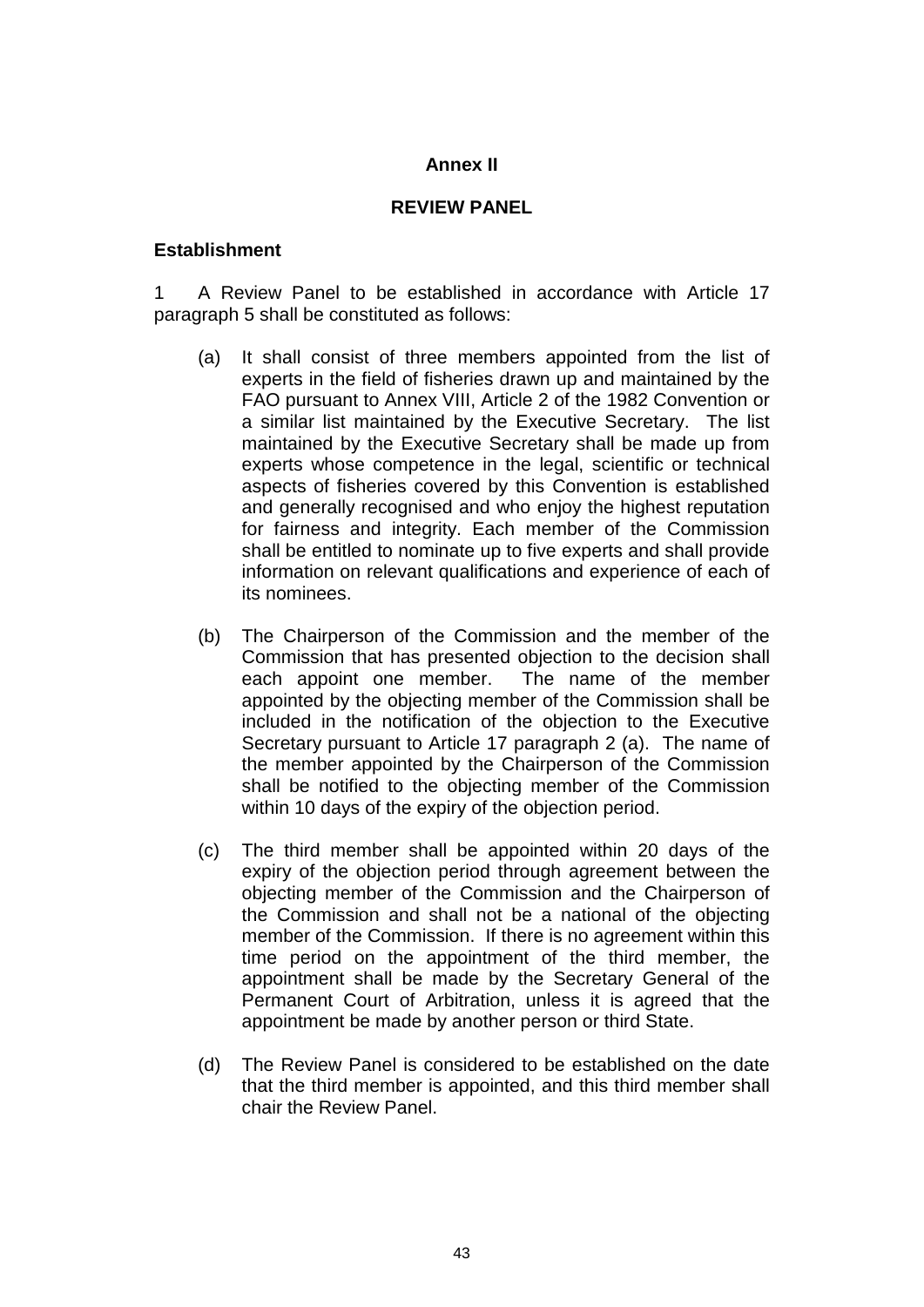2 If more than one member of the Commission presents an objection to the decision on the same grounds, or where there is agreement pursuant to Article 17 paragraph 5 (d) that objections to the decision made on different grounds may be dealt with by the same Review Panel, the Review Panel shall consist of 5 members from the lists referred to in paragraph 1 (a) and shall be constituted as follows:

- (a) One member shall be appointed, in accordance with paragraph 1 (b) by the member of the Commission that presented the first objection, two members shall be appointed by the Chairperson of the Commission within 10 days of the expiry of the objection period, one member shall be appointed by agreement between the subsequent objecting members of the Commission within 15 days of the expiry of the objection period and one member shall be appointed by agreement between all the objecting members of the Commission and the Chairperson of the Commission within 20 days of the expiry of the objection period. If within the latter two time periods as appropriate, agreement cannot be reached on either of the last two appointments, the appointment or appointments on which agreement has not been reached shall be made by the Secretary General of the Permanent Court of Arbitration unless there is agreement that the appointment or appointments be made by another person or third State.
- (b) The Review Panel is considered to be established on the date that the final member is appointed. The Review Panel shall be chaired by the member appointed by agreement between all the objecting members of the Commission and the Chairperson of the Commission in accordance with subparagraph (a).

3 Any vacancy on a Review Panel shall be filled in the manner described for the initial appointment.

# **Functioning**

4 The Review Panel shall determine its own rules of procedure.

5 A hearing shall be convened at a place and on a date to be determined by the Review Panel within 30 days following its establishment.

6 Any member of the Commission may submit a memorandum to the Review Panel concerning the objection under review and the Panel shall allow any such member of the Commission full opportunity to be heard.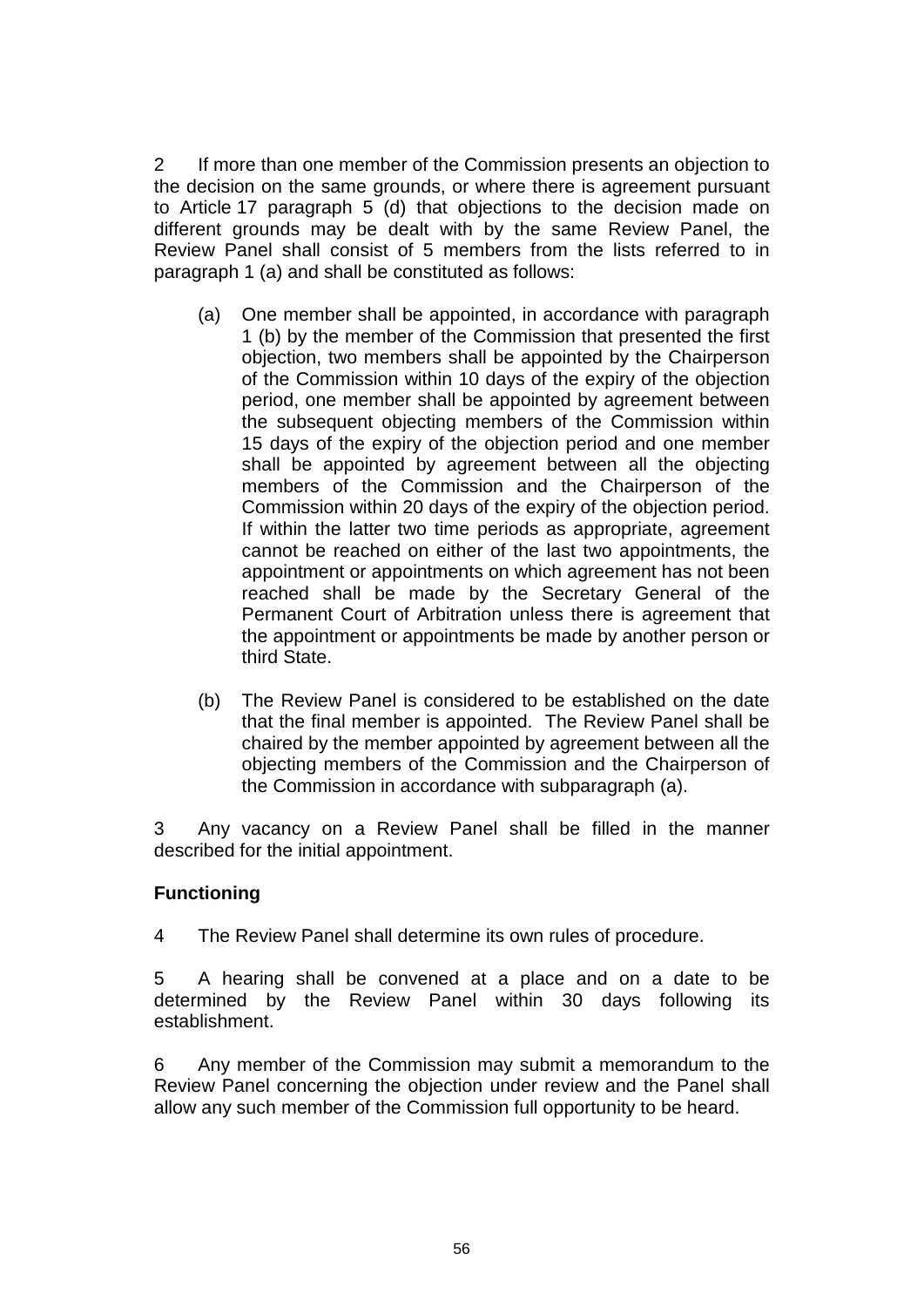7 Unless the Review Panel decides otherwise because of the particular circumstances of the case, the expenses of the Review Panel, including the remuneration of its members, shall be borne as follows:

- (a) 70 per cent shall be borne by the objecting member of the Commission, or if there is more than one objecting member of the Commission, divided equally amongst them; and
- (b) 30 per cent shall be borne by the Commission from its annual budget.

8 The findings and recommendations of the Review Panel shall be adopted by a majority of its members. Any member of the Panel may attach a separate or dissenting opinion. Any decisions on the procedure of the Review Panel shall also be taken by a majority of its members.

9 The Review Panel shall, within 45 days of its establishment, transmit its findings and recommendations to the Executive Secretary in accordance with Article 17 paragraph 5.

# **Findings and Recommendations**

10 The findings and recommendations of the Review Panel shall be dealt with as follows:

# *Findings of Discrimination*

- (a) If the Review Panel finds that the decision to which objection has been presented discriminates in form or in fact against the objecting member or members of the Commission and the alternative measures have equivalent effect to the decision to which objection has been presented, the alternative measures shall be deemed to be equivalent to the decision and to be binding on the relevant member or members of the Commission in substitution for the decision.
- (b) Subject to subparagraphs (d) and (e), if the Review Panel finds that the decision to which objection has been presented discriminates in form or in fact against the objecting member or members of the Commission and the alternative measures are equivalent in effect to the decision to which objection has been presented, subject to specific modifications, the Review Panel will recommend such modifications. On receipt of the findings and recommendations of the Review Panel the objecting member or members of the Commission shall, within 60 days, modify the relevant alternative measures as recommended by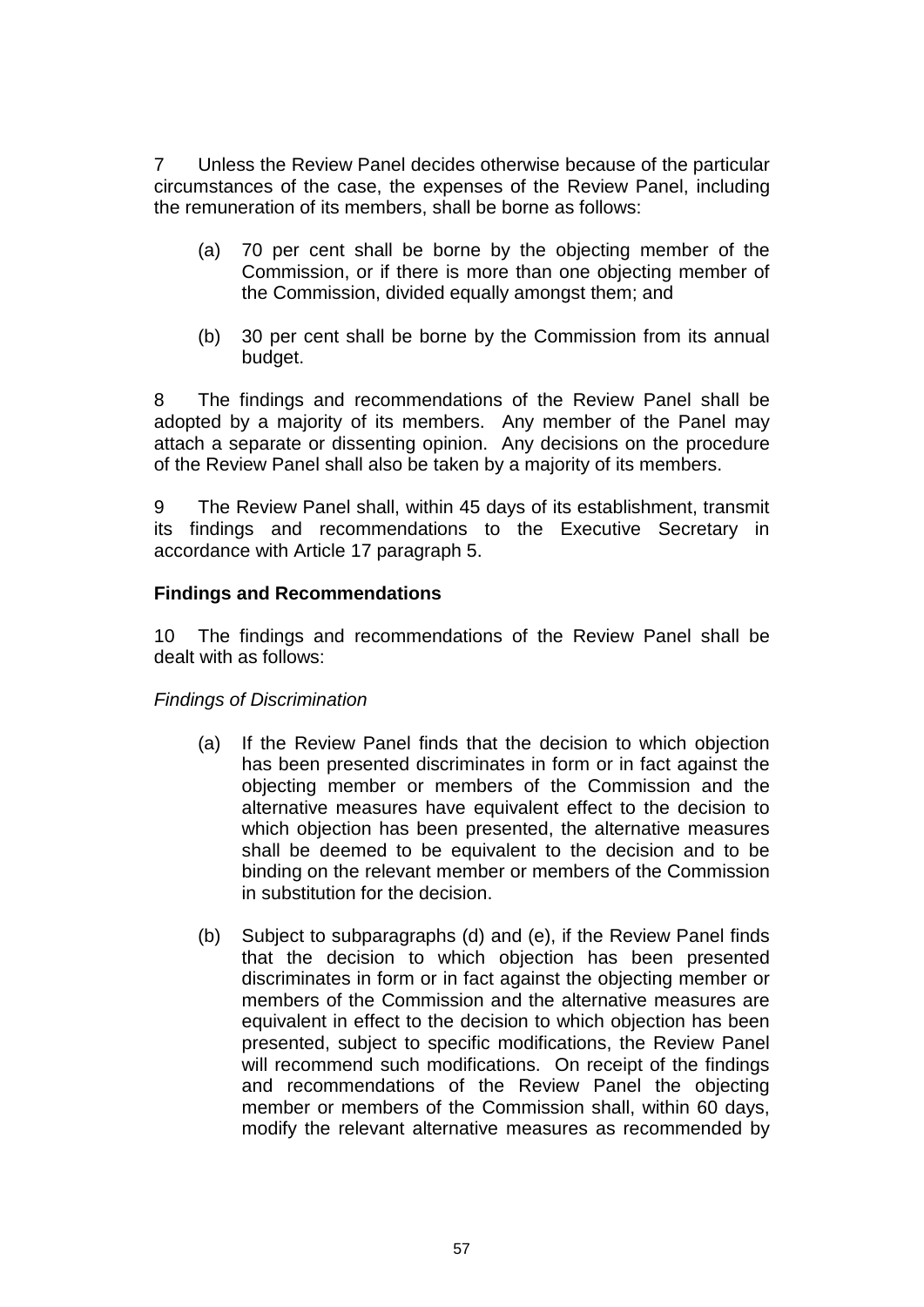the Review Panel or institute dispute settlement proceedings under this Convention. The alternative measures shall be deemed to be equivalent to the decision to which an objection has been presented when they are modified as recommended by the Review Panel. Such alternative measures shall then be binding on the relevant member or members of the Commission in the modified form in substitution for the decision. If the objecting member or members of the Commission choose to institute dispute settlement proceedings under this Convention then neither the decision nor the modified alternative measures shall be binding on the objecting member or members of the Commission pending decisions made in those proceedings.

- (c) Subject to subparagraphs (d) and (e), if the Review Panel finds that the decision to which objection has been presented unjustifiably discriminates in form or in fact against the objecting member or members of the Commission but the alternative measures do not have equivalent effect to the decision to which objection has been presented the objecting member or members of the Commission shall, within 60 days, adopt measures recommended by the Review Panel as equivalent in effect to the decision to which objection has been presented or institute dispute settlement proceedings under this Convention. If the objecting member or members of the Commission adopt the measures recommended by the Review Panel these measures shall be deemed to be binding on the objecting member or members of the Commission in substitution for the decision. If the objecting member or members of the Commission choose to institute dispute settlement proceedings under this Convention then neither the decision nor any measures recommended by the Review Panel shall be binding on the objecting member or members of the Commission pending decisions made in those proceedings.
- (d) Where the Review Panel makes findings and recommendations under subparagraphs (b) or (c) the objecting member or members of the Commission may within 30 days from the date of the transmittal of the notification of those findings and recommendations request an extraordinary meeting of the Commission. The Extraordinary Meeting shall be convened by the Chairperson within 45 days of the receipt of any such request.
- (e) If the Extraordinary Meeting convened under subparagraph (d) confirms or modifies the recommendations of the Review Panel, the 60 day period under subparagraphs (b) or (c) as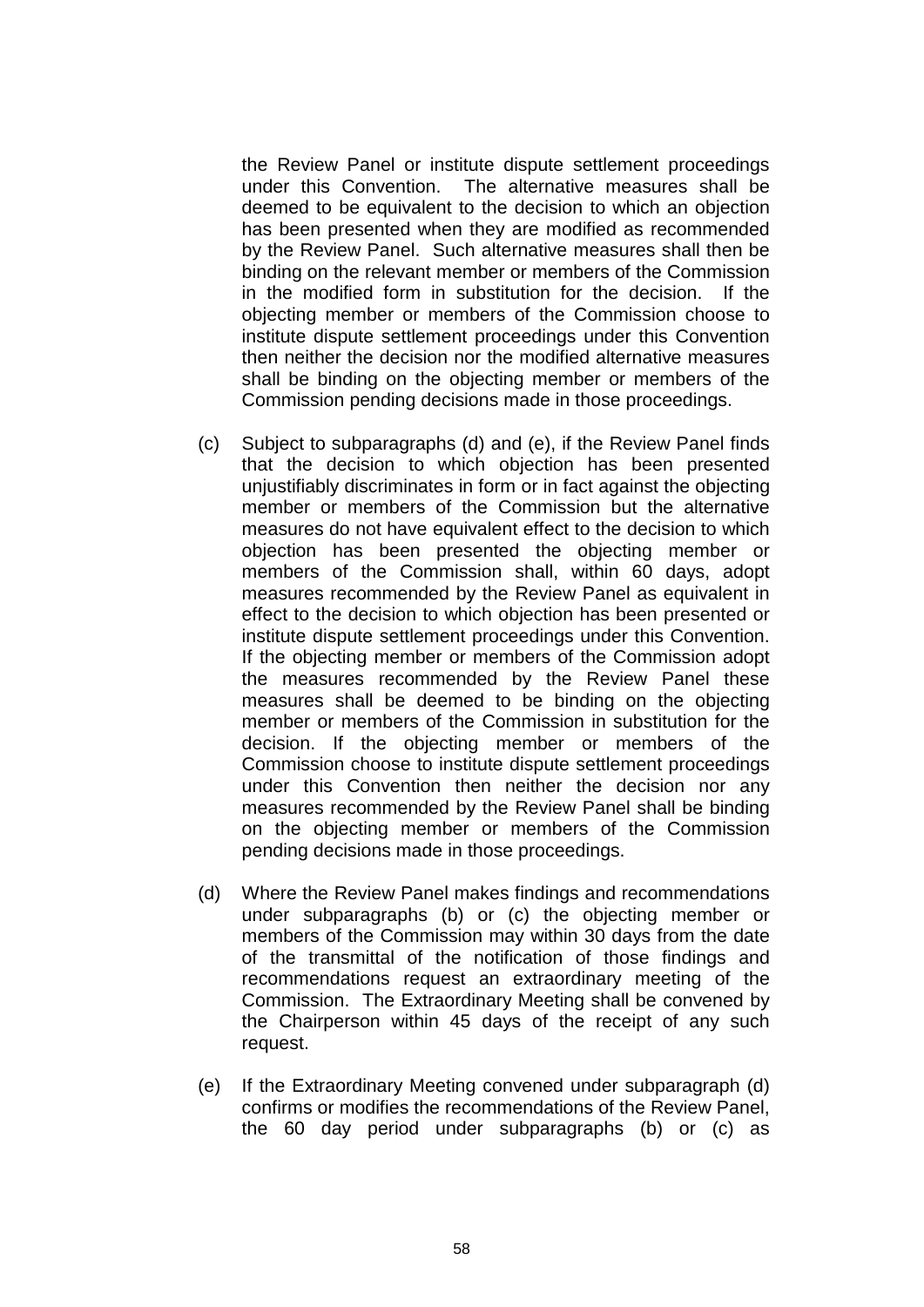appropriate, for the implementation of those findings and recommendations in original or modified form or the institution of dispute settlement proceedings, shall run from the date of the transmittal of the decision of the Extraordinary Meeting. If the Extraordinary Meeting of the Commission decides not to confirm or modify the recommendations of the Review Panel but to revoke the decision to which objection was presented and replace it with a new decision or a modified version of the original decision, the new or modified decision shall become binding on the members of the Commission in accordance with Article 17.

# *Findings of Inconsistency*

- (f) If the Review Panel finds that the decision to which objection has been presented is inconsistent with this Convention, or with relevant international law as reflected in the 1982 Convention or the 1995 Agreement, an Extraordinary Meeting of the Commission shall be convened by the Chairperson within 45 days of the notification of the Review Panel's findings and recommendations to reconsider the decision in the light of those findings and recommendations.
- (g) If the Extraordinary Meeting of the Commission revokes the decision to which objection has been presented and replaces it with a new decision, or a modified version of the previous decision, the new or modified decision shall become binding on the members of the Commission in accordance with Article 17.
- (h) If the Extraordinary Meeting of the Commission confirms its original decision, the objecting member or members of the Commission shall, within 45 days, implement the decision or institute dispute settlement proceedings under this Convention. If the objecting member or members of the Commission choose to institute dispute settlement proceedings under this Convention, the decision shall not be binding on the objecting member or members of the Commission pending decisions made in those proceedings.

# *Findings of Non-justification of Objection*

(i) If the Review Panel finds that the decision to which objection has been presented does not discriminate in form or in fact against the objecting member or members of the Commission and is not inconsistent with this Convention or with relevant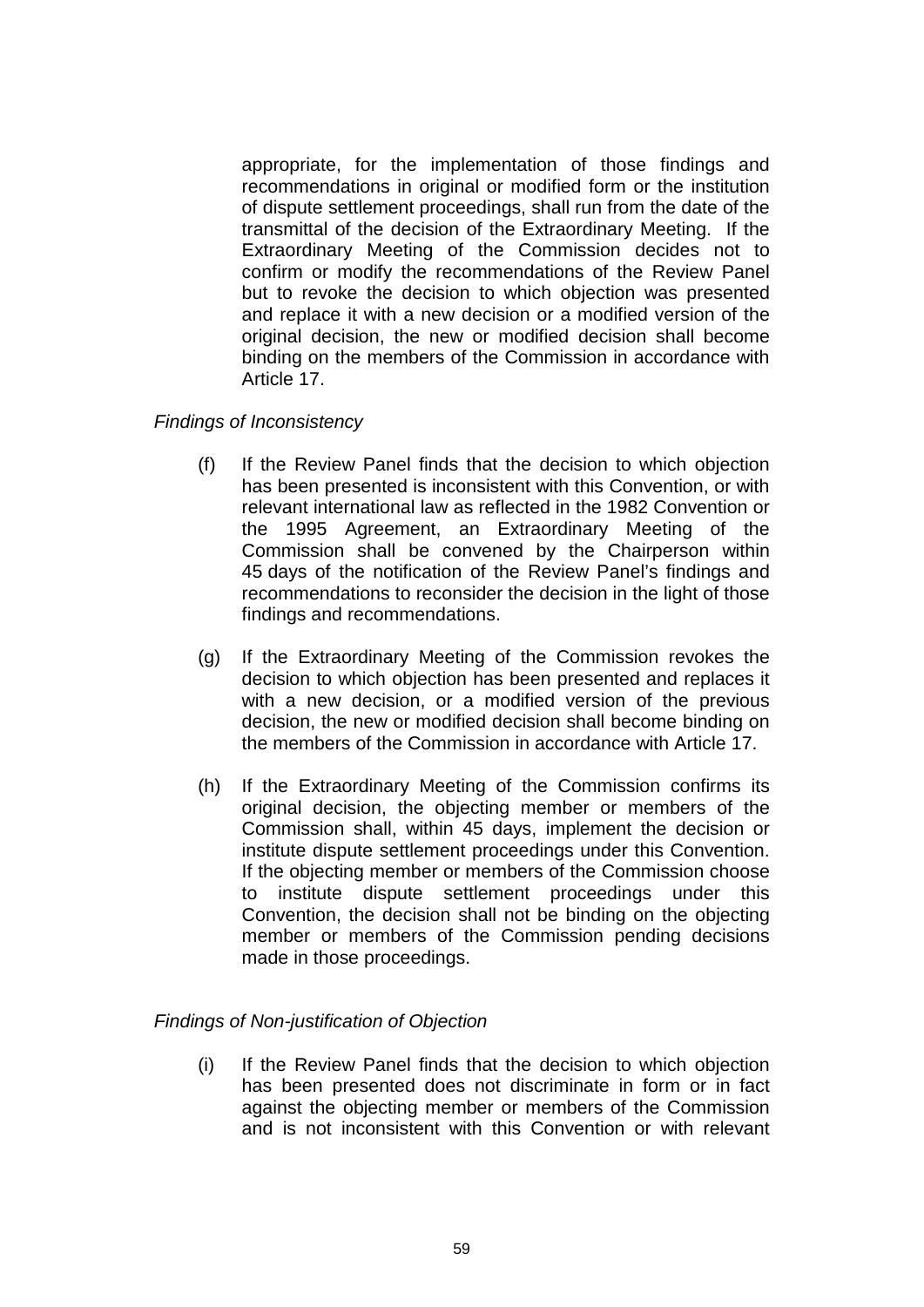international law as reflected in the 1982 Convention or the 1995 Agreement, the objecting member or members of the Commission shall, subject to subparagraph (j), within 45 days implement the decision or institute dispute settlement proceedings under this Convention. If the objecting member or members of the Commission choose to institute dispute settlement proceedings under this Convention the decision shall not be binding on the objecting member or members of the Commission pending decisions made in those proceedings.

(j) If the Review Panel finds that the decision to which objection has been presented does not discriminate in form or in fact against the objecting member or members of the Commission and is not inconsistent with this Convention or with relevant international law as reflected in the 1982 Convention or the 1995 Agreement but that the alternative measures are equivalent in effect to the decision and should be accepted as such by the Commission, the alternative measures shall be binding on the objecting member or members of the Commission in substitution for the decision pending confirmation of their acceptance by the Commission at its next meeting.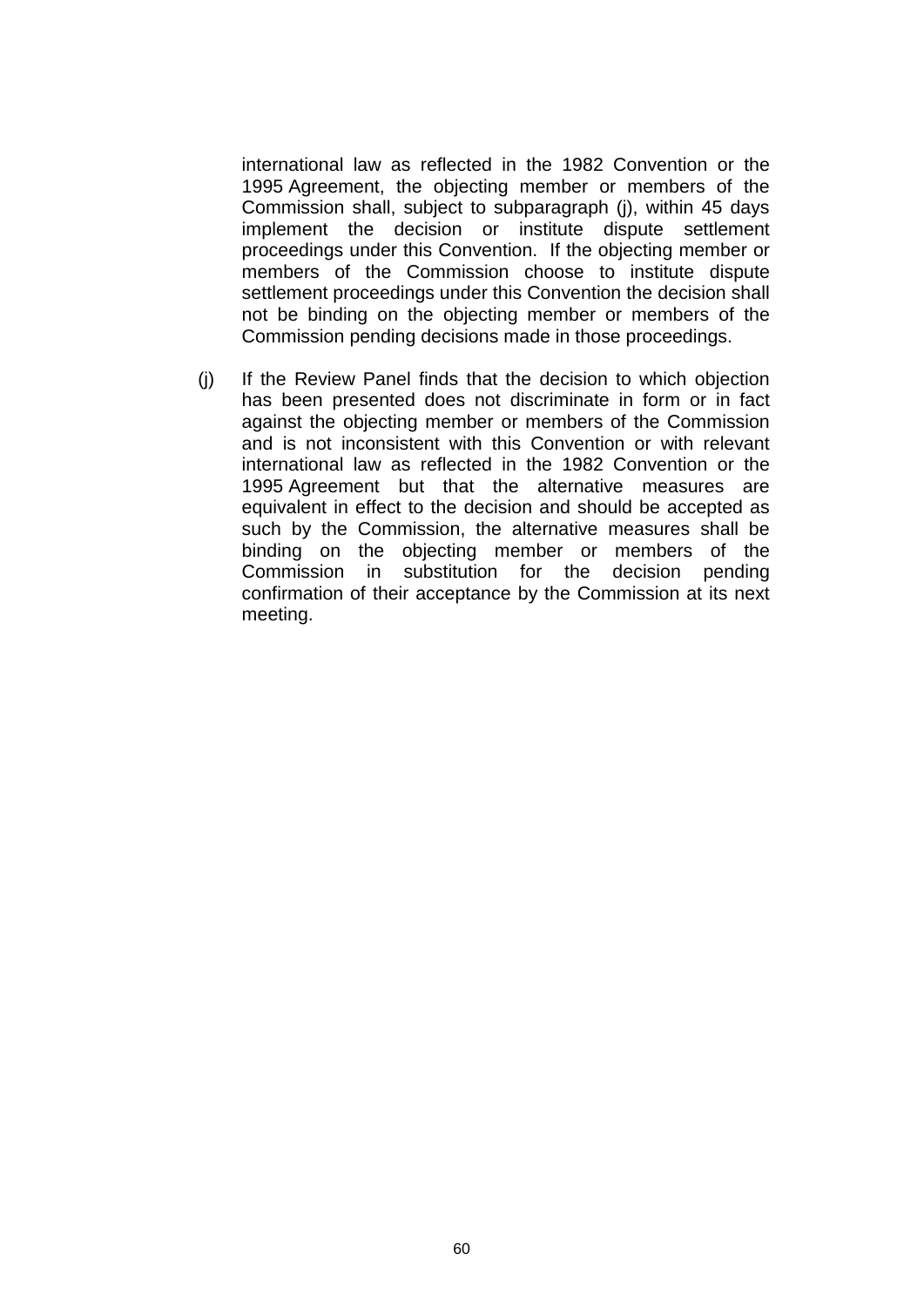## **Annex III**

## **PROCEDURES FOR THE ESTABLISHMENT AND IMPLEMENTATION OF A TOTAL ALLOWABLE CATCH OR TOTAL ALLOWABLE FISHING EFFORT FOR A STRADDLING FISHERY RESOURCE WHEN APPLIED THROUGHOUT ITS RANGE**

1 In accordance with Articles 23 and 24, coastal State Contracting Parties and members of the Commission whose vessels fish for the straddling fishery resource in areas under national jurisdiction or on the high seas in the adjacent Convention Area shall provide all relevant scientific, technical and statistical data with respect to such fishery resources to the Commission for consideration by the Scientific Committee and, as appropriate, the Compliance and Technical Committee.

2 In accordance with Article 10, the Scientific Committee shall assess the status of the straddling fishery resource throughout its range and provide advice to the Commission and the relevant Sub-regional Management Committee on an appropriate total allowable catch or total allowable fishing effort for the resource throughout its range. Such advice should include where possible estimates of the extent to which the establishment of a total allowable catch or a total allowable fishing effort at different levels would achieve the objective or objectives of any management strategy or plan adopted by the Commission.

3 In accordance with Article 12, and on the basis of the advice of the Scientific Committee and any relevant advice of the Compliance and Technical Committee, the relevant Sub-regional Management Committee shall make recommendations to the Commission on a total allowable catch or total allowable fishing effort for the fishery resource throughout its range and appropriate measures to ensure the total allowable catch or total allowable fishing effort is not exceeded.

4 In accordance with Articles 16 and 20, the Commission, on the basis of the recommendations and advice from the Scientific Committee and the relevant Sub-regional Management Committee and any relevant advice of the Compliance and Technical Committee, shall establish a total allowable catch or total allowable fishing effort for the fishery resource throughout its range and adopt appropriate measures to ensure that the total allowable catch or total allowable fishing effort is not exceeded.

5 In relation to the conservation and management of *Trachurus murphyi* (jack mackerel), the Commission shall, in accordance with Article 20, and as appropriate, give primary consideration to establishing a total allowable catch, without prejudice to any other conservation and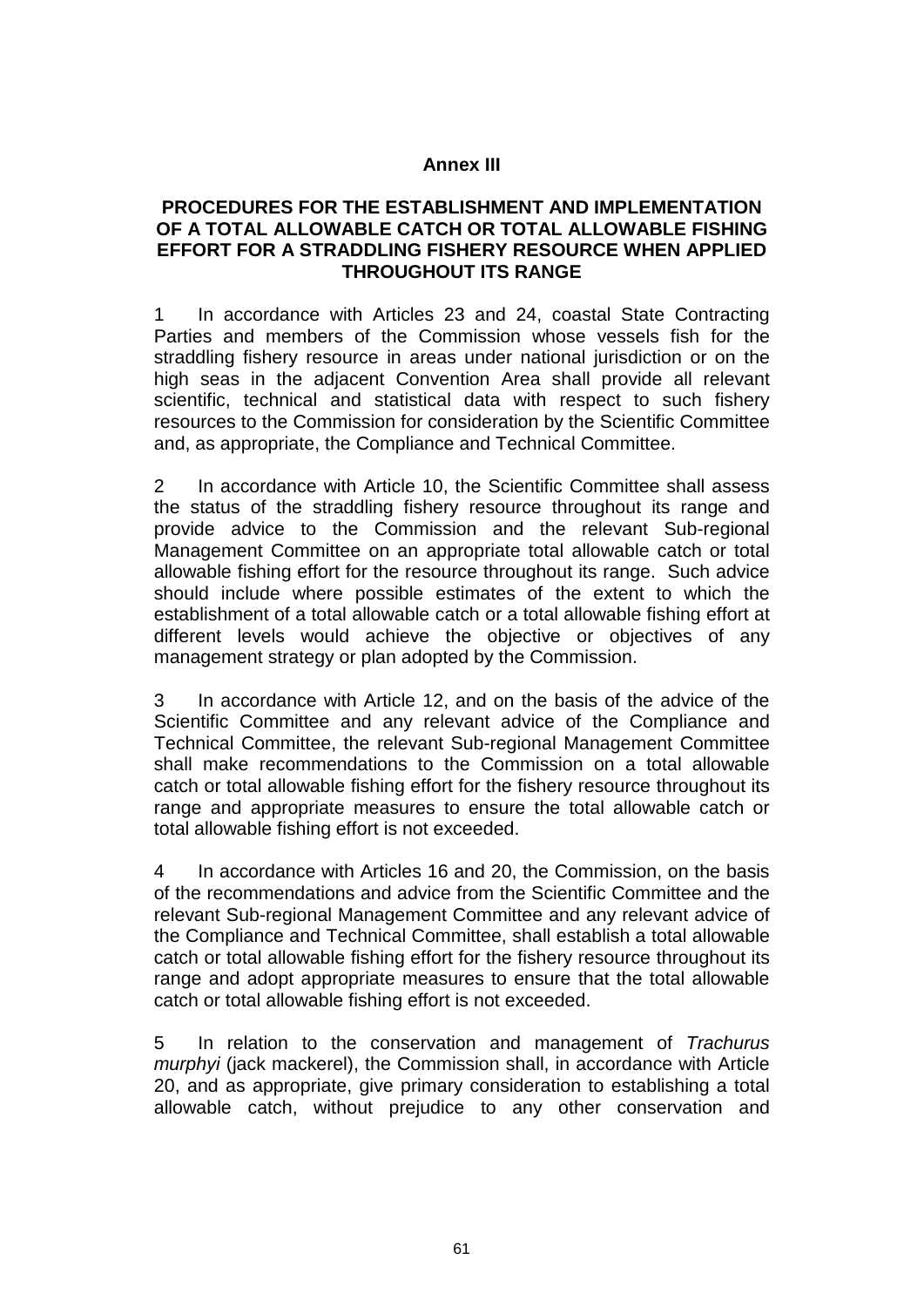management measures which it considers appropriate to adopt to ensure the conservation and sustainable use of this fishery resource.